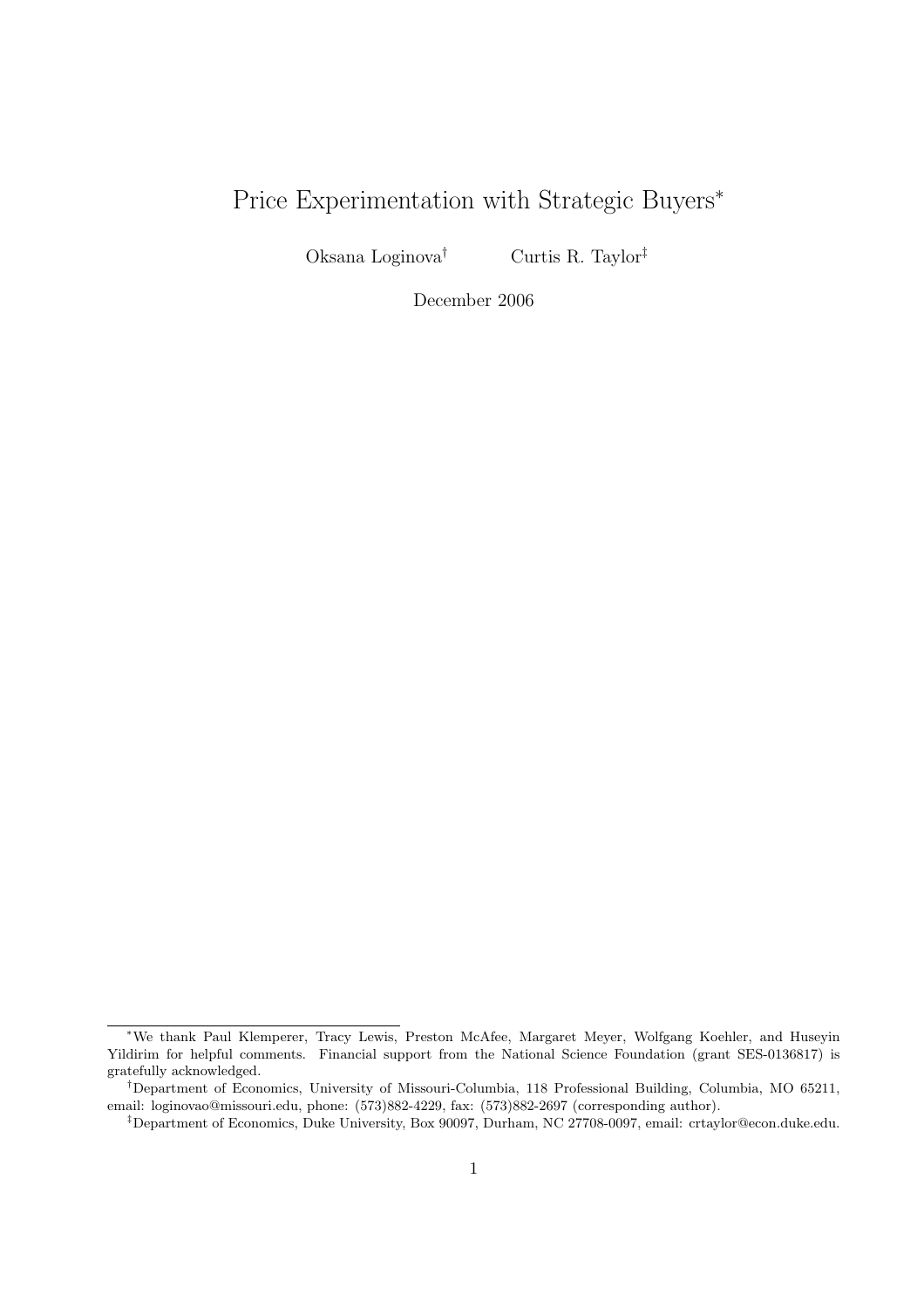#### Abstract

A two-period model in which a monopolist endeavors to learn about the permanent demand parameter of a specific repeat buyer is presented. The buyer may strategically reject the seller's first-period offer for one of two reasons. First, in order to conceal information (i.e., to pool), a high-valuation buyer may reject high prices that would never be accepted by a low-valuation buyer. Second, in order to reveal information (i.e., to signal), a low-valuation buyer may reject low prices that would always be accepted by a high-valuation buyer. Given this, the seller often finds it optimal to post prices that reveal no useful information. Indeed, in the equilibrium where there is no signaling, the seller never charges an informative first-period price. Learning may occur in the equilibrium where there is maximal signaling, but the scope for learning appears to be quite limited even in this case. Indeed, in order to preempt information transmission through signaling, the seller may set a first-period price strictly below the buyer's lowest possible valuation.

Keywords: Price Experimentation, Learning, Strategic Rejections. JEL Classifications: C73, D81, and D82.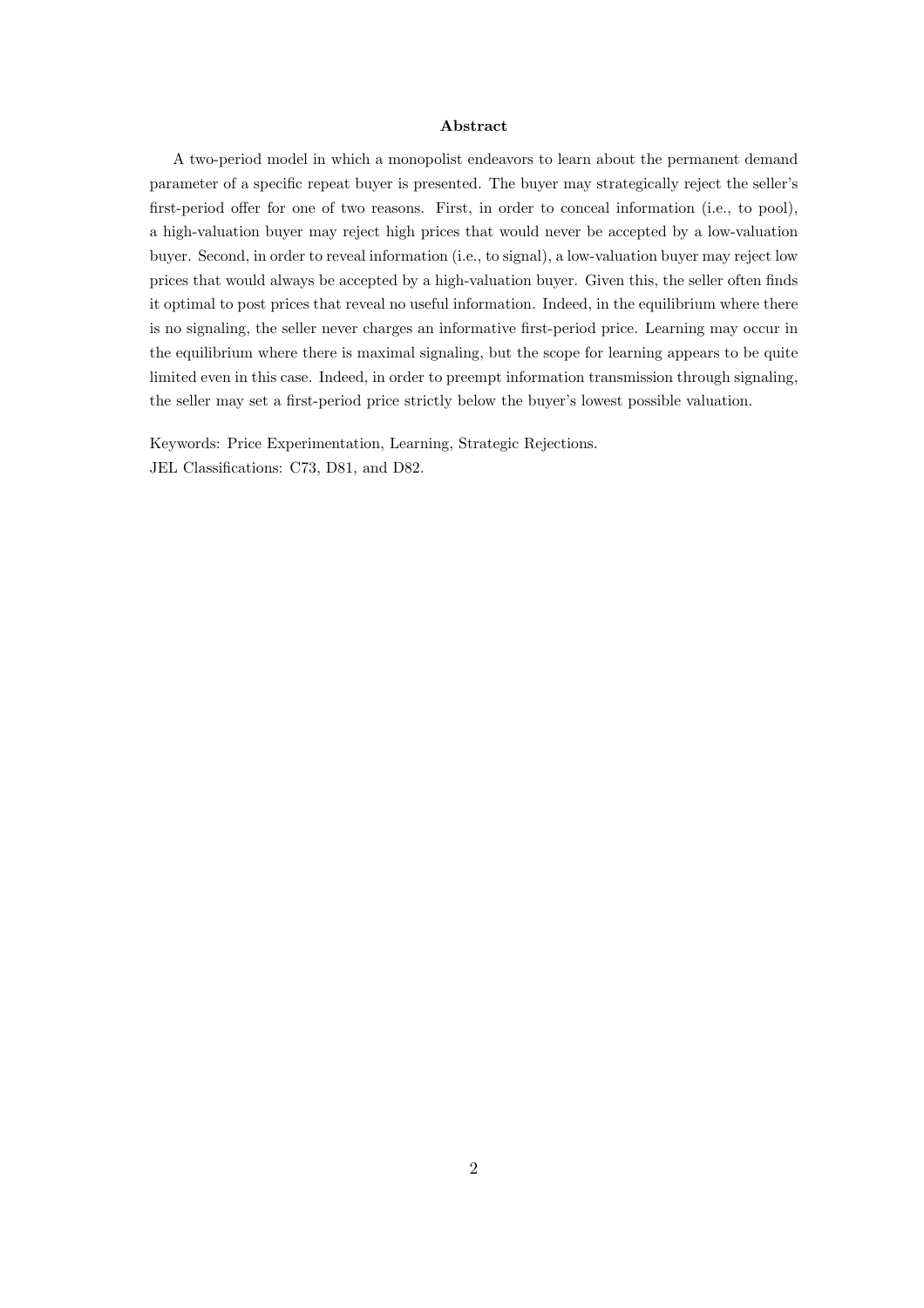## 1 Introduction

In a classic paper, Rothschild (1974) showed that the pricing problem facing a monopolist with unknown demand is often analogous to a two-armed bandit problem.<sup>1</sup> The optimal policy for such a firm is, therefore, to experiment with prices in order to learn about its unknown demand parameters. It is, however, well-known that the optimal policy may not result in complete learning because of the opportunity cost of experimentation. In addition, the learning process may be severely hampered unless the firm possesses significant prior knowledge about the type of uncertainty confronting it. For instance, even when demand is deterministic, Aghion, Bolton, Harris, and Jullien (1991) show that strong conditions such as continuity and quasi-concavity of the profit function are required to guarantee that a monopolist will eventually learn all the relevant information about its demand. In this paper, a different caveat is added to the list of reasons that a monopolist may have difficulty in learning demand. It may serve customers who do not want their demands to be known!

In the prior literature on price experimentation, the possibility of strategic buyers has been largely ignored. Specifically, it has typically been assumed either that the monopolist faces a sequence of identical customers who exist in the market for only one period or that market demand is composed of a *large* number of *small* customers.<sup>2</sup> There are, however, many real-world situations in which buyers have a significant stake in what a firm learns about their demands. Any time that price discrimination is possible on an individual basis and repeat purchases are likely, buyers possess incentives for strategic manipulation of demand information. In any long-term supply relationship, the buyer wants the supplier to think that he has very elastic demand for the product, and the buyer may strategically reject some offers in order to influence the supplier's beliefs to this end.

In this paper, a two-period experimental pricing and learning environment is analyzed. There is assumed to be a single buyer whose underlying (permanent) demand parameter,  $\lambda$ , and current (transitory) valuation,  $v_t$ , are private information. The seller makes a take-it-or-leave-it offer in the first period and updates her belief about the value of  $\lambda$  based on the buyer's acceptance decision. In particular, acceptance (rejection) of a high price implies that the buyer's first-period valuation for the product,  $v_1$ , was high (low). This leads the seller to update her beliefs about  $\lambda$  and, therefore, to infer that the buyer's second-period valuation,  $v_2$ , is also likely to be high (low). It is shown that if the buyer is not strategic, then the informational value of a high first-period price can lead the seller to charge one when it would otherwise not be optimal to do so (i.e., to experiment).

Things are shown to be starkly different, however, when the buyer is strategic. In this case, if the buyer's first-period valuation is high, then he will often attempt to conceal information by

 $<sup>1</sup>$ Many authors have subsequently refined and extended this observation. See, for example, Aghion, Bolton, Harris,</sup> and Jullien (1991); Mirman, Samuelson, and Urbano (1993); Rustichini and Wolinsky (1995); Keller and Rady (1999).

<sup>&</sup>lt;sup>2</sup>In a related paper, Segal (2003) considers a setting in which there is a finite number of buyers in the market from the outset. He shows that if the common distribution of buyers' valuations is unknown, then learning through price experimentation is dominated by a multi-unit auction which sets a price to each buyer on the basis of the demand distribution inferred statistically from other buyers' bids. Segal's analysis does not apply to the setting considered here where consumer types are assumed to be drawn from different distributions.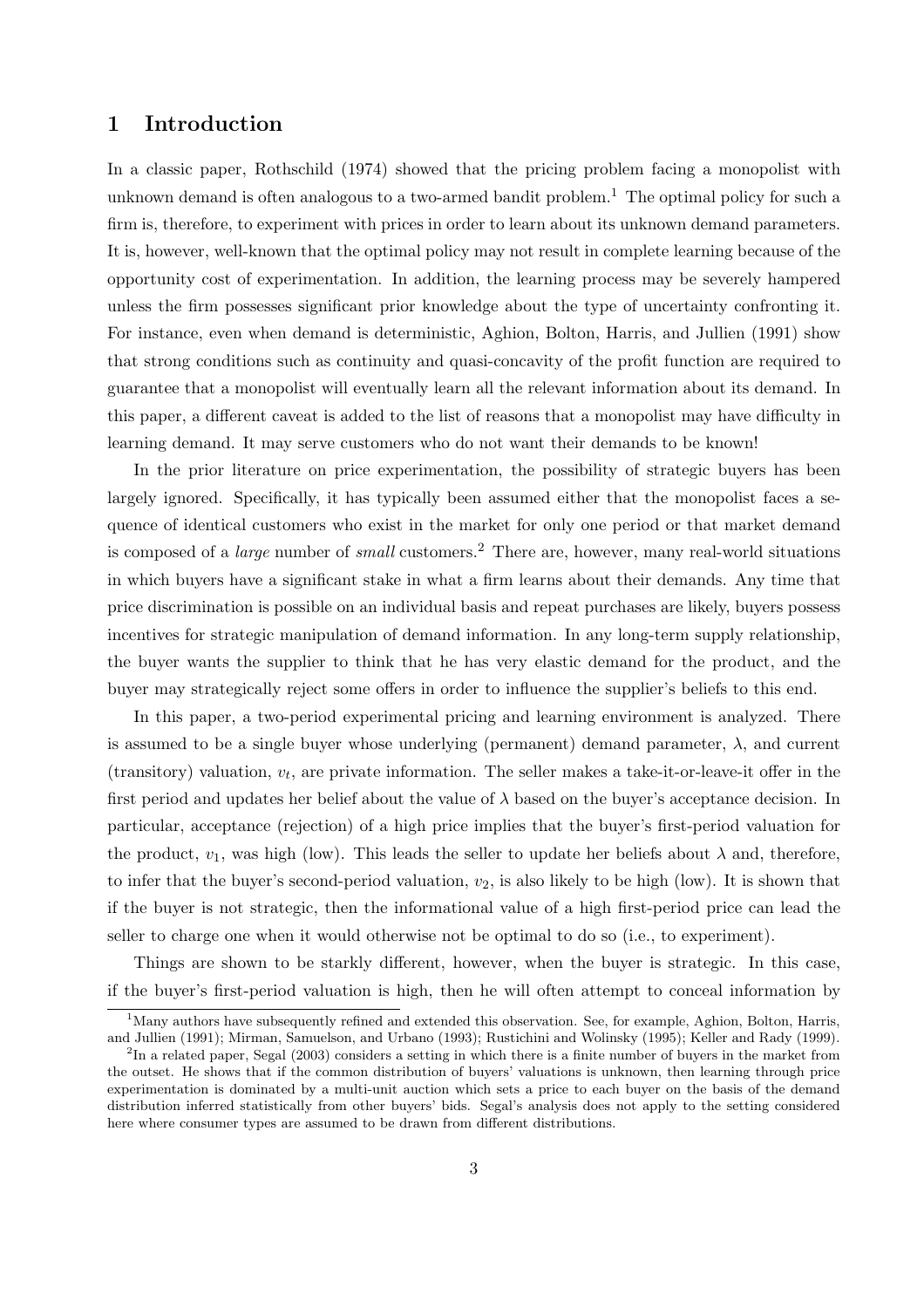strategically rejecting high prices. A buyer with a high value of  $\lambda$  stands to gain the most from concealing a high first-period valuation for the good. This gives rise to "reverse screening" in the sense that only buyers with low values of  $\lambda$  and high valuations for the good will accept high first-period prices. When the first-period price is low, two limiting types of continuation equilibria exist, a Good equilibrium (for the seller) in which all buyer types purchase the product, and a Bad equilibrium in which a buyer with a relatively high value of  $\lambda$  but low valuation for the product strategically rejects the offer in order to signal his low first-period valuation. This signaling at low prices is the mirror image of the screening that occurs at high prices in the sense that strategic rejections at low prices reveal information while strategic rejections at high prices conceal it. When facing a strategic buyer, the seller typically finds it optimal to set a price that reveals no information about his demand parameter. In fact, in the Good PBE she never charges an informative first-period price, and in the Bad PBE she may even set an equilibrium first-period price strictly below the buyer's lowest possible valuation in order to forestall signaling, the antithesis of price experimentation!

The pricing and acceptance behavior exhibited in the model presented here can be viewed as a manifestation of the ratchet effect familiar from the regulation and agency literature.<sup>3</sup> Specifically, the fact that the seller cannot commit not to use the information it learns in the first period harms it. This lack of commitment generates the strategic rejections by the buyer that give rise to a weakly lower effective first-period demand for the good. This reduction in the probability of a firstperiod sale leaves the seller worse off as compared with a setting in which she could commit to price non-contingently. This paper also contributes to the burgeoning literature on behavior-based price discrimination.<sup>4</sup> In Internet retailing and many other market settings, firms now have the ability to track the purchasing behavior of individual customers and to tailor price offers to them.<sup>5</sup> To the extent that consumers are aware of this, the findings presented here indicate that they possess significant incentives to manipulate the information collected.

The paper closest to this study is Kennan (2001), where it is shown that persistent private information may lead to stochastic cycles in repeated labor negotiations. While several of the results presented here are reminiscent of Kennan's, the two models differ in important ways. First, in the setting studied by Kennan, a monopolist labor union attempts to learn the current valuation (low or high) of a monopsonist firm in full knowledge of the underlying stochastic process (an infinitehorizon Markov chain). In the present model, by contrast, the monopolist does not know the buyer's current valuation (low or high) and which of a continuum of two-period processes ( $\lambda \in [0,1]$ ) may have generated it.

In Kennan's model, the monopolist may use a screening offer in order to learn the buyer's current valuation and hence, the state of the process. In the present model, the seller may make an offer that

<sup>3</sup>See, for example, Laffont and Tirole (1988), and especially Hart and Tirole (1988).

<sup>4</sup>See, for example, Acquisti and Varian (2002), Taylor (2003), Shaffer and Zhang (2000), Fudenberg and Tirole (2000), and Villas Boas (1999).

 ${}^{5}$ See Krugman (2000) and Streitfield (2000).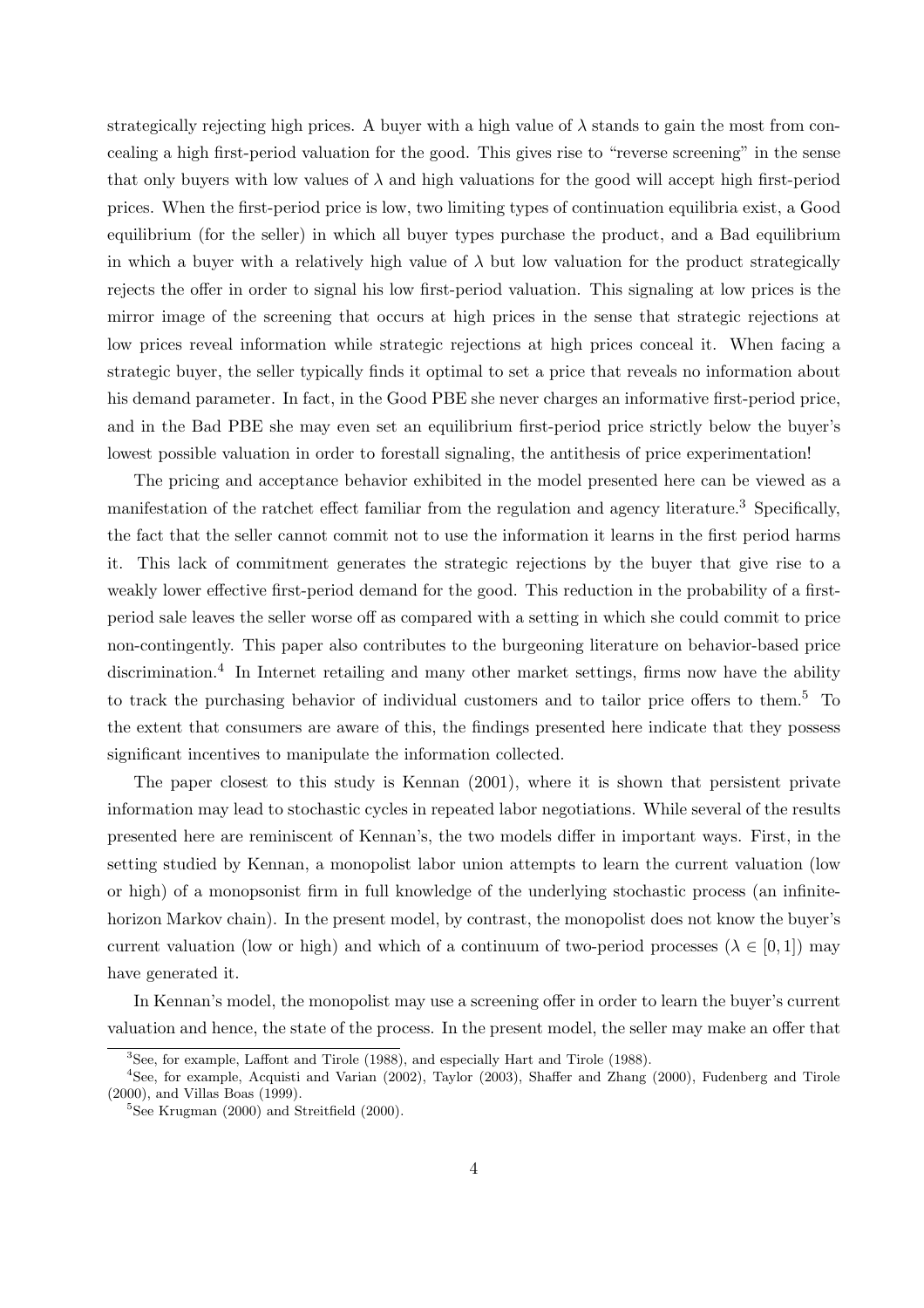reveals the buyer's first-period valuation and allows her to update her beliefs about the underlying process but not to learn it with certainty. In Kennan's model, the seller eventually opts to separate types with a screening offer, while the monopolist in the present model seldom makes separating offers. Interestingly, in both Kennan's model and the present one, the monopolist sometimes makes equilibrium price offers strictly below the minimum valuation of the buyer. In both models, this occurs in order to preempt signaling by a low-value buyer who would reject an offer equal to his valuation. Such signaling would provide valuable information to the monopolist, but the value of the information obtained would not offset the reduced probability of making a current sale.

The infinite-horizon setting of persistent private information studied by Kennan allows him to uncover some interesting and important dynamic effects outside the scope of this investigation. The two-dimensional private information with a permanent component analyzed here, however, adheres more closely to the traditional experimental pricing paradigm where the focus is on learning the structural parameters underlying a noisy demand process.<sup>6</sup>

The model is presented in the next section. In Section 3, the bench-mark setting of a non-strategic buyer is characterized. The analysis at the core of the paper is presented in Section 4, where the first-period expected demand of a strategic buyer is derived. Sections 5 and 6 deal respectively with the best and worst equilibria for the seller and contain most of the economic results. Some brief concluding remarks are presented in Section 7. Proofs not appearing in the text have been relegated to Appendix A (lemmas and theorems) and Appendix B (examples).<sup>7</sup>

## 2 The Model

There are two risk-neutral players, a seller  $(S, she)$  and a buyer  $(B, he)$ . In each period  $t = 1, 2$ , B demands one unit of a good which S may produce and sell to him. S's production cost is normalized to zero. B's valuation for the good in period  $t, v_t$ , equals 1 (a convenient normalization) with probability  $\lambda$  and equals  $\nu$  with probability  $1 - \lambda$ ,  $\nu \in (0, 1)$ . The demand parameter  $\lambda$  can be thought of as representing B's income or an underlying preference parameter. It is itself the realization of a random variable which is continuously distributed on  $[0, 1]$  with probability density function  $f(\lambda)$ . Let  $E[\lambda]$  denote the expected value of  $\lambda$  under this prior.

At the beginning of the game, B privately observes  $\lambda$  and  $v_1$ , and he privately observes  $v_2$  at the beginning of the second period. Hence, in any given period, B's "type" has two components, a permanent structural component  $\lambda \in [0,1]$  and a noisy transitory component  $v_t \in \{\nu,1\}$ .<sup>8</sup>

<sup>&</sup>lt;sup>6</sup>In a recent working paper, Battaglini (2004) also studies a related setting in which a firm has a long-term relationship with a customer whose demand parameter is determined over time by a Markov process. Battaglini's findings, however, differ markedly from those presented here, primarily because he considers a setting with full-commitment in which the buyer completely reveals his private information at the outset of the relationship.

<sup>&</sup>lt;sup>7</sup>Appendix B was included for the convenience of referees, but not intended for a publication.

<sup>&</sup>lt;sup>8</sup>While B's type is multi-dimensional, the focus here is on pricing without commitment rather than on an optimal monopolistic screening mechanism (e.g., Armstrong 1996, Rochet and Chone 1998).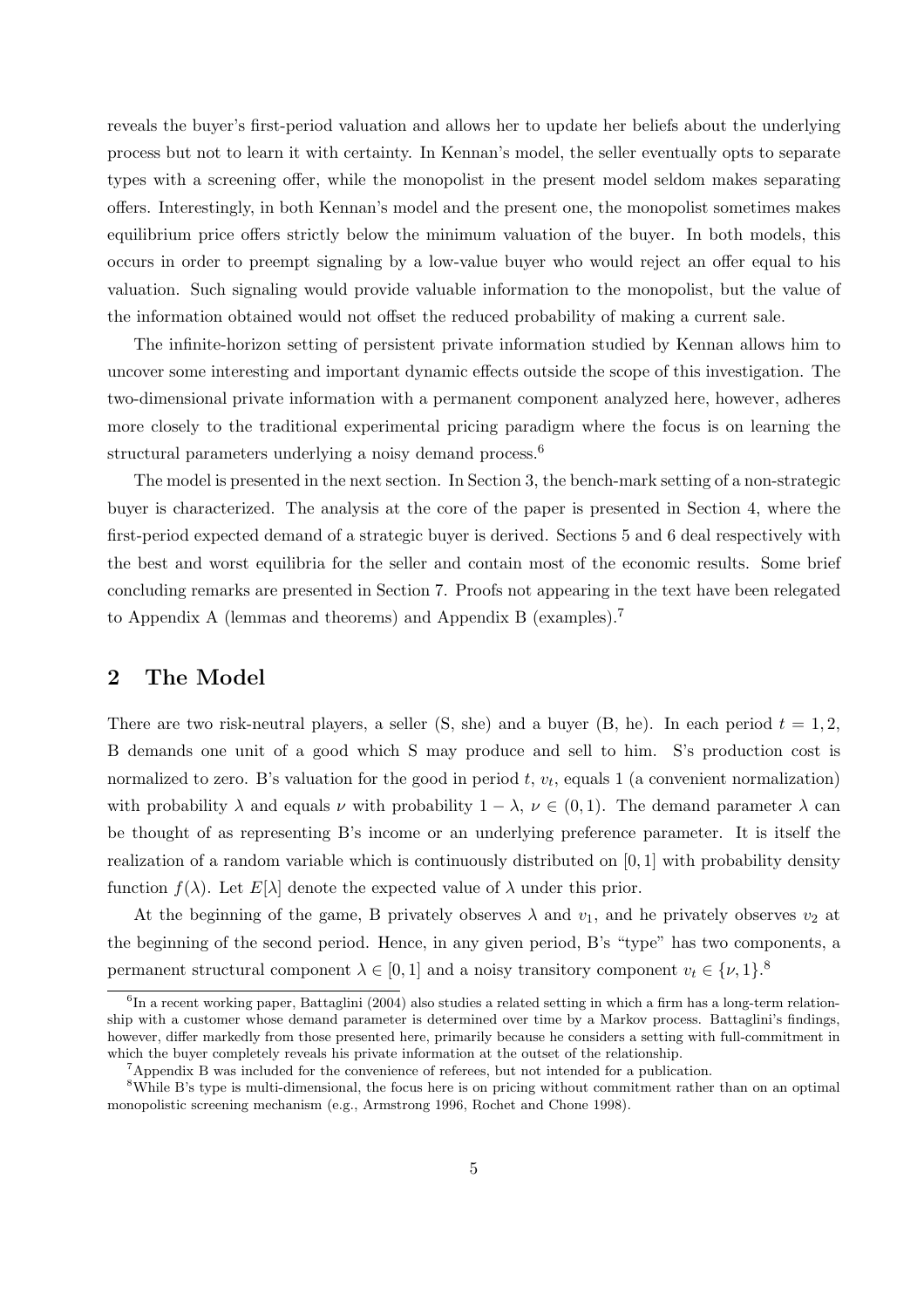In each period  $t = 1, 2, B$  and S play an extensive-form game with the following stages.

- 1. B observes his valuation  $v_t \in \{\nu, 1\}.$
- 2. S announces price  $p_t \in \Re_+$  at which she is willing to sell the good to B.
- 3. B either accepts  $(q_t = 1)$  or rejects  $(q_t = 0)$  S's offer.
- 4. B's (contemporaneous) payoff is  $q_t(v_t p_t)$ , and S's payoff is  $q_t p_t$ .

For ease of exposition, there is assumed to be no discounting.<sup>9</sup>

Note that while this game has a recursive structure, it is not a repeated game due to the presence of asymmetric information. Specifically, S updates her prior beliefs about  $\lambda$  from the first period to the second.

Let  $h_S \equiv (p_1, q_1)$  be the history of first-period events observed by S, and let  $h_B \equiv (\lambda, v_1, p_1, q_1)$  be the history of first-period events observed by B at the beginning of period 2. A behavior strategy for S is a pair of probability distributions,  $(\Phi_1(p_1), \Phi_2(p_2; h_S))$ , over all possible price offers. Similarly, a behavior strategy for B is a pair of functions,  $(\gamma_1(\lambda, v_1, p_1), \gamma_2(v_2, p_2; h_B))$ , where  $\gamma_t$  is the probability that B accepts S's offer in period  $t$ .

Let  $f(\lambda|h_S)$  denote S's posterior beliefs about  $\lambda$  at the beginning of period 2. Likewise, let  $E[\lambda|h_S]$  denote her updated expectation. The solution concept employed is efficient perfect Bayesian equilibrium (PBE); i.e., a PBE in which indifference about pricing or purchasing is resolved in favor of efficiency. (Since inefficient PBEs occur only for a non-generic set of parameters, the efficiency criterion is fairly innocuous and is suppressed in the discussion below.)

Observe that in the second period, B optimally accepts any price that does not exceed his valuation regardless of the history. Given this, S will either price at 1 and sell with probability  $E[\lambda|h_S]$ , or she will price at  $\nu$  and sell with probability one. This is stated formally in the following lemma.

#### Lemma 1 (Second-Period Equilibrium Behavior) In any PBE, B's strategy in period 2 is

$$
\gamma_2(v_2, p_2; h_B) = \begin{cases} 1, & \text{if } v_2 \ge p_2 \\ 0, & \text{if } v_2 < p_2. \end{cases}
$$

Also, in any PBE,  $\Phi_2(p_2; h_S)$  is a two-point distribution. Specifically, S offers  $p_2 = \nu$  with probability  $\theta(h_S)$  and  $p_2 = 1$  with probability  $1 - \theta(h_S)$  according to

$$
\theta(h_S) = \begin{cases} 0, & \text{if } \nu < E[\lambda|h_S] \\ \text{some } \theta \in [0,1], & \text{if } \nu = E[\lambda|h_S] \\ 1, & \text{if } \nu > [\lambda|h_S]. \end{cases}
$$

<sup>9</sup>Discounting does not change the results qualitatively, but it complicates the analysis by adding a "kink" to expected first-period demand.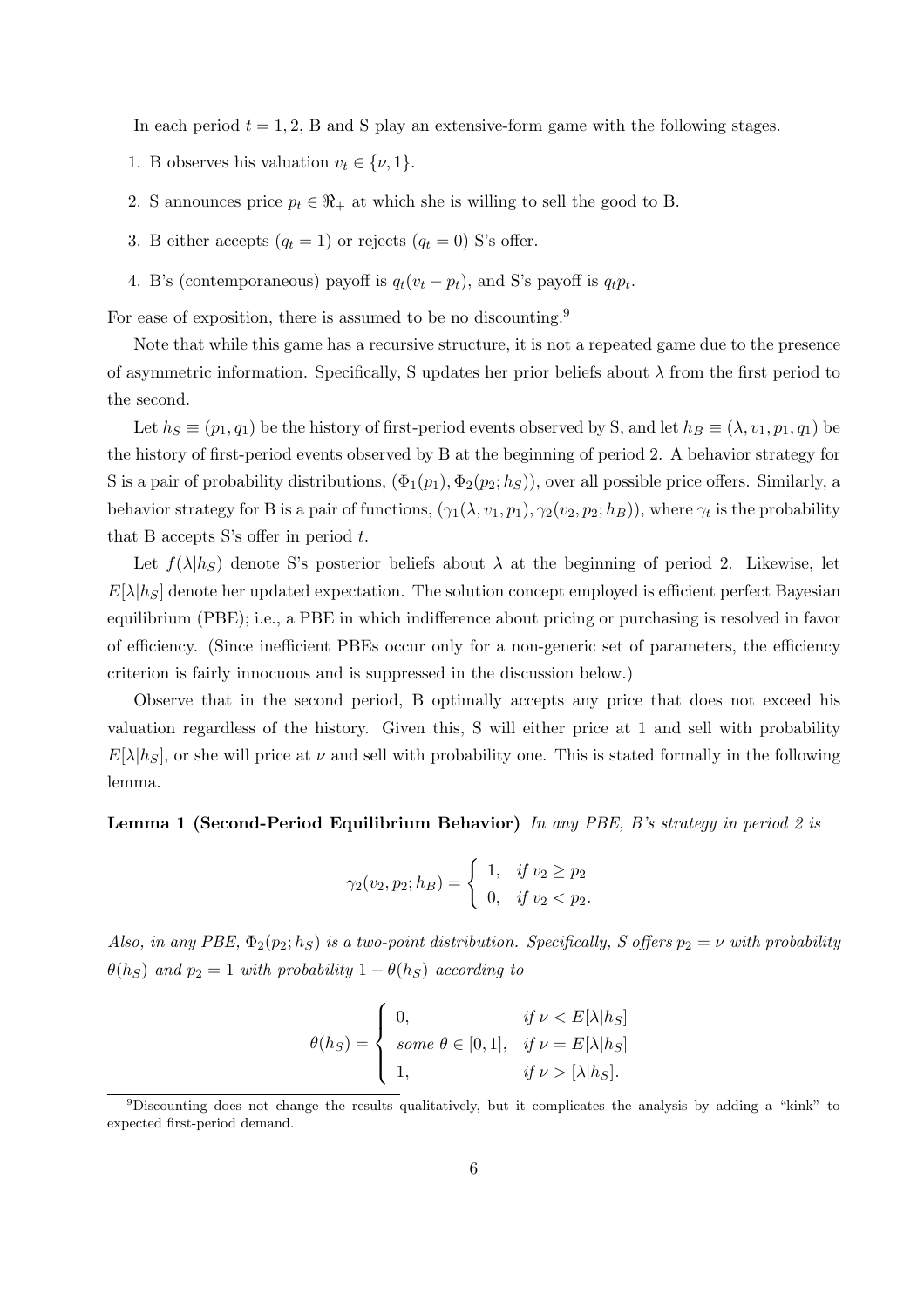With this lemma in hand, it is possible to derive first-period equilibrium pricing and purchasing behavior, which is the focus of the ensuing sections.

## 3 The Classic Non-Strategic Buyer Setting

In this section, the seller's problem when facing a non-strategic buyer originally analyzed by Rothschild (1974) is recast in the simple two-period two-valuation framework of the current paper. In the next section, the straightforward solution to this problem is shown to contrast sharply with the case of a strategic buyer.

Formally, suppose – as in Rothschild (1974) – that S faces two stochastically equivalent (i.e.,  $\lambda$ is the same), but distinct buyers,  $B_1$  and  $B_2$ , who arrive sequentially. In this case, S learns about the demand parameter of  $B_2$  by observing the purchasing behavior of  $B_1$ .

Denote by <u>E</u> the expected value of  $\lambda$  given  $v_1 = \nu$ , and  $\overline{E}$  the expected value of  $\lambda$  given  $v_1 = 1$ . Straightforward calculations yield

$$
\underline{E} \equiv E[\lambda | v_1 = \nu] = \frac{E[\lambda] - E[\lambda^2]}{1 - E[\lambda]}
$$

and

$$
\overline{E} \equiv E[\lambda | v_1 = 1] = \frac{E[\lambda^2]}{E[\lambda]}
$$

.

Observe that  $\underline{E} < E[\lambda] < \overline{E}$ .

**Proposition 1 (Equilibrium with a Non-Strategic Buyer)** In any PBE,  $B_t$  accepts if and only if  $v_t \geq p_t$ . Equilibrium prices are given by:

- (i)  $p_1 = p_2 = 1$ , if  $\nu < E$ ;
- (ii)  $p_1 = 1$  and  $p_2 = q_1 + (1 q_1)\nu$ , if  $\nu \in [\underline{E}, \nu')$ ;
- (iii)  $p_1 = p_2 = \nu$ , if  $\nu \ge \nu'$ ,

where

$$
\nu' \equiv \frac{E[\lambda] + E[\lambda^2]}{1 + E[\lambda]}.
$$

Obviously,  $B_t$  will purchase the good if and only if the price does not exceed his valuation. Given this, S would never charge  $p_t \neq \nu$  or 1. Note, however, that pricing at  $\nu$  in the first period provides no information about the demand parameter  $\lambda$  because  $B_1$  always accepts this offer. Pricing at 1 does reveal information because  $B_1$  accepts if and only if  $v_1 = 1$ .

S finds it optimal to charge 1 in both periods if  $\nu$  is low enough, and she charges  $\nu$  in both periods if it is sufficiently high. In the intermediate range,  $\nu \in [\underline{E}, \nu')$ , S charges 1 in the first period,  $p_2 = 1$ following acceptance and  $p_2 = \nu$  following rejection. When  $\nu \in (E[\lambda], \nu')$ , S experiments by setting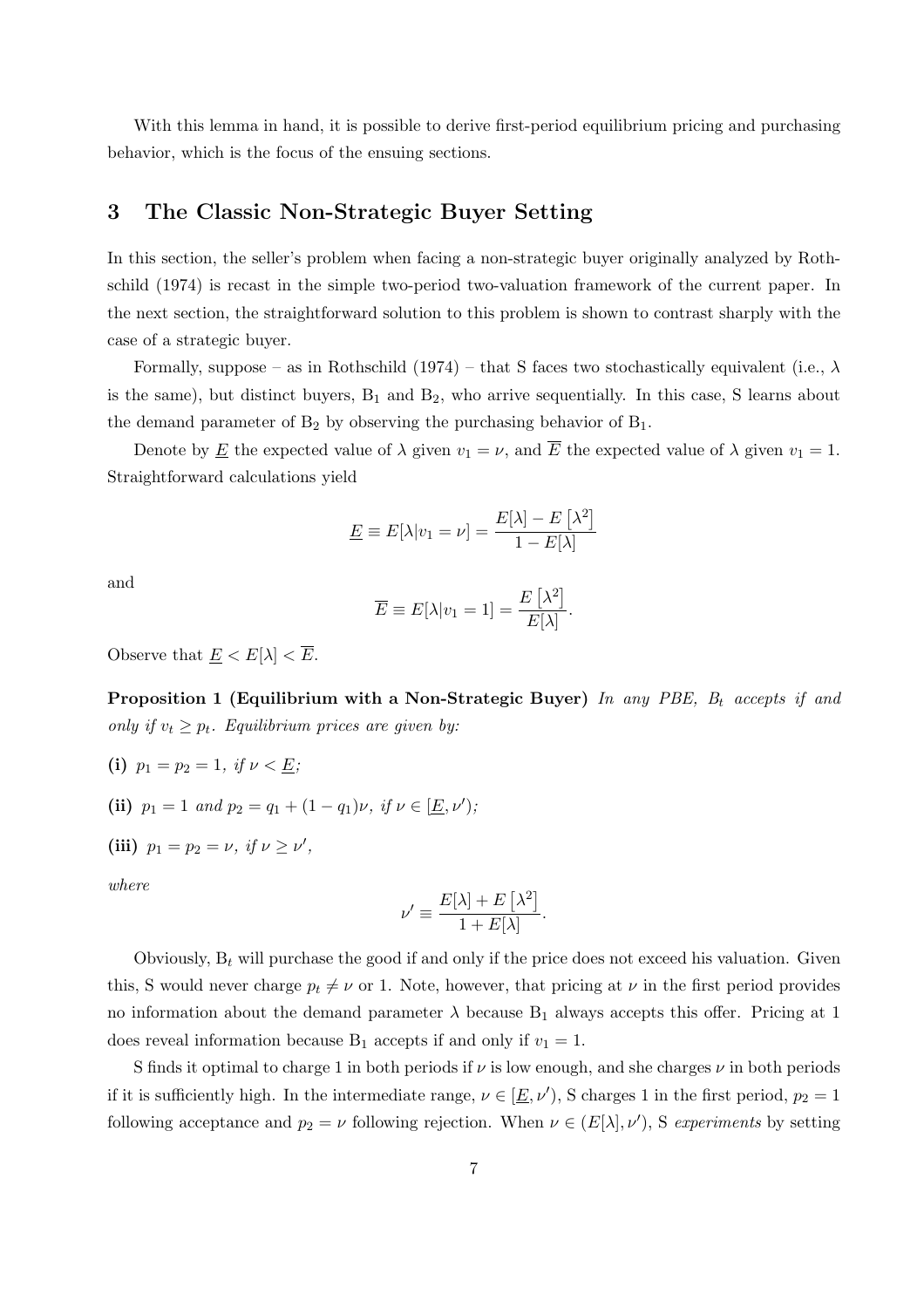$p_1 = 1$ . That is, her first-period payoff would be maximized at  $p_1 = \nu$ , but she opts to set  $p_1 = 1$ in order to obtain information about  $B_2$ 's demand parameter,  $\lambda$ . It is straightforward to verify that this price experimentation lowers expected social surplus; i.e., the value of the information obtained by S is less than the concomitant loss in expected consumer surplus. In order to focus on settings where information is potentially valuable to S, the following necessary condition is assumed to hold throughout the remainder of the paper:

$$
\underline{E} < \nu < \overline{E}.
$$

## 4 The Strategic Buyer Setting

In this section, the case of a single buyer, B, who is interested in buying one unit of the good in each period is investigated. In particular, B's first-period equilibrium behavior on the continuation game following any price offer  $p_1$  is derived.

From Lemma 1, the expected payoff to B from accepting an offer of  $p_1$  is

$$
v_1-p_1+\lambda\theta(p_1,1)(1-\nu),
$$

and his expected payoff from rejecting is

$$
\lambda \theta(p_1,0)(1-\nu).
$$

This simple observation serves as proof of the following claim.

**Lemma 2 (Dynamic Incentives)** In any PBE, B accepts  $p_1$  if and only if

$$
v_1 - p_1 \geq \lambda(\theta(p_1, 0) - \theta(p_1, 1))(1 - \nu).
$$

Next, note that in any PBE, it must be the case that  $E[\lambda|p_1, q_1]$  is derived from B's first-period behavior given  $\theta(p_1, q_1)$ , and  $\theta(p_1, q_1)$  is optimal for S given  $E[\lambda|p_1, q_1]$ . This interdependence between optimal actions and beliefs gives rise to the following lemma.

**Lemma 3 (Beliefs and Actions)** Let  $D_1(p_1)$  denote the probability S assigns to acceptance of her first-period offer. In any PBE, if  $D_1(p_1) \in (0,1)$ , then

$$
E[\lambda|p_1, 1] \ge E[\lambda|p_1, 0],
$$
  

$$
\theta(p_1, 1) \le \theta(p_1, 0).
$$

Intuitively, since B is more likely to accept when  $v_1 = 1$ , S's beliefs about  $\lambda$  should be higher when she observes  $q_1 = 1$  than when she observes  $q_1 = 0$ .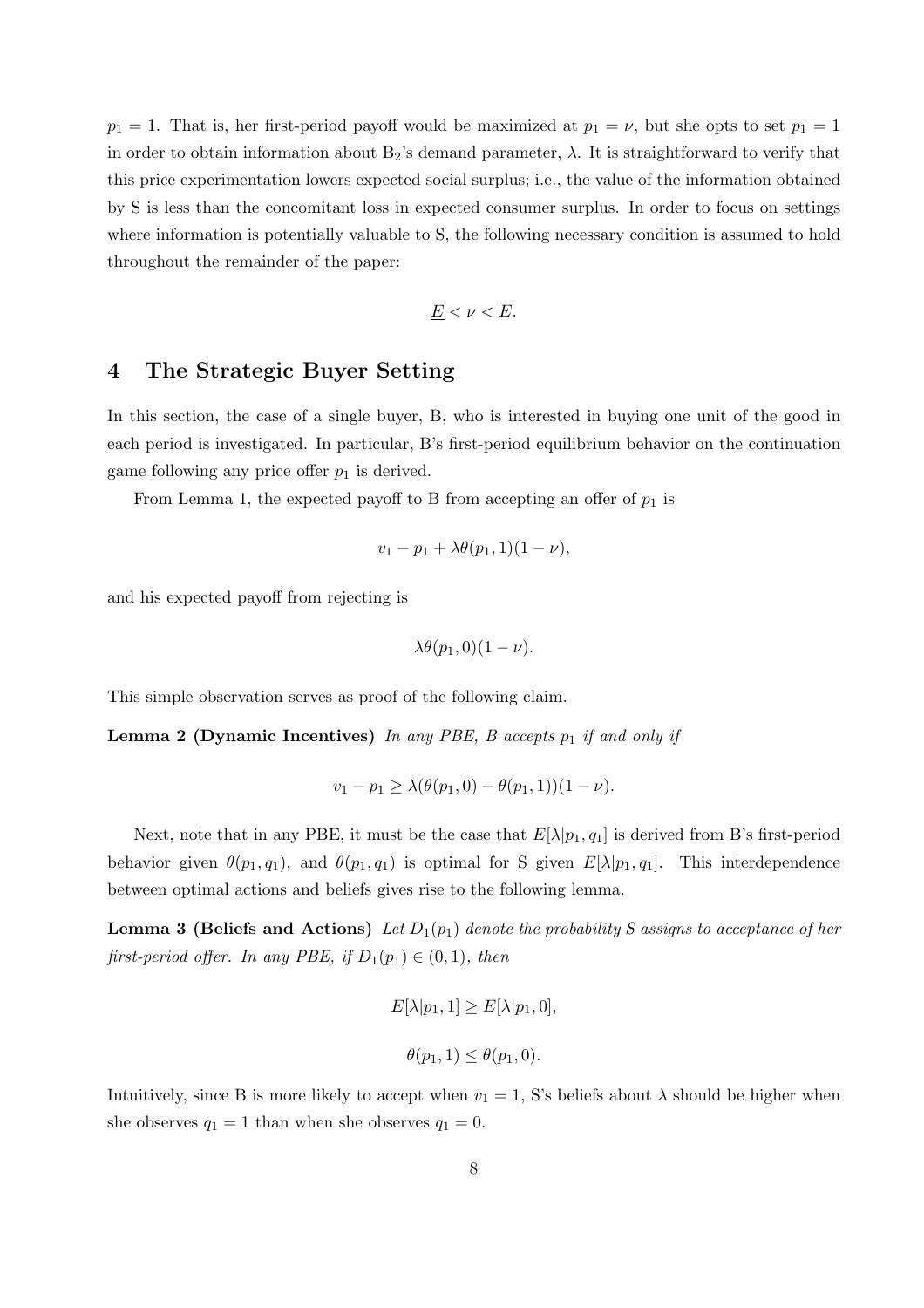The following result is proven by applying Lemma 2 and Lemma 3.

#### Corollary 1 (Honest Rejections) In any PBE, B always rejects  $p_1 > v_1$ .

The next step is to determine when B with  $v_1 = 1$  accepts an offer of  $p_1 \in (\nu, 1]$ . Lemmas 2 and 3 indicate that B with high  $\lambda$  has the most to gain from strategically rejecting such an offer (i.e., from pooling with B's possessing  $v_1 = \nu$ ). Hence, suppose that B with  $v_1 = 1$  accepts  $p_1 \in (\nu, 1]$  if and only if  $\lambda \leq \mu$  for some  $\mu \in [0,1]$ . Then the expected value of  $\lambda$  conditional on acceptance is

$$
\alpha(\mu) \equiv E[\lambda | v_1 = 1 \cap \lambda \le \mu] = \frac{\int_0^{\mu} \lambda^2 f(\lambda) d\lambda}{\int_0^{\mu} \lambda f(\lambda) d\lambda},
$$

and the expected value of  $\lambda$  conditional on rejection is

$$
\rho(\mu) \equiv E[\lambda | \{v_1 = \nu\} \cup \{v_1 = 1 \cap \lambda > \mu\}] = \frac{E[\lambda] - \int_0^{\mu} \lambda^2 f(\lambda) d\lambda}{1 - \int_0^{\mu} \lambda f(\lambda) d\lambda}.
$$

These functions have some important properties which are summarized in the following technical lemma.

**Lemma 4 (Geometric Properties of**  $\alpha$  **and**  $\rho$ **)** Functions  $\alpha$  and  $\rho$  possess the following properties:

- (i)  $\alpha$  starts at  $\alpha(0) = 0$  and increases monotonically until it ends at  $\alpha(1) = \overline{E}$ .
- (ii)  $\rho$  starts at  $\rho(0) = E[\lambda]$ , increases until it crosses the 45-degree line, and then decreases until it ends at  $\rho(1) = \underline{E}$ .
- (iii)  $\alpha$  and  $\rho$  cross once, and at their intersection,  $m_{\text{min}}$ ,  $\alpha(m_{\text{min}}) = \rho(m_{\text{min}}) = E[\lambda]$ .

Lemma 4 implies that there exists a unique number  $m \in [m_{\text{min}}, 1)$  defined as follows:

$$
m \equiv \begin{cases} \rho^{-1}(\nu), & \text{if } \nu \in (\underline{E}, E[\lambda]) \\ \alpha^{-1}(\nu), & \text{if } \nu \in [E[\lambda], \overline{E}). \end{cases}
$$

In Figure 1, m is shown for the case  $\nu \in$ ¡  $E[\lambda], \overline{E}$ ¢ .

Given m, define the constant

$$
\overline{p} \equiv 1 - m(1 - \nu).
$$

For any  $p_1 \in (\nu, \bar{p}]$ , the next result establishes that the marginal type for B that accepts when  $v_1 = 1$ is given by the function

$$
\mu(p_1) \equiv \frac{1 - p_1}{1 - \nu}.
$$

Observe that  $\mu(p_1)$  is monotone decreasing with  $\mu(\nu) = 1$  and  $\mu(\bar{p}) = m$ .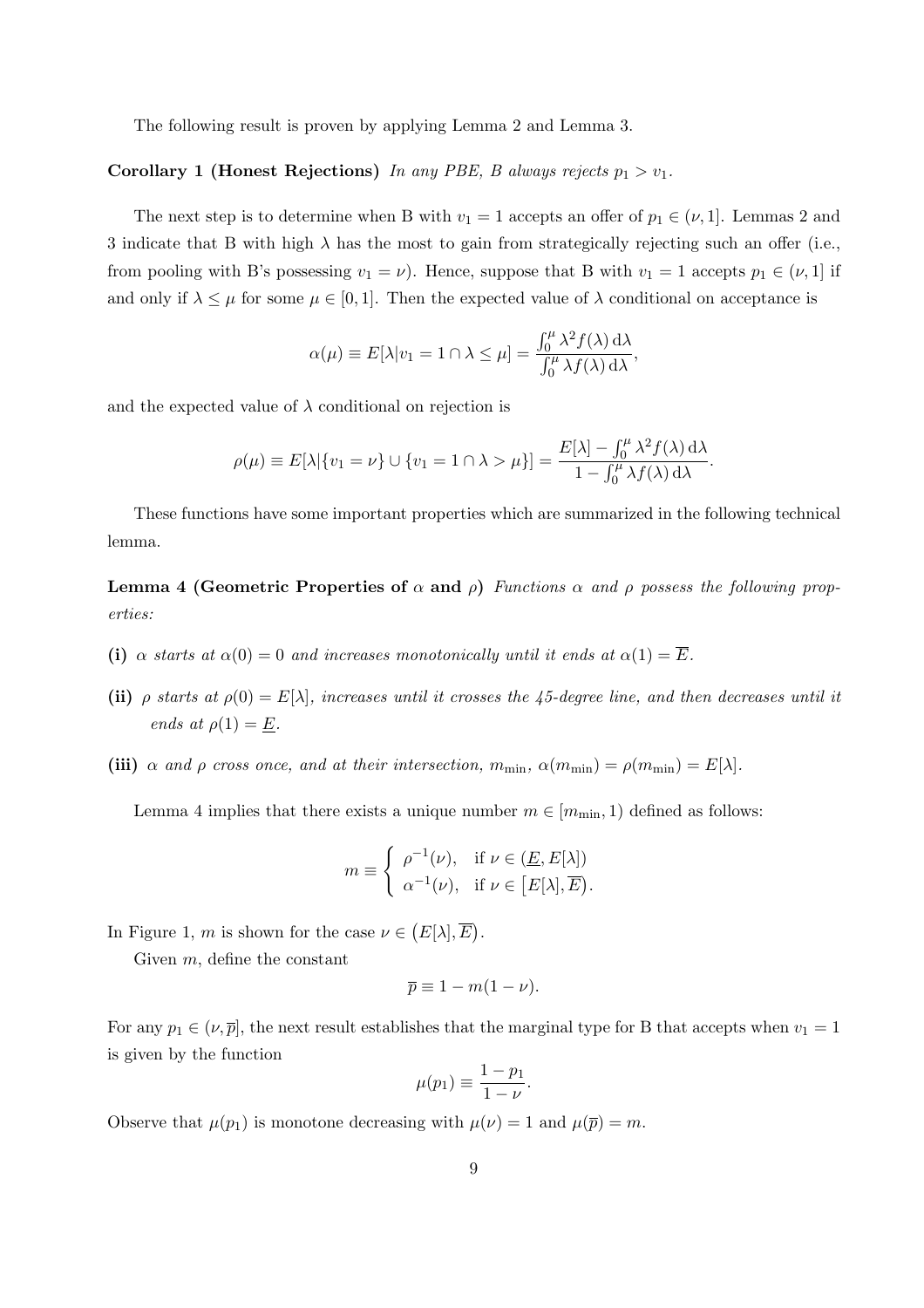

Figure 1: Geometric Properties of  $\alpha$  and  $\rho$ 

**Lemma 5 (Strategic Rejections)** Suppose  $v_1 = 1$ . In any PBE, the following must hold:

- (i) If  $p_1 \in (\nu, \overline{p}]$ , then B accepts the price if and only if  $\lambda \leq \mu(p_1)$ . S sets  $p_2 = 1$  following acceptance  $(\theta(p_1, 1) = 0)$  and  $p_2 = \nu$  following rejection  $(\theta(p_1, 0) = 1)$ .
- (ii) If  $p_1 \in (\bar{p}, 1]$ , then B accepts the price if and only if  $\lambda \leq m$ . When  $\nu \lt E[\lambda]$ , S sets  $p_2 =$ 1 following acceptance  $(\theta(p_1, 1) = 0)$  and randomizes between  $\nu$  and 1 following rejection according to

$$
\theta(p_1, 0) = \frac{1 - p_1}{m(1 - \nu)}.
$$

When  $\nu > E[\lambda]$ , S sets  $p_2 = \nu$  following rejection  $(\theta(p_1, 0) = 1)$  and randomizes between  $\nu$  and 1 following acceptance according to

$$
\theta(p_1, 1) = 1 - \frac{1 - p_1}{m(1 - \nu)}.
$$

To understand this result, first consider  $p_1 \in (\nu, \overline{p}]$ . Given that B accepts  $p_1$  if and only if  $v_1 = 1$ and  $\lambda \leq \mu(p_1)$ , S updates her beliefs:  $E[\lambda|p_1,1] = \alpha(\mu(p_1)) \geq \nu$  and  $E[\lambda|p_1,0] = \rho(\mu(p_1)) \leq \nu$ . Hence, S optimally sets  $p_2 = 1$  following acceptance and  $p_2 = \nu$  following rejection.

Notice that "reverse screening" occurs over this range in the sense that high prices induce rejection by high long-run types. Indeed, as  $p_1$  increases, the "marginal" type,  $\mu(p_1)$ , falls and the set of types willing to accept shrinks. Acceptance and rejection, therefore, become less informative (i.e.,  $\alpha - \rho$  gets smaller). Once  $p_1 = \overline{p}$ , further increases in  $p_1$  cannot induce more strategic rejection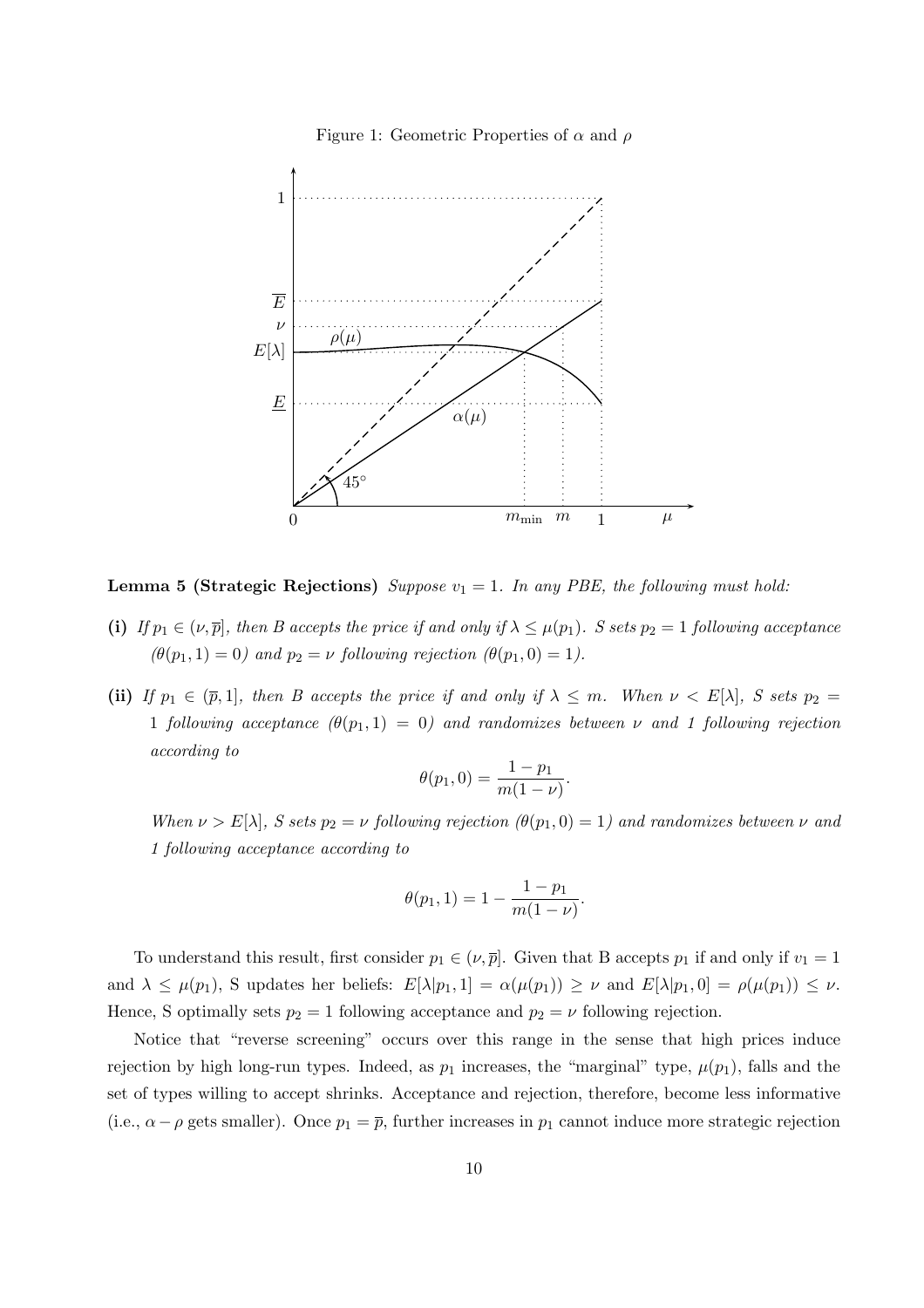because acceptance would otherwise indicate a sufficiently low value of  $\lambda$  that S would prefer to set  $p_2 = \nu$ . In particular, for  $p_1 \in (\bar{p}, 1]$ , the marginal type must remain at m. This requires S to randomize between  $p_2 = \nu$  and  $p_2 = 1$  in order to keep B with  $v_1 = 1$  and  $\lambda = m$  indifferent between accepting and rejecting  $p_1$ .

To complete the characterization of equilibrium play for B, it remains to consider  $p_1 \leq \nu$ . The analysis over this range, however, is more complicated because B's equilibrium behavior is not unique. In particular, there exists a lower bound p such that B accepts in any PBE if  $p_1 \leq p$ . For any  $p_1 \in (p, \nu]$ , however, either pooling or signaling may occur in equilibrium. To illustrate this, the two extreme equilibria that involve minimal signaling (i.e., all types accept  $p_1 \leq \nu$ ) and maximal signaling (i.e., strategic rejections by some types for all  $p_1 \in (p, \nu)$ ) are derived. For ease of exposition, these equilibria are called (using S's perspective) respectively the Good PBE and the Bad PBE, with the understanding that they actually bracket a continuum of intermediate cases. In particular, an Intermediate PBE obtains if the Good PBE holds for some proper subset of prices  $p_1 \in (p, \nu]$  and the bad PBE holds for the complementary subset of prices in this range.

Interestingly, B's behavior in the Bad PBE for prices  $p_1 \in (p, \nu]$  is the mirror image of his behavior for prices in  $(\nu, \bar{p}]$ . Specifically, for  $p_1 \in (\nu, \bar{p}]$ , strategic rejections *conceal* information through pooling. On the other hand, for  $p_1 \in (p, \nu]$ , it is shown below that strategic rejections reveal information through signaling.

The following result is proven by applying Lemma 2 and Lemma 3.

#### Corollary 2 (Honest Acceptances) In any PBE, B with  $v_1 = 1$  always accepts  $p_1 \leq v$ .

The next step is to determine when B with  $v_1 = \nu$  accepts  $p_1 \leq \nu$ . Lemmas 2 and 3 indicate that B with high  $\lambda$  has the most to gain from strategically rejecting such an offer (i.e., from separating from B's possessing  $v_1 = 1$ ). Hence, suppose that B with  $v_1 = \nu$  accepts  $p_1 \leq \nu$  if and only if  $\lambda \leq \hat{\mu}$ for some  $\hat{\mu} \in [0, 1]$ . Then the expected value of  $\lambda$  conditional on acceptance is

$$
\widehat{\alpha}(\widehat{\mu}) \equiv E[\lambda | \{v_1 = 1\} \cup \{v_1 = \nu \cap \lambda \leq \widehat{\mu}\}] = \frac{E[\lambda] - \int_{\widehat{\mu}}^1 \lambda (1 - \lambda) f(\lambda) d\lambda}{1 - \int_{\widehat{\mu}}^1 (1 - \lambda) f(\lambda) d\lambda},
$$

and the expected value of  $\lambda$  conditional on rejection is

$$
\widehat{\rho}(\widehat{\mu}) \equiv E[\lambda | v_1 = \nu \cap \lambda > \widehat{\mu}] = \frac{\int_{\widehat{\mu}}^1 \lambda (1 - \lambda) f(\lambda) d\lambda}{\int_{\widehat{\mu}}^1 (1 - \lambda) f(\lambda) d\lambda}.
$$

These functions have some important properties which are summarized in the following technical lemma.

**Lemma 6 (Geometric Properties of**  $\hat{\alpha}$  and  $\hat{\rho}$ ) Functions  $\hat{\alpha}$  and  $\hat{\rho}$  possess the following properties: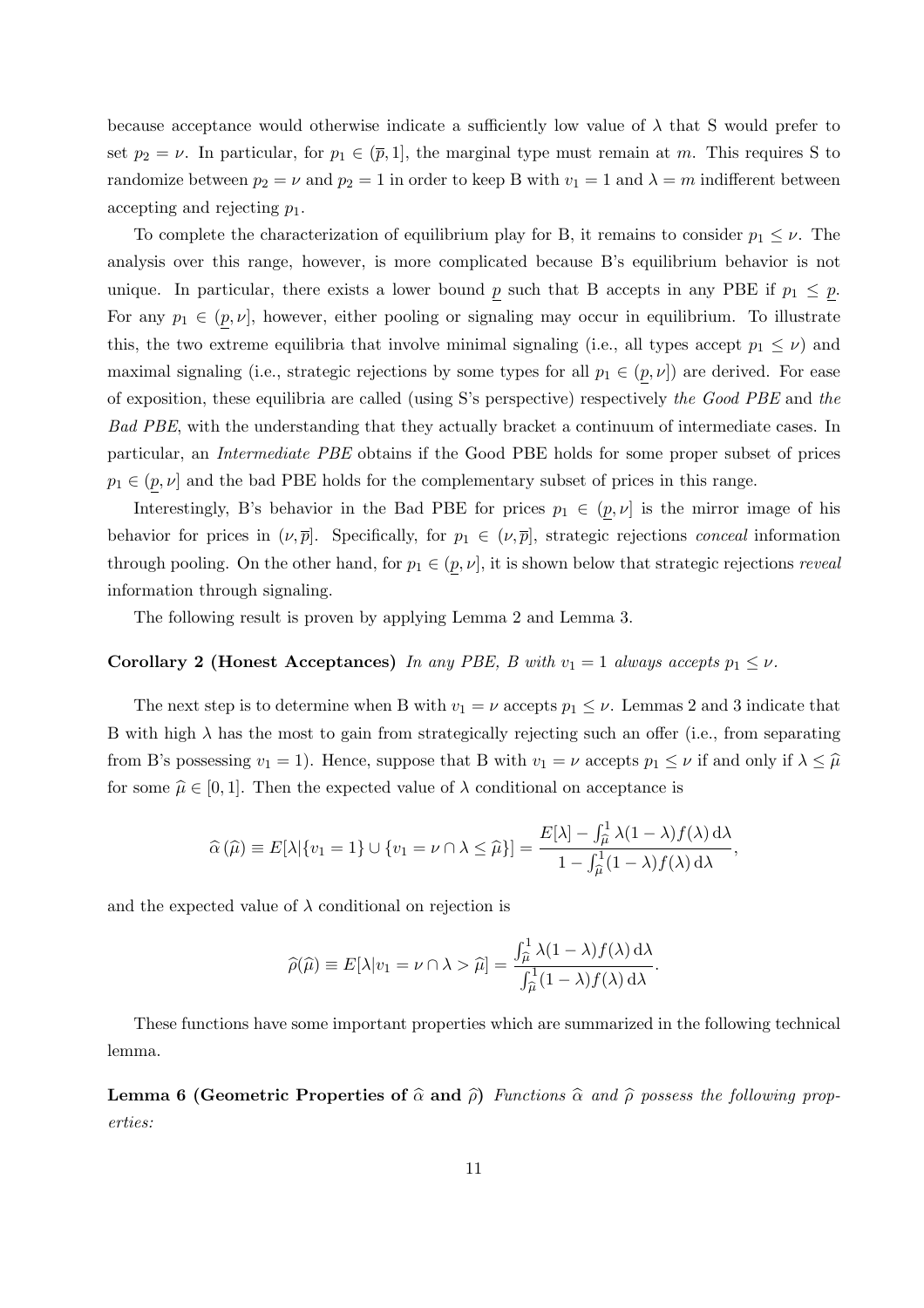



- (i)  $\hat{\alpha}$  starts at  $\hat{\alpha}(0) = \overline{E}$ , decreases until it crosses the 45-degree line, and then increases until it ends at  $\widehat{\alpha}(1) = E[\lambda].$
- (ii)  $\hat{\rho}$  starts at  $\hat{\rho}(0) = \underline{E}$  and increases monotonically until it ends at  $\rho(1) = 1$ .
- (iii)  $\hat{\alpha}$  and  $\hat{\rho}$  cross once, and at their intersection,  $\hat{m}_{\text{max}}$ ,  $\hat{\alpha}(\hat{m}_{\text{max}}) = \hat{\rho}(\hat{m}_{\text{max}}) = E[\lambda].$

Lemma 6 implies that there exists a unique number  $\hat{m} \in (0, \hat{m}_{\text{max}}]$  defined as follows:

$$
\widehat{m} \equiv \begin{cases} \widehat{\rho}^{-1}(\nu), & \text{if } \nu \in (\underline{E}, E[\lambda]) \\ \widehat{\alpha}^{-1}(\nu), & \text{if } \nu \in [E[\lambda], \overline{E}). \end{cases}
$$

In Figure 2,  $\hat{m}$  is shown for the case  $\nu \in (E[\lambda], \underline{E})$ .

Given  $\hat{m}$ , define the constant

$$
\underline{p} \equiv \nu - \widehat{m}(1 - \nu).
$$

For any  $p_1 \in (p, \nu]$  the next result establishes that the marginal type for B that accepts in the Bad PBE when  $v_1 = \nu$  is given by the function

$$
\widehat{\mu}(p_1) \equiv \frac{\nu - p_1}{1 - \nu}.
$$

Observe that  $\hat{\mu}(p_1)$  is monotone decreasing with  $\hat{\mu}(p) = \hat{m}$  and  $\hat{\mu}(\nu) = 0$ .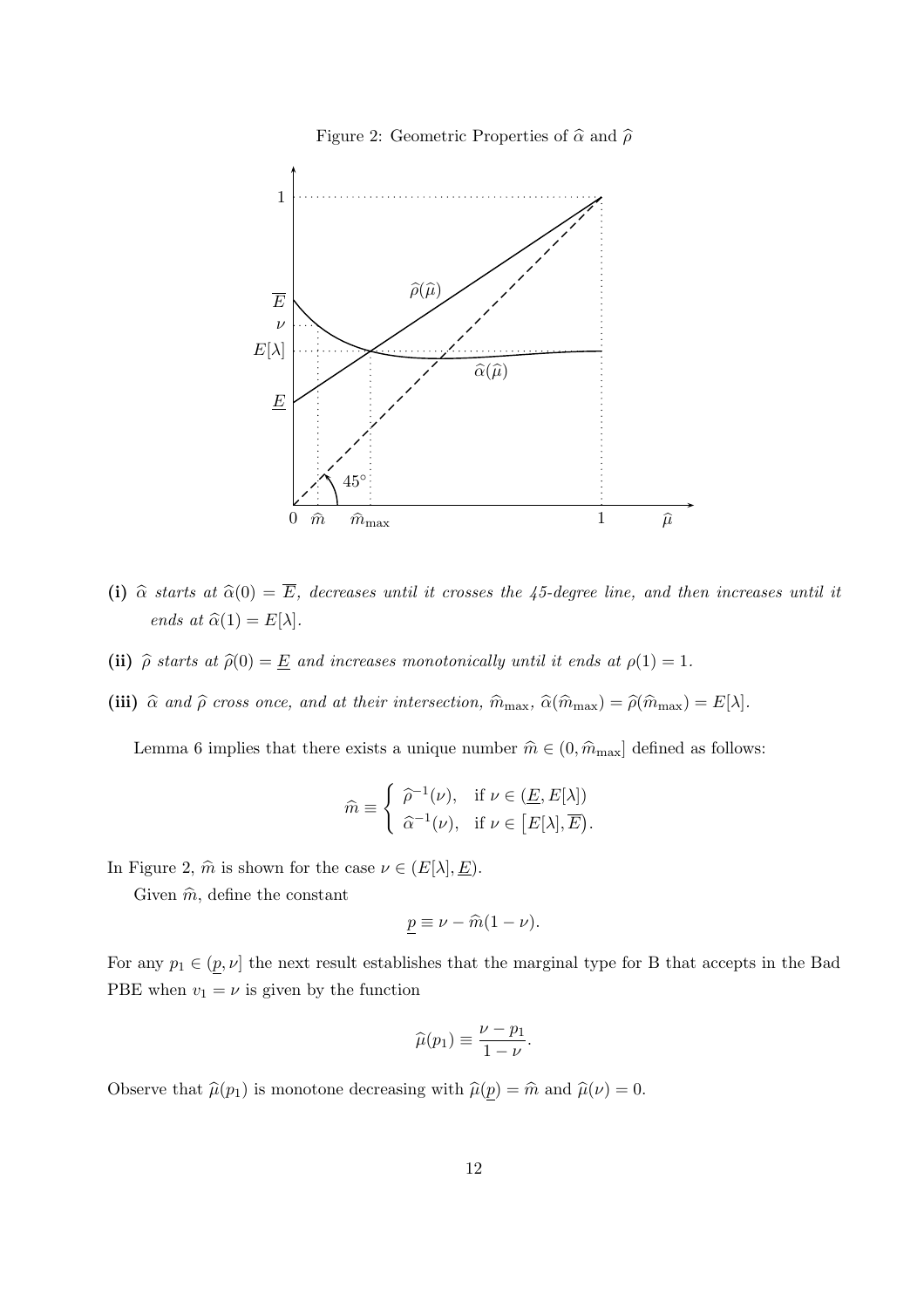Lemma 7 (The Good PBE and the Bad PBE) Suppose  $v_1 = v$ . There is a Good PBE in which B always accepts  $p_1 \leq \nu$ , S sets  $p_2 = 1$  ( $\theta(p_1, 1) = 0$ ) if  $\nu < E[\lambda]$  and  $p_2 = \nu$  ( $\theta(p_1, 1) = 0$ ) if  $\nu > E[\lambda]$ . There is also a Bad PBE in which the following holds:

- (i) If  $p_1 \in (p, \nu]$ , then B accepts if and only if  $\lambda \leq \hat{\mu}(p_1)$ . S sets  $p_2 = 1$  following acceptance  $(\theta(p_1, 1) = 0)$  and  $p_2 = \nu$  following rejection  $(\theta(p_1, 0) = 1)$ .
- (ii) If  $p_1 \leq p$ , then B always accepts the price. S sets  $p_2 = 1$  ( $\theta(p_1, 1) = 0$ ) if  $\nu < E[\lambda]$  and  $p_2 = \nu$  $(\theta(p_1, 1) = 1)$  if  $\nu > E[\lambda]$ .

To understand the Bad PBE, first consider  $p_1 \in (p, \nu]$ . Given that B rejects if and only if  $v_1 = \nu$ and  $\lambda > \hat{\mu}(p_1)$ , S updates her beliefs:  $E[\lambda|p_1, 0] = \hat{\rho}(\hat{\mu}(p_1)) \leq \nu$  and  $E[\lambda|p_1, 1] = \hat{\alpha}(\hat{\mu}(p_1)) \geq \nu$ . Hence, S optimally sets  $p_2 = \nu$  following rejection and  $p_2 = 1$  following acceptance.

Notice that as  $p_1$  falls,  $\hat{\mu}(p_1)$  increases and the set of long-run types willing to strategically reject shrinks. Acceptance and rejection, therefore, become less informative (i.e.,  $\hat{\alpha} - \hat{\rho}$  gets smaller). For  $p_1 \leq p$ , signaling is not possible because rejection would indicate a sufficiently high value of  $\lambda$  that S would prefer to set  $p_2 = 1$ . Lemma 7 shows that any  $p_1 \leq p$  must induce acceptance by all types of B in any PBE.

With Lemmas 2 through 7 in hand, it is possible to formulate the expected first-period demand by B and the expected values of  $\lambda$  conditional on acceptance and rejection of the first-period price.

Proposition 2 (Expected First-Period Demand and Posterior Beliefs) The probability that B accepts  $p_1$  and the expected values of  $\lambda$  conditional on acceptance/rejection of  $p_1$  are as follows:

- (i) If  $p_1 > 1$ , then  $D_1(p_1) = 0$  and  $E[\lambda | p_1, 0] = E[\lambda]$ .
- (ii) If  $p_1 \in (\bar{p}, 1]$ , then  $D_1(p_1) = \int_0^m \lambda f(\lambda) d\lambda$  and

$$
E[\lambda|p_1, q_1] = \begin{cases} \alpha(m), & \text{if } q_1 = 1 \\ \rho(m), & \text{if } q_1 = 0. \end{cases}
$$

(iii) If  $p_1 \in (\nu, \overline{p}]$ , then  $D_1(p_1) = \int_0^{\mu(p_1)} \lambda f(\lambda) d\lambda$  and

$$
E[\lambda|p_1, q_1] = \begin{cases} \alpha(\mu(p_1)), & \text{if } q_1 = 1 \\ \rho(\mu(p_1)), & \text{if } q_1 = 0. \end{cases}
$$

(iv) If  $p_1 \leq \nu$  and the Good PBE obtains, then  $D_1(p_1) = 1$  and  $E[\lambda|p_1, 1] = E[\lambda]$ . If the Bad PBE obtains, then

$$
D_1(p_1) = \begin{cases} 1 - \int_{\widehat{\mu}(p_1)}^1 (1 - \lambda) f(\lambda) d\lambda, & \text{if } p_1 \in (\underline{p}, \nu] \\ 1, & \text{if } p_1 \le \underline{p} \end{cases}
$$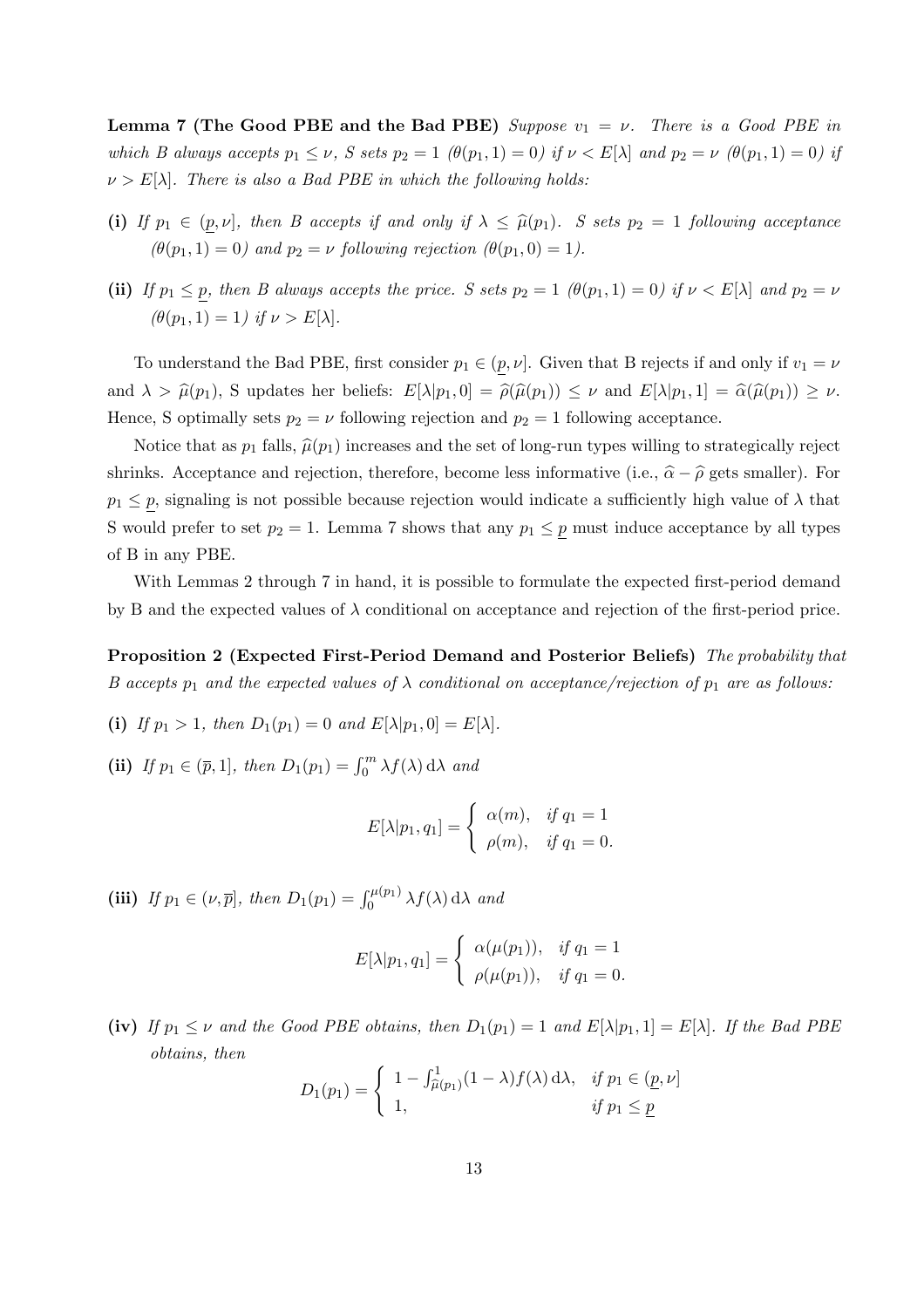and

$$
E[\lambda|p_1, q_1] = \begin{cases} \widehat{\alpha}(\widehat{\mu}(p_1)), & \text{if } q_1 = 1 \text{ and } p_1 \in (\underline{p}, \nu] \\ \widehat{\rho}(\widehat{\mu}(p_1)), & \text{if } q_1 = 0 \text{ and } p_1 \in (\underline{p}, \nu] \\ E[\lambda], & \text{if } q_1 = 1 \text{ and } p_1 \leq \underline{p}. \end{cases}
$$

Note that the strategic rejections in the Bad PBE for  $p_1 \in (p, \nu]$  and in all PBE for  $p_1 \in (\nu, 1]$ imply that  $D_1(p_1)$  is strictly lower than the expected demand of a non-strategic buyer at these prices. In particular, Proposition 1 indicates that a non-strategic buyer accepts  $p_1 \leq \nu$  with probability one and accepts  $p_1 \in (\nu, 1]$  with probability  $E[\lambda]$ . Since strategic rejections also impede learning, it follows immediately that S is weakly worse off when facing a strategic buyer.

S's continuation payoff from offering  $p_1$  to a strategic buyer is

$$
\Pi_S(p_1) = D_1(p_1)(p_1 + \max\{E[\lambda|p_1, 1], \nu\}) + (1 - D_1(p_1)) \max\{E[\lambda|p_1, 0], \nu\}.
$$

The final step in deriving a PBE of the entire game is to determine the value of  $p_1$  that maximizes  $\Pi_S(p_1)$ . Of course, the solution to this problem depends on what PBE obtains for continuation games with  $p_1 \leq \nu$ . The Good and the Bad PBE are investigated respectively in the next two sections.

### 5 The Good Equilibrium

In this section, the Good PBE in which B always accepts first-period offers  $p_1 \leq \nu$  is fully characterized. The main finding is that in this equilibrium, S never offers a first-period price that yields her valuable information about B's structural demand parameter, λ.

To ease notation, for any  $\mu \in [0, 1]$ , define

$$
I(\mu) \equiv \int_0^{\mu} \lambda f(\lambda) d\lambda.
$$

First, suppose S is considering offering  $p_1 \in (\bar{p}, 1]$ . Observe that the marginal type m that accepts such an offer is calibrated so that the value of the information conveyed to S is zero. In particular, if  $\nu > E[\lambda]$ , then

$$
E[\lambda|p_1,1] = \alpha(m) = \nu > \rho(m) = E[\lambda|p_1,0].
$$

Thus, charging  $p_2 = \nu$  (which is optimal under the prior) maximizes S's expected second-period return following a first-period acceptance and rejection. On the other hand, if  $\nu < E[\lambda]$ , then

$$
E[\lambda | p_1, 1] = \alpha(m) > \nu = \rho(m) = E[\lambda | p_1, 0].
$$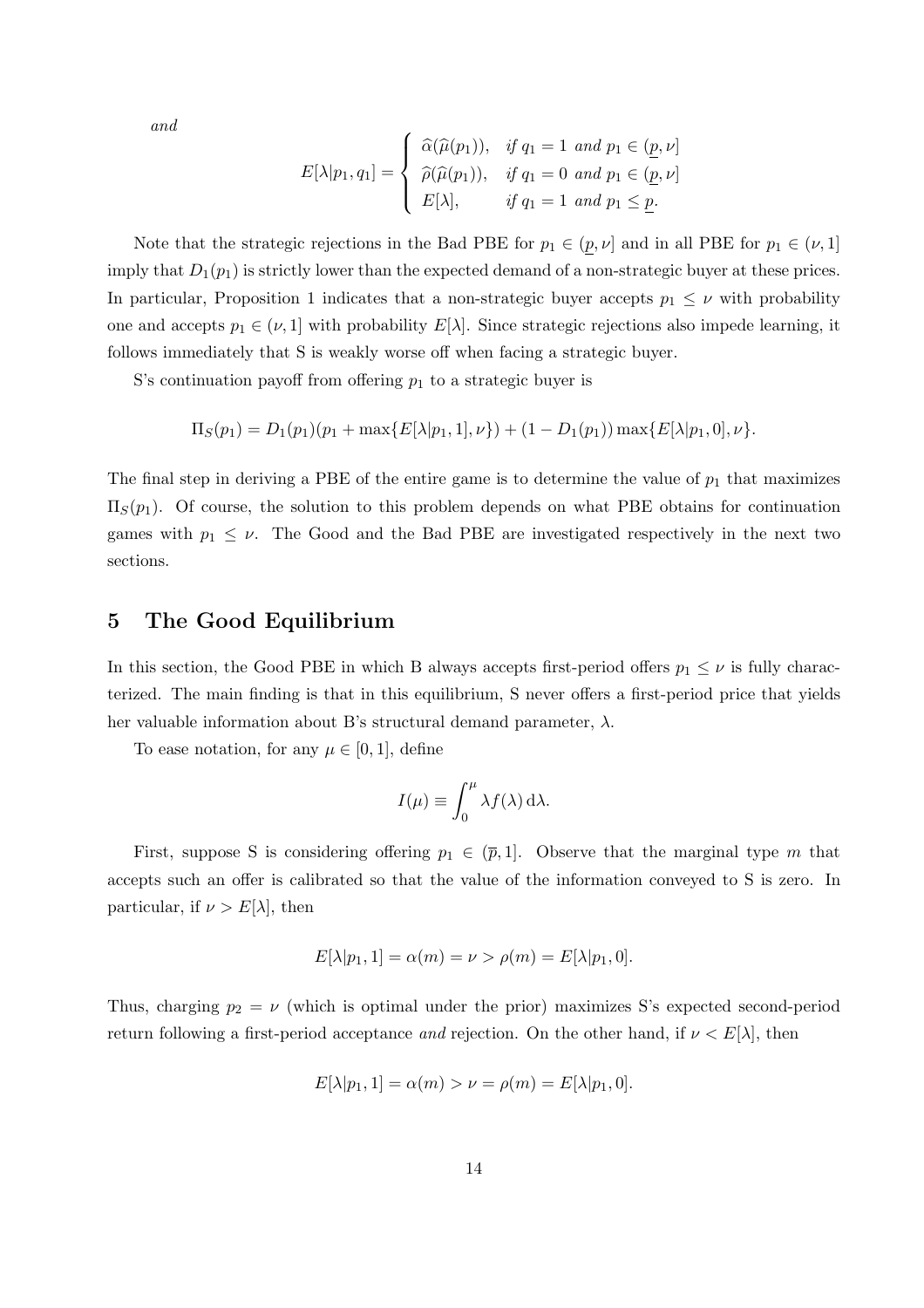Thus, charging  $p_2 = 1$  (which is optimal under the prior) maximizes S's expected second-period return following a first-period acceptance and rejection. Hence, S's continuation payoff from offering  $p_1 \in (\bar{p}, 1]$  can be written as

$$
\Pi_S(p_1) = I(m)p_1 + \max\{E[\lambda], \nu\},\
$$

which is maximized at  $p_1 = 1$ .

Second, suppose S is considering offering  $p_1 \in (\nu, \bar{p}]$ . The information conveyed by B's purchasing decision is valuable to S for prices in this range because

$$
E[\lambda | p_1, 1] = \alpha(\mu(p_1)) \ge \nu \ge \rho(\mu(p_1)) = E[\lambda | p_1, 0].
$$

In the second period, S optimally sets  $p_2 = 1$  following acceptance and  $p_2 = \nu$  following rejection. Hence, her continuation payoff is

$$
\Pi_S(p_1) = I(\mu(p_1))(p_1 + E[\lambda|p_1, 1]) + (1 - I(\mu(p_1)))\nu.
$$

Finally, suppose S is considering offering  $p_1 \leq \nu$ . Since B always accepts such an offer, S's continuation payoff is

$$
\Pi_S(p_1) = p_1 + \max\{E[\lambda], \nu\},\
$$

which is maximized at  $p_1 = \nu$ .

Summarizing the above, in the Good PBE, S charges some  $p_1 \in \{1, \nu\} \cup (\nu, \overline{p})$ , depending on the primitives of the model,  $\nu$  and  $f(\lambda)$ . In fact, Propositions 3 and 4 below show that S never sets a first-period price  $p_1 \in (\nu, \overline{p})$  that yields valuable information.

**Proposition 3 (Optimal Prices when Beliefs are Pessimistic)** Suppose  $\nu \geq E[\lambda]$ . Then, S offers  $p_1 = p_2 = \nu$  in the Good PBE.

Recall from Proposition 1 that when B is not strategic, it is optimal for S to experiment by charging  $p_1 = 1$  if  $\nu \in [E[\lambda], \nu')$ . When B is strategic, however, S runs a substantially increased risk that he will reject any offer  $p_1 > \nu$ . Specifically, for any informative offer  $p_1 \in (\nu, \overline{p})$ , Proposition 3 shows that the information rent S must yield to B dominates the value of the information obtained, and S, therefore, opts not to experiment. Since S learns nothing by setting  $p_1 = \nu$  in the Good PBE, she also sets  $p_2 = \nu$  when her initial beliefs are pessimistic. This, of course, maximizes welfare because B buys the good in both periods with probability one.

**Proposition 4 (Optimal Prices when Beliefs are Optimistic)** Suppose  $\nu < E[\lambda]$ . Then in the Good PBE:

(i) If  $\nu < \nu''$ , S offers  $p_1 = p_2 = 1$ .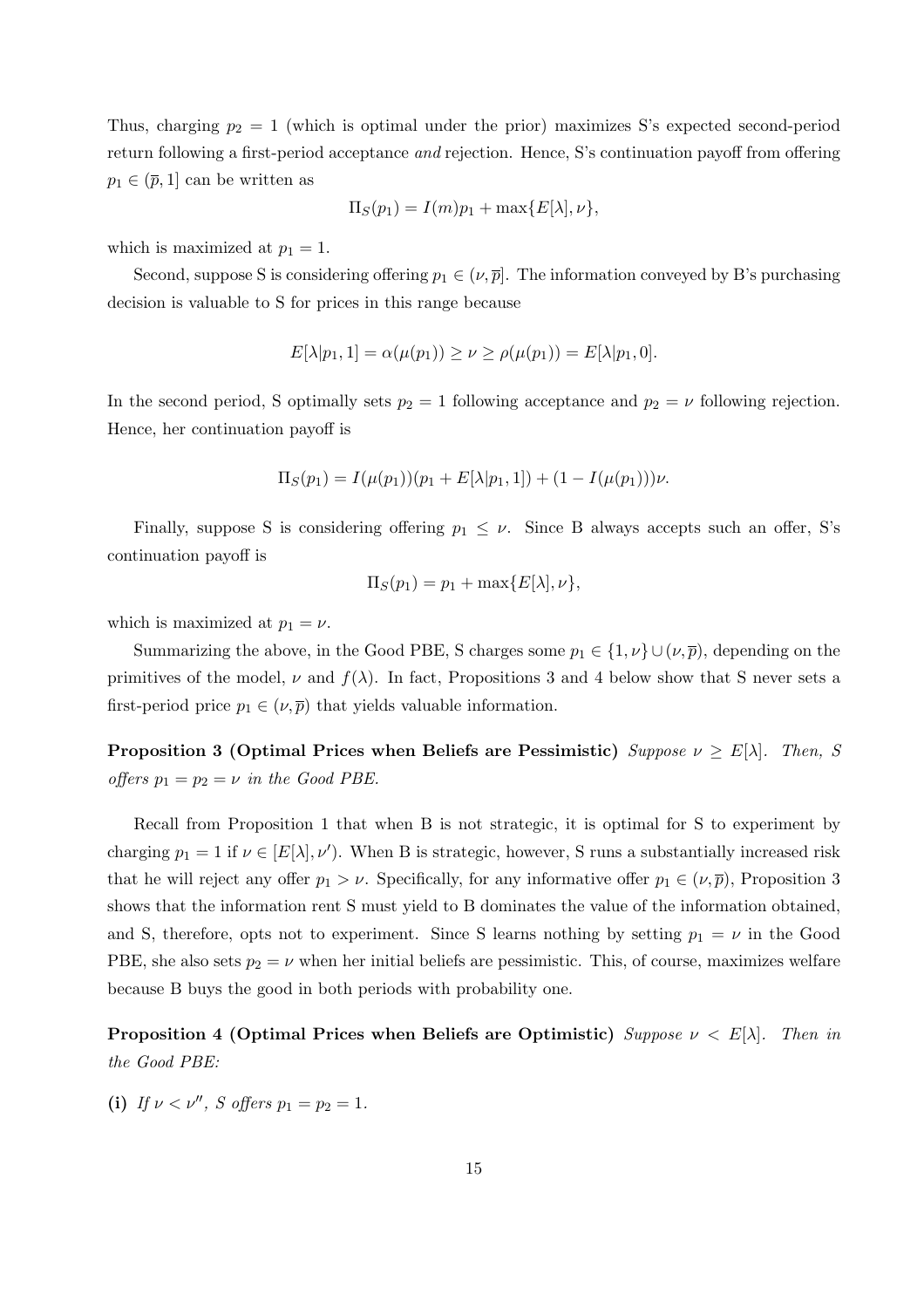(ii) If  $\nu \in [\nu'', E[\lambda]), S$  offers  $p_1 = \nu$  and  $p_2 = 1$ ,

where  $\nu''$  is implicitly defined by

$$
I\left(\rho^{-1}\left(\nu''\right)\right) = \nu''.
$$

The story behind this result is similar to the previous one. The information rent outweighs the value of the information obtained, and S, therefore, prefers prices that yield no valuable information. In the Good PBE, there are two potentially optimal prices for which this is true,  $p_1 = \nu$  and  $p_1 = 1$ . Propositions 3 and 4 indicate that S always sets one of these prices, and hence, she never obtains valuable information about B's demand parameter  $\lambda$  from his first-period purchasing decision.

Proposition 4 indicates that if  $\nu < E[\lambda]$ , then S always sets  $p_2 = 1$  on the equilibrium path. The fact that she is not committed to do this, however, causes serious erosion in her first-period expected profit. If S could commit to offer  $p_2 = 1$ , then B would not strategically reject offers of  $p_1 = 1$ . This would raise S's profit whenever  $\nu < E[\lambda]$  and would raise total welfare when  $\nu < \nu''$ .

Finally, while it seems plausible that S might be able to commit not to raise prices, a commitment not to lower them is not renegotiation proof. Note, however, that it is the commitment not to lower prices that has strategic value to S when  $\nu < E[\lambda]$ . In particular, if S commits to  $p_2 = 1$  and B rejects  $p_1 = 1$ , then S regrets her commitment to a high second-period price (and so does B).

## 6 The Bad Equilibrium

In this section, the Bad PBE described in Lemma 7 is investigated. While it is not possible to provide a full characterization for this equilibrium, some general results are obtained. Also, two examples are presented that illustrate a variety of first-period equilibrium pricing behavior. Specifically, Example 1 shows that – unlike in the Good PBE – S may offer a first-period price that reveals valuable information about B's demand parameter. Example 2, however, shows that this is not necessarily the case and that S may even elect to set the uninformative first-period price  $p_1 = p$  which is less than B's lowest possible valuation for the good,  $\nu$ .

To ease notation, for any  $\hat{\mu} \in [0, 1]$ , define

$$
\widehat{I}(\widehat{\mu}) \equiv 1 - \int_{\widehat{\mu}}^1 (1 - \lambda) f(\lambda) \, \mathrm{d}\lambda.
$$

For first-period prices  $p_1 > \nu$ , B's purchasing behavior and S's expected profit are the same in the Good and the Bad PBE. Suppose S is considering offering  $p_1 \in (p, \nu]$ . The information revealed by B's purchasing decision over this range of prices is valuable to S in the Bad PBE. Specifically, in the second period, S optimally sets  $p_2 = 1$  following acceptance and  $p_2 = \nu$  following rejection because

$$
E[\lambda|p_1,1] = \widehat{\alpha}(\widehat{\mu}(p_1)) > \nu > \widehat{\rho}(\widehat{\mu}(p_1)) = E[\lambda|p_1,0].
$$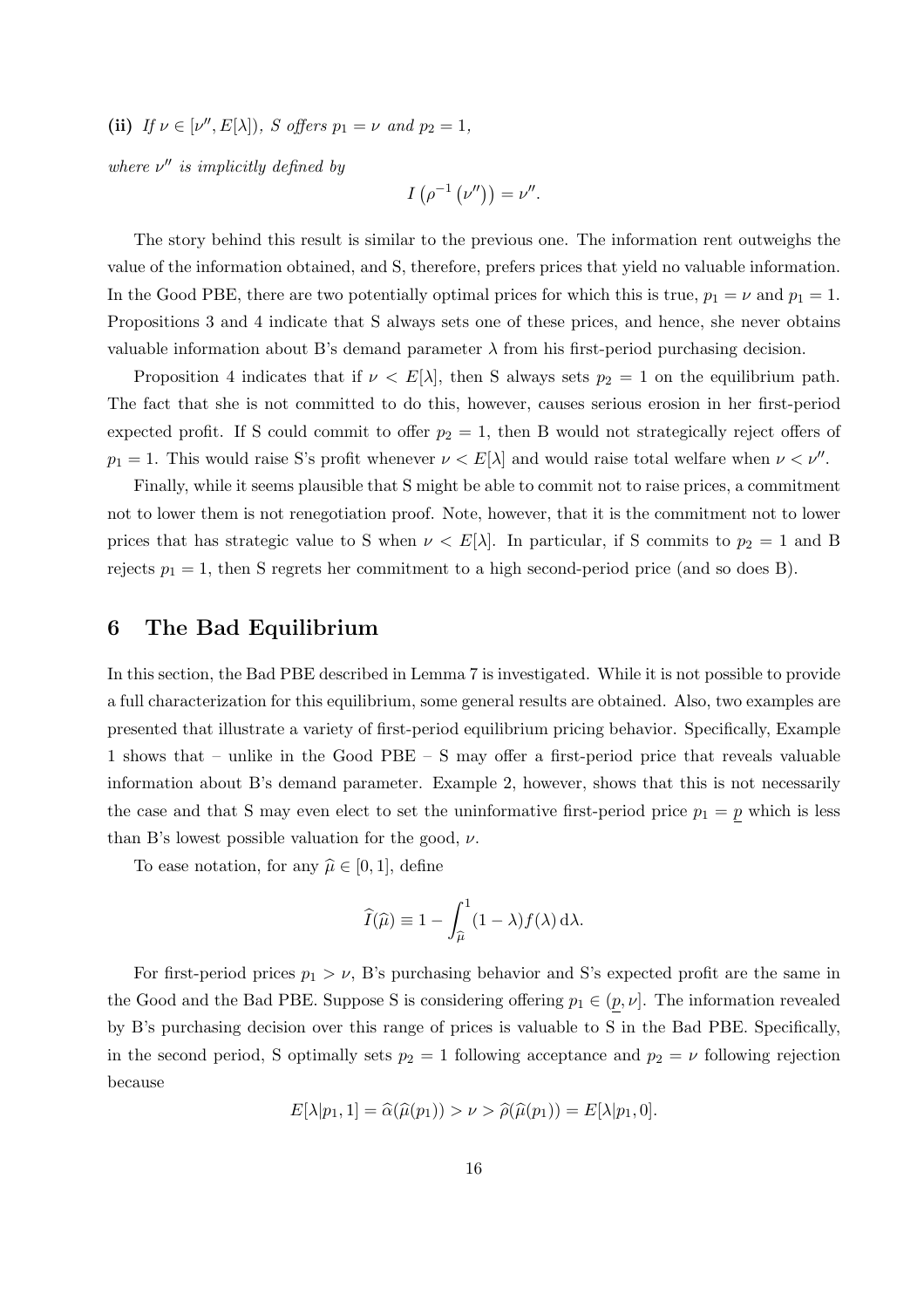Given this, S's continuation payoff from offering  $p_1 \in (p, \nu]$  is

$$
\Pi_S(p_1) = \widehat{I}(\widehat{\mu}(p_1))(p_1 + \widehat{\alpha}(\widehat{\mu}(p_1))) + \left(1 - \widehat{I}(\widehat{\mu}(p_1))\right)\nu.
$$

Finally, suppose S is considering offering  $p_1 \leq p$ . Since B always accepts such an offer, S's continuation payoff is

$$
\Pi_S(p_1) = p_1 + \max\{E[\lambda], \nu\},\
$$

which is obviously maximized at  $p_1 = p$ .

Summarizing the above, in the Bad PBE, S charges some  $p_1 \in \{p, 1\} \cup (p, \overline{p})$ , depending on the primitives of the model,  $\nu$  and  $f(\lambda)$ . Before exploring S's first-period pricing decision any further, it is worth establishing that the Bad PBE is indeed bad from S's perspective.

**Proposition 5 (The Bad PBE v.s. the Good PBE)** The expected payoff to S is (weakly) lower in the Bad PBE than in the Good PBE.

This result is easily understood. For  $p_1 > \nu$ , S's continuation payoff  $\Pi_S(p_1)$  is the same in the Bad PBE and in the Good one. Also, S does strictly worse by offering  $p_1 = p$  in the Bad PBE than by offering  $p_1 = \nu$  in the Good one because  $p < \nu$  and B purchases with probability one in both cases. The only remaining question is whether S can do better by charging an informative price  $p_1 \in (p, \nu]$  in the Bad PBE than by charging the uninformative price  $p_1 = \nu$  in the Good one. It turns out that the value of the information obtained by charging  $p_1 \in (p, \nu]$  in the Bad PBE never makes up for the lower probability of sale, and hence, S does strictly worse at these prices.

Propositions 3 and 4 of the previous section established that S never sets an informative firstperiod price in the Good PBE. The following example shows that this is not true for the Bad PBE.

Example 1 (Maximal Learning) Suppose  $F(\lambda) = 1-\lambda$ √  $\overline{1-\lambda}$ . In this case,  $E[\lambda] = 2/3, E \equiv 2/5$ and  $\overline{E} = 4/5$ . Consider "neutral" beliefs,  $\nu = E[\lambda] = 2/3$ . Then,  $\hat{m} = \hat{m}_{\text{max}} = 4/9$  and  $m = m_{\text{min}} <$ 0.91.

As discussed above, one of three situations is optimal for S in the Bad PBE: either she sets an informative first-period price  $p_1 \in (p, \bar{p})$ , or she sets the uninformative low price  $p_1 = p$ , or she sets the uninformative high price  $p_1 = 1$ .

Straightforward algebra shows that S's continuation payoff over  $p_1 \in (p, \overline{p})$  is maximized at  $p_1 = \nu$ . B accepts  $p_1 = \nu$  if and only if  $v_1 = 1$ . This corresponds to full separation,  $E[\lambda | \nu, 0] = \underline{E}$ and  $E[\lambda|\nu, 1] = \overline{E}$ . In the second period, S, therefore, offers  $p_2 = q_1 + (1-q_1)\nu$ . Hence, her expected payoff from  $p_1 = \nu$  is

$$
\Pi_S(\nu) = E[\lambda] \left( \nu + \overline{E} \right) + (1 - E[\lambda]) \nu = \frac{6}{5}.
$$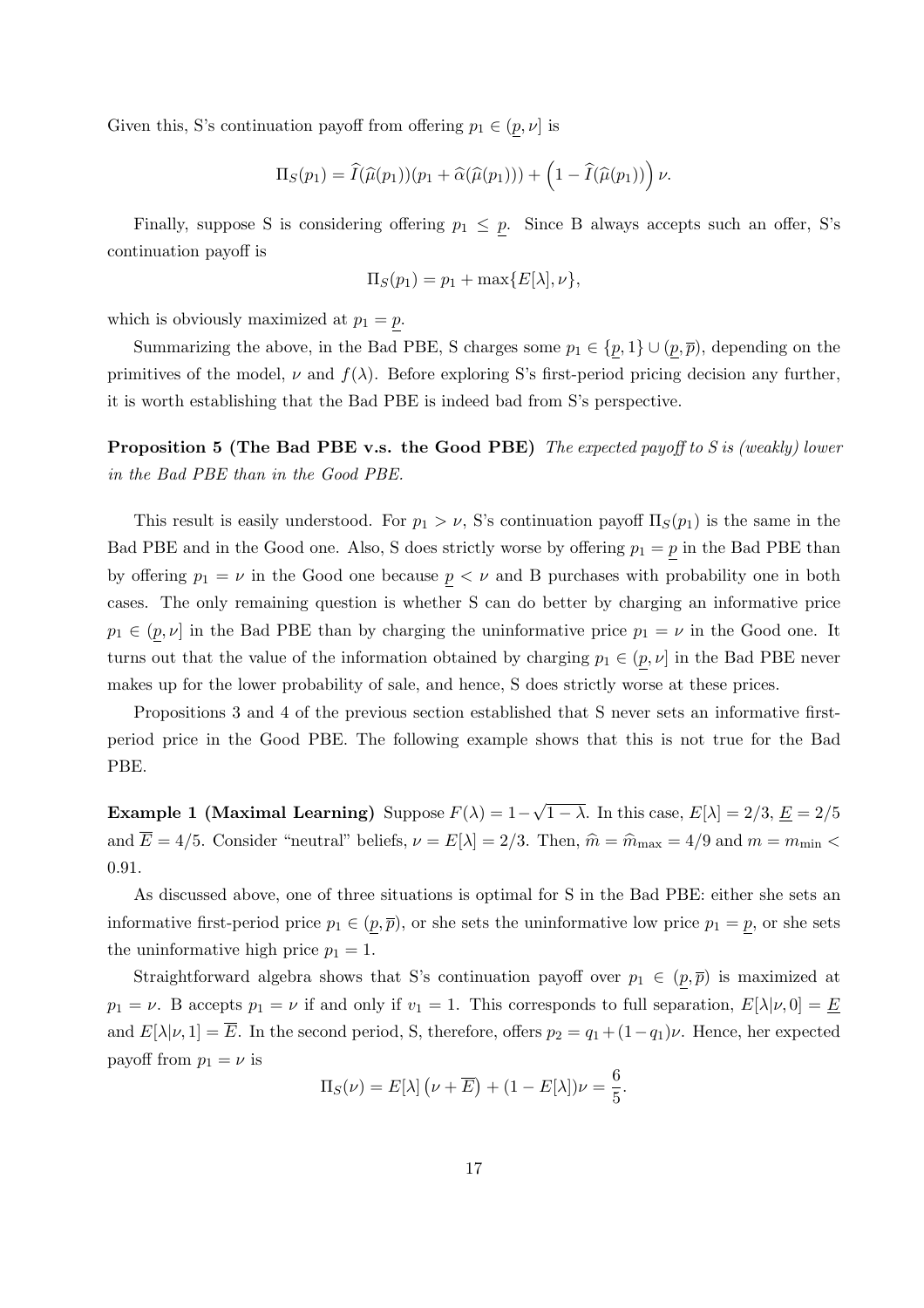Next, note that

$$
p = \nu - \widehat{m}(1 - \nu) = 14/27.
$$

B always accepts  $p_1 = p$ . Since S learns nothing, she is content to set  $p_2 = \nu$ . Hence, her expected payoff from  $p_1 = p$  is

$$
\Pi_S(\underline{p}) = \underline{p} + \nu = \frac{32}{27} < \frac{6}{5}.
$$

Finally, if S charges  $p_1 = 1$ , then B accepts when  $v_1 = 1$  and  $\lambda \leq m$ . The information conveyed by B's purchasing decision has no value to S, so she is content to offer  $p_2 = \nu$  in the second period. Hence, her expected payoff from  $p_1 = 1$  is

$$
\Pi_S(1) = I(m) + \nu < I(0.91) + \frac{2}{3} = \frac{3127}{3000} < \frac{6}{5}.
$$

It is, therefore, optimal for S to offer  $p_1 = \nu$ , and maximal learning occurs on the equilibrium path.

The next proposition demonstrates that the Bad PBE may be either worse or better for B than the Good PBE depending on parameter values. In particular, the set of parameters for which S sets  $p_1 = 1$  is larger in the Bad PBE. On the other hand, there exist parameter values for which S finds it optimal to induce complete pooling by setting a price lower than  $\nu$ , something she would never do in the Good PBE.

#### Proposition 6 (Prices in the Bad PBE) Suppose the Bad PBE obtains, then:

- (i) There exists  $\epsilon > 0$  such that if  $\nu < \nu'' + \epsilon$ , then S offers  $p_1 = p_2 = 1$ .
- (ii) There exists  $\xi > 0$  such that if  $\nu > \overline{E} \xi$ , then S offers  $p_1 = p$  and  $p_2 = \nu$ .

Recall from Proposition 4 that when  $\nu < \nu''$ , S charges  $p_1 = 1$  in the Good PBE. This price also maximizes S's continuation payoff in this region of the parameter space when the Bad PBE obtains. Indeed, since charging  $p_1 = \nu$  is strictly worse for S in the Bad PBE, the region over which it is optimal for her to set  $p_1 = 1$  is somewhat larger; i.e.,  $\nu < \nu'' + \epsilon$ .

The most striking aspect of Proposition 6 is that if beliefs are sufficiently pessimistic, then it is optimal for S to set a first period price of  $p$ , which is always strictly less than B's valuation for the good. Specifically, as  $\nu$  approaches  $\overline{E}$ : the value of any information S can obtain goes to zero; p goes to  $\nu$ ; and the probability that B accepts  $p_1 \in (p, \nu]$  goes to  $E[\lambda] < 1$ . When  $\nu$  is sufficiently close to  $\overline{E}$ , S, therefore, prefers to sell at p with certainty rather than at a marginally higher price with significantly lower probability.

Proposition 6 shows that for arbitrary beliefs,  $F(\lambda)$ , there exist values of  $\nu$  for which S sets an uninformative first-period price (either  $p_1 = 1$  or  $p_1 = p$ ) in the Bad PBE. The following example demonstrates that there exist prior beliefs,  $F(\lambda)$ , such that S sets an uninformative first-period price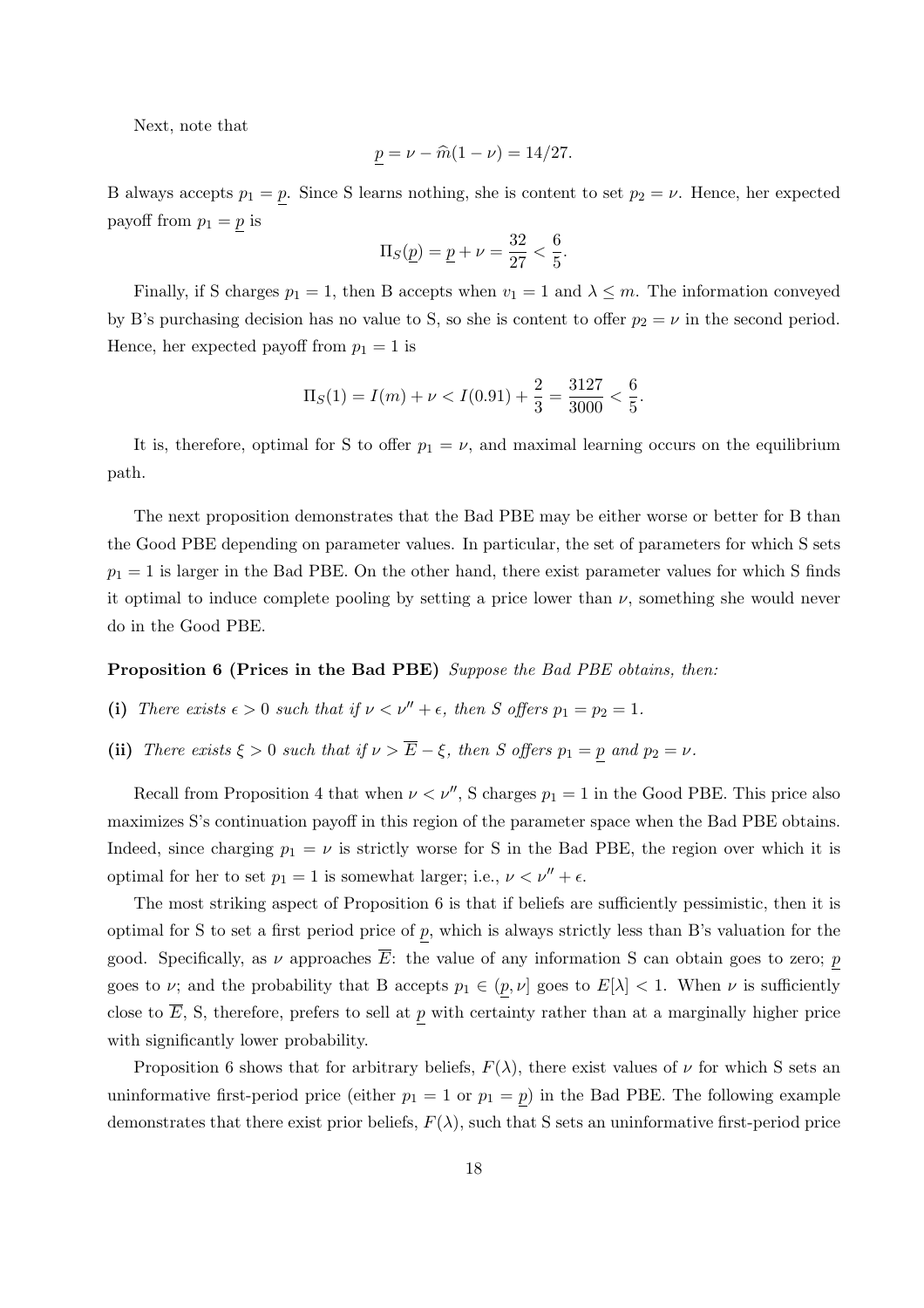for any value of  $\nu \in (\underline{E}, \overline{E})$ . The example also illustrates that  $p_1 = \underline{p}$  does not require  $\nu$  to be close to  $\overline{E}$  or even pessimistic beliefs.

**Example 2 (No Learning)** Suppose  $F(\lambda) = \lambda$  (the uniform distribution). In this case,  $E[\lambda] =$  $1/2, E = 1/3$  and  $\overline{E} = 2/3$ . In Appendix B it is shown that when beliefs are pessimistic,  $\nu \in$ [1/2, 2/3), then S's continuation payoff is maximized at  $p_1 = p$ . When beliefs are optimistic,  $\nu \in$  $(1/3, 1/2)$ , then there exists  $\nu^{\prime\prime\prime}$  such that S offers  $p_1 = 1$  if  $\nu \in (1/3, \nu^{\prime\prime\prime})$ , and she offers  $p_1 = p$  if  $\nu \in [\nu^{\prime\prime\prime},1/2]$ . In other words, learning does not occur on the equilibrium path for any value of  $\nu$ .

## 7 Conclusion

This paper investigated a new wrinkle in an old question. In particular, it built on the monopoly price-experimentation literature pioneered by Rothschild (1974) by considering the impact of strategic buyers on the ability of firms to learn about demand. When market demand is composed of many anonymous individuals or when each individual purchases the good only once, strategic considerations are not relevant. Increasingly, however, firms are able to use innovations in information technology to track customers and make them personalized offers that depend on their history of prior purchases. In such settings, consumers have incentives to manipulate the beliefs of sellers in order to induce them to offer low prices.

In the context of the model presented above, it was shown that a buyer may strategically reject a seller's first-period offer for one of two reasons. First, in order to conceal information (i.e., to pool), a high-valuation buyer may reject high prices that would never be accepted by a low-valuation buyer. Second, in order to reveal information (i.e., to signal), a low-valuation buyer may reject low prices that would always be accepted by a high-value buyer. Given this behavior, the seller often finds it optimal to post prices that generate no useful information. Indeed, in the Good equilibrium (where there is no signaling), it was shown that the seller never charges a first-period price that yields valuable information. Learning may occur, however, in the Bad equilibrium (where there is maximal signaling). Nevertheless, the scope for learning by the seller appears to be quite limited even in this case. Indeed, it was shown that in order to preempt signaling, in the Bad equilibrium the seller may actually set a first-period price strictly below the buyer's lowest possible valuation.

The model presented here is probably the simplest one in which learning by a monopolist in the context of a strategic buyer can be meaningfully addressed. It would, therefore, be interesting both theoretically and practically to explore the robustness of the findings presented here to other specifications such as longer time horizons or more sophisticated parameterizations of demand. While such generalizations will undoubtedly involve serious technical hurdles, the value of such research appears large and growing.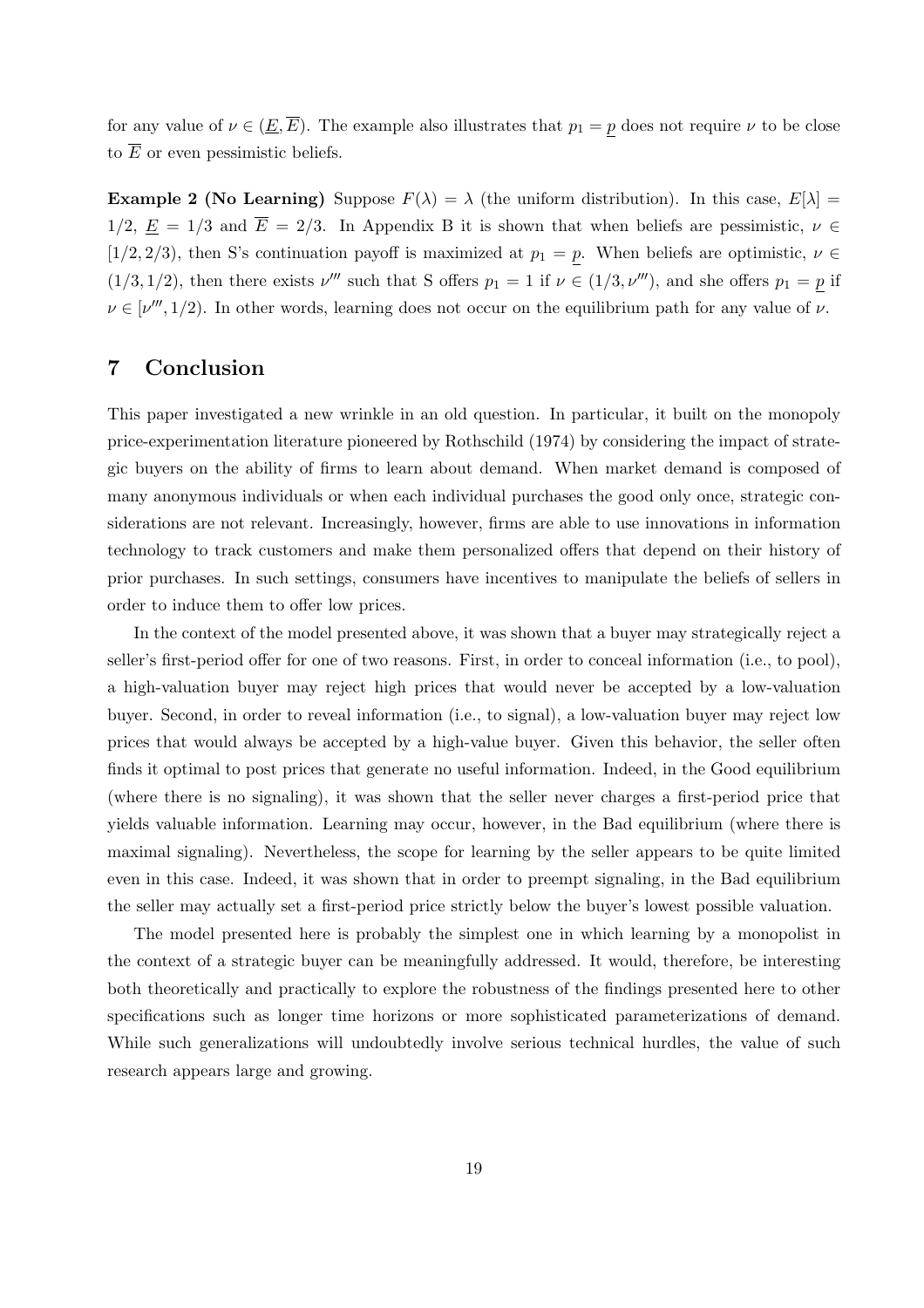## Appendix A

PROOF OF PROPOSITION 1: B<sub>t</sub> accepts if and only if  $p_t \leq v_t$ . Given this, S would never charge  $p_t \neq \nu$  or 1.

**Case 1:**  $\nu \leq \underline{E}$ . If S sets  $p_1 = 1$ , then the expected values of  $\lambda$  conditional on acceptance and rejection are  $\overline{E}$  and  $\underline{E}$ , respectively. In either case, S sets  $p_2 = 1$  by Lemma 1. On the other hand, if S sets  $p_1 = \nu$ , then the expected value of  $\lambda$  conditional on acceptance is  $E[\lambda]$ , and the expected value conditional on rejection is immaterial since rejection does not occur in equilibrium. Hence, S sets  $p_2 = 1$ . It is optimal for S to set  $p_1 = p_2 = 1$  rather than  $p_1 = \nu$ and  $p_2 = 1$  since

$$
2E[\lambda] > \nu + E[\lambda]
$$

holds for  $\nu < \underline{E}$ .

**Case 2:**  $\nu \in [E, E[\lambda])$ . If S sets  $p_1 = 1$ , then she optimally sets  $p_2 = \nu$  following rejection and  $p_2 = 1$  following acceptance. On the other hand, if S sets  $p_1 = \nu$ , then she optimally sets  $p_2 = 1$ . It is optimal for S to charge  $p_1 = 1$  and  $p_2 = q_1 + (1 - q_1)\nu$  rather than  $p_1 = \nu$  and  $p_2 = 1$  since ¡ ¢

$$
E[\lambda] (1 + \overline{E}) + (1 - E[\lambda])\nu > \nu + E[\lambda]
$$

holds for  $\nu \in [\underline{E}, E[\lambda]).$ 

Case 3:  $\nu \in$ £  $E[\lambda], \overline{E}$ ¢ . If S sets  $p_1 = 1$ , then she optimally sets  $p_2 = \nu$  following rejection and  $p_2 = 1$  following acceptance. On the other hand, if S sets  $p_1 = \nu$ , then she optimally sets  $p_2 = \nu$ . It is optimal for S to charge  $p_1 = 1$  and  $p_2 = q_1 + (1 - q_1)\nu$  rather than  $p_1 = p_2 = \nu$  if and only if

$$
E[\lambda] (1 + \overline{E}) + (1 - E[\lambda])\nu > 2\nu,
$$

or

$$
\nu<\nu'.
$$

**Case 4:**  $\nu \geq \overline{E}$ . If S sets  $p_1 = 1$ , then she optimally sets  $p_2 = \nu$  following rejection as well as acceptance. On the other hand, if S sets  $p_1 = \nu$ , then she optimally sets  $p_2 = \nu$ . It is optimal for S to charge  $p_1 = p_2 = \nu$  rather than  $p_1 = 1$  and  $p_2 = \nu$  since

$$
2\nu > E[\lambda] + \nu
$$

holds for  $\nu > \overline{E}$ .

PROOF OF LEMMA 3: The proof consists of 3 steps.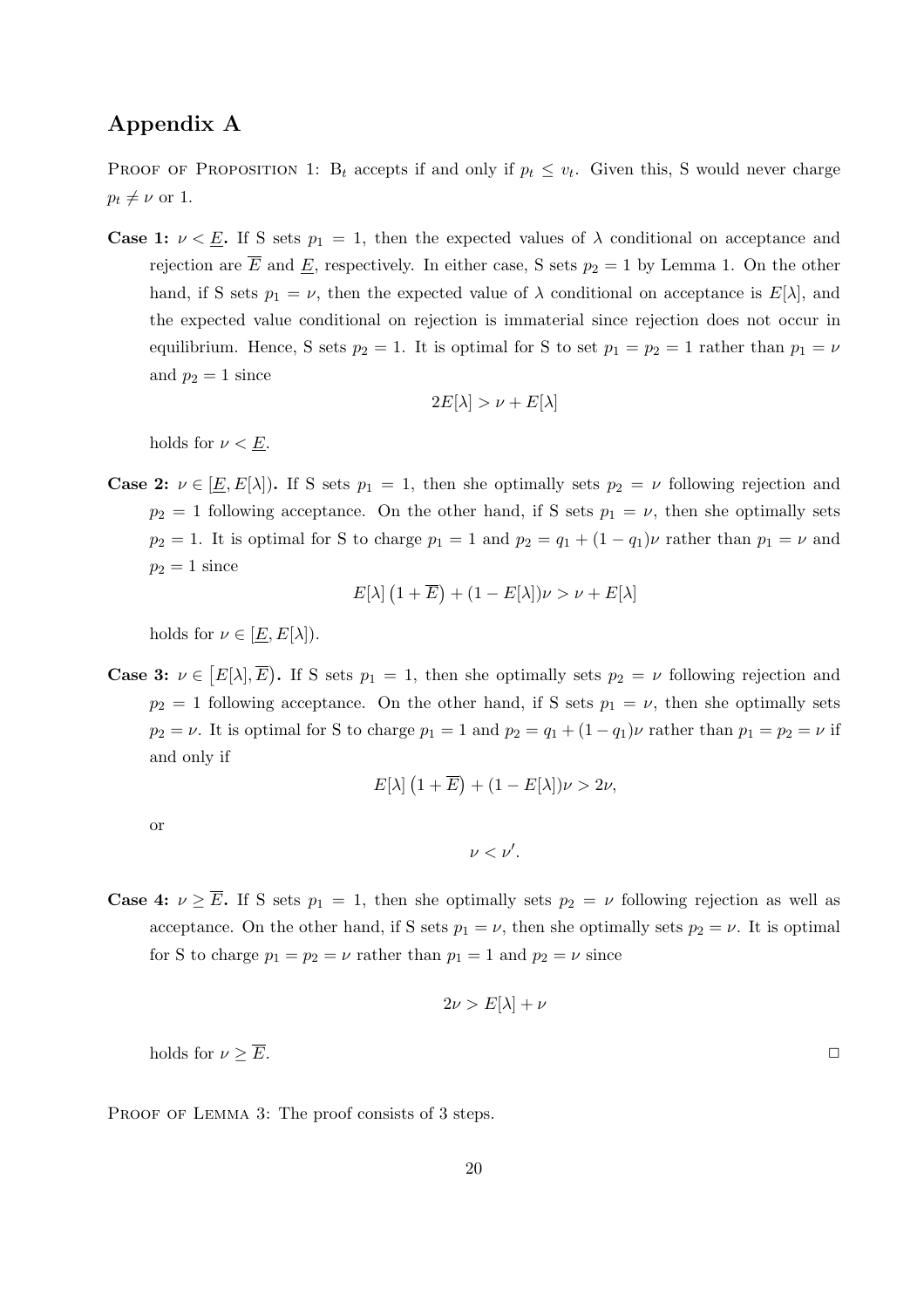- **Step 1.** By way of contradiction, suppose  $\theta(p_1, 1) = \theta(p_1, 0)$  and  $E[\lambda|p_1, 1] < E[\lambda|p_1, 0]$ . Lemma 2 implies the following:
	- 1. If  $p_1 > 1$ , then B always rejects the first-period offer.  $D_1(p_1) = 0$  in this case.
	- 2. If  $p_1 \in (\nu, 1]$ , then B accepts if and only if  $v_1 = 1$ . Hence,  $E[\lambda | p_1, 1] = \overline{E} > E[\lambda | p_1, 0] = \underline{E}$ , which contradicts the supposition.
	- 3. If  $p_1 \leq \nu$ , then B always accepts the first-period offer.  $D_1(p_1) = 1$  in this case.

**Step 2.** By way of contradiction, suppose  $\theta(p_1, 1) > \theta(p_1, 0)$ . Lemma 2 implies the following:

1. If  $p_1 > 1$ , then B accepts if and only if  $v_1 = 1$  and  $\lambda \geq \lambda'$ , where

$$
\lambda' = \frac{p_1 - 1}{(\theta(p_1, 1) - \theta(p_1, 0))(1 - \nu)}.
$$

(If calculated  $\lambda' \geq 1$ , then B always rejects the first-period offer,  $D_1(p_1) = 0$ .) Hence,  $E[\lambda|p_1,1] \geq \overline{E} > E[\lambda] \geq E[\lambda|p_1,0].$  This along with Lemma 1 implies that  $\theta(p_1,1) = 0 \leq$  $\theta(p_1, 0)$  must hold, which contradicts the supposition.

2. If  $p_1 \in (\nu, 1]$ , then B rejects if and only if  $v_1 = \nu$  and  $\lambda < \lambda'$ , where

$$
\lambda' = \frac{p_1 - \nu}{(\phi(p_1, 1) - \phi(p_1, 0))(1 - \nu)}.
$$

(If calculated  $\lambda' \geq 1$ , then B accepts  $p_1$  if and only if  $v_1 = 1$ .) Hence,  $E[\lambda | p_1, 1] \geq E[\lambda] >$  $\underline{E} \geq E[\lambda|p_1, 0]$ . This along with Lemma 1 implies that  $\theta(p_1, 1) \leq \theta(p_1, 0) = 1$  must hold, which contradicts the supposition.

- 3. If  $p_1 \leq \nu$ , then B always accepts the first-period offer.  $D_1(p_1) = 1$  in this case.
- **Step 3.** By way of contradiction, suppose  $\theta(p_1, 1) \neq \theta(p_1, 0)$  and  $E[\lambda|p_1, 1] < E[\lambda|p_1, 0]$ . This implies either  $E[\lambda|p_1, 1] < \nu \leq E[\lambda|p_1, 0]$  or  $E[\lambda|p_1, 1] \leq \nu \leq E[\lambda|p_1, 0]$ . Thus, it must be  $\theta(p_1, 1) > \theta(p_1, 0)$ , which cannot happen in equilibrium by Step 2.

PROOF OF LEMMA 4: Each part is proven in turn.

(i) Differentiating  $\alpha$  gives

$$
\alpha'(\mu) = \frac{\mu f(\mu) \int_0^{\mu} (\mu - \lambda) \lambda f(\lambda) d\lambda}{(\int_0^{\mu} \lambda f(\lambda) d\lambda)^2}.
$$

This is strictly positive for  $\mu > 0$ .

(ii) Differentiating  $\rho$  gives

$$
\rho'(\mu) = \frac{\mu f(\mu)[(E[\lambda] - \int_0^{\mu} \lambda^2 f(\lambda) d\lambda) - \mu(1 - \int_0^{\mu} \lambda f(\lambda) d\lambda)]}{(1 - \int_0^{\mu} \lambda f(\lambda) d\lambda)^2}.
$$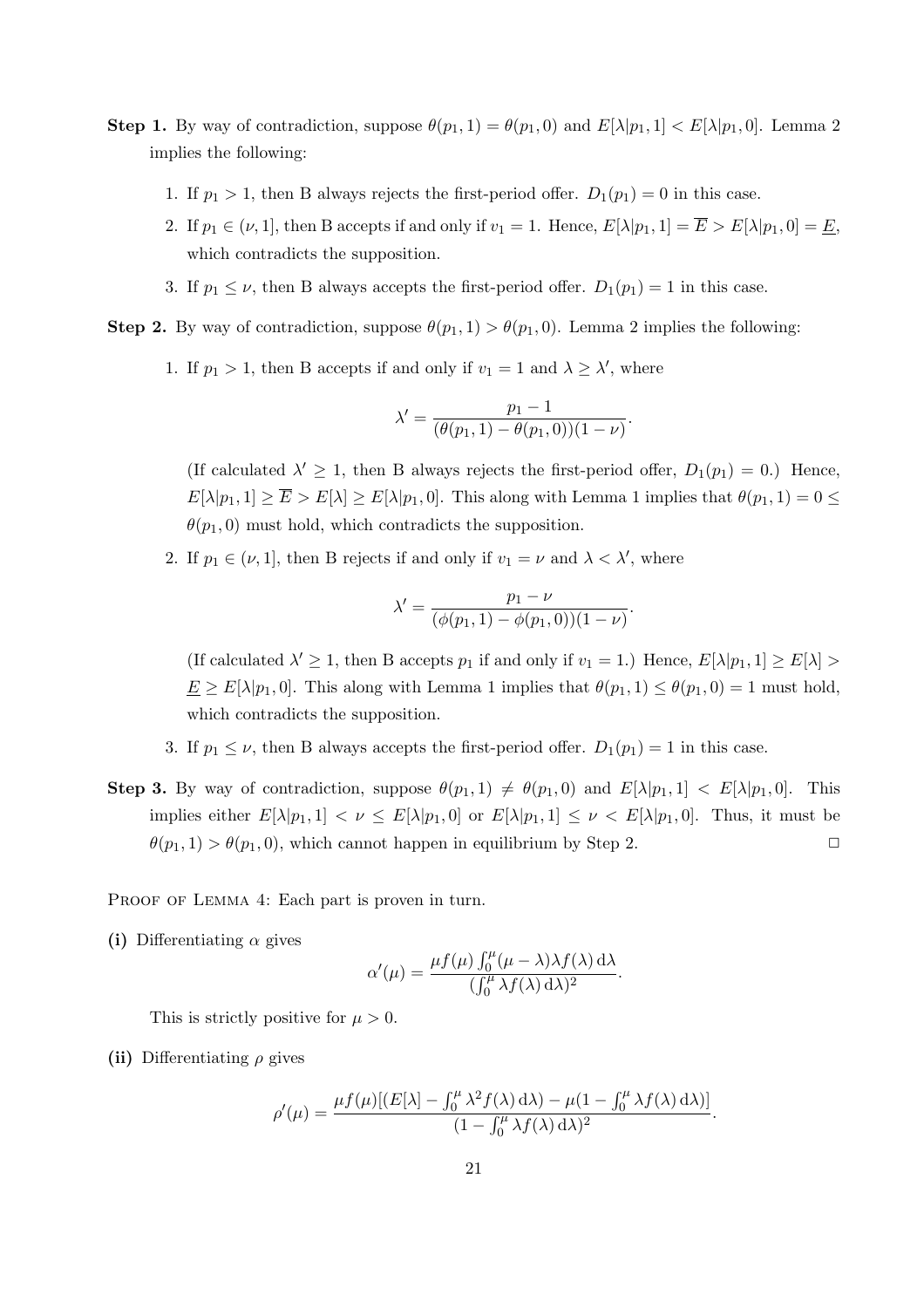This is positive for sufficiently small  $\mu > 0$ . Hence,  $\rho$  is initially increasing. Moreover, setting the above expression equal to zero establishes that  $\rho$  has a unique critical point where it crosses the 45-degree line. Hence,  $\rho$  is increasing up to this point and decreasing thereafter.

(iii) Equating  $\alpha(m_{\min})$  and  $\rho(m_{\min})$  and performing simple algebra reveals  $\alpha(m_{\min}) = E[\lambda]$ .  $\Box$ 

PROOF OF LEMMA 5: Each part is proven in turn.

(i) Consider  $p_1 \in (\nu, \overline{p}]$ . Given B's strategy to accept  $p_1$  if and only if  $v_1 = 1$  and  $\lambda \leq \mu(p_1)$ , S's posterior beliefs are  $E[\lambda|p_1, 0] = \rho(\mu(p_1)) \leq \nu$  and  $E[\lambda|p_1, 1] = \alpha(\mu(p_1)) \geq \nu$ . It then follows from Lemma 1 that setting  $\theta(p_1, 0) = 1$  and  $\theta(p_1, 1) = 0$  is optimal. By Lemma 2, B with  $v_1 = 1$  optimally accepts  $p_1$  if and only if

$$
1 - p_1 \ge \lambda(\theta(p_1, 0) - \theta(p_1, 1))(1 - \nu) = \lambda(1 - \nu),
$$

or  $\lambda \leq \mu(p_1)$ .

(ii) Consider  $p_1 \in (\bar{p}, 1]$  and suppose  $\nu > E[\lambda]$ . Given B's strategy to accept  $p_1$  if and only if  $v_1 = 1$  and  $\lambda \leq m$ , S's posterior beliefs are  $E[\lambda | p_1, 0] = \rho(m) < \nu$  and  $E[\lambda | p_1, 1] = \alpha(m) = \nu$ . It then follows from Lemma 1 that setting  $\theta(p_1, 0) = 1$  and any  $\theta(p_1, 1) \in [0, 1]$  is optimal. Mixing probability  $\theta(p_1, 1)$  is calibrated to make B with  $v_1 = 1$  and  $\lambda = m$  indifferent between accepting and rejecting,

$$
1 - p_1 = m(1 - \theta(p_1, 1))(1 - \nu).
$$

Now suppose  $\nu < E[\lambda]$ . Given B's strategy to accept  $p_1$  if and only if  $v_1 = 1$  and  $\lambda \leq m$ , S's posterior beliefs are  $E[\lambda|p_1, 0] = \rho(m) = \nu$  and  $E[\lambda|p_1, 1] = \alpha(m) > \nu$ . It then follows from Lemma 1 that setting  $\theta(p_1, 1) = 0$  and any  $\theta(p_1, 0) \in [0, 1]$  is optimal. Mixing probability  $\theta(p_1, 0)$  is calibrated to make B with  $v_1 = 1$  and  $\lambda = m$  indifferent between accepting and rejecting,

$$
1 - p_1 = m\theta(p_1, 0)(1 - \nu).
$$

 $\Box$ 

PROOF OF LEMMA 6: Each part is proven in turn.

(i) Differentiating  $\hat{\alpha}$  gives

$$
\widehat{\alpha}'(\widehat{\mu}) = \frac{-(1-\widehat{\mu})f(\widehat{\mu})\left[\left(E[\lambda]-\int_{\widehat{\mu}}^1 \lambda(1-\lambda)f(\lambda) d\lambda\right)-\widehat{\mu}\left(1-\int_{\widehat{\mu}}^1 (1-\lambda)f(\lambda) d\lambda\right)\right]}{\left(1-\int_{\widehat{\mu}}^1 (1-\lambda)f(\lambda) d\lambda\right)^2}.
$$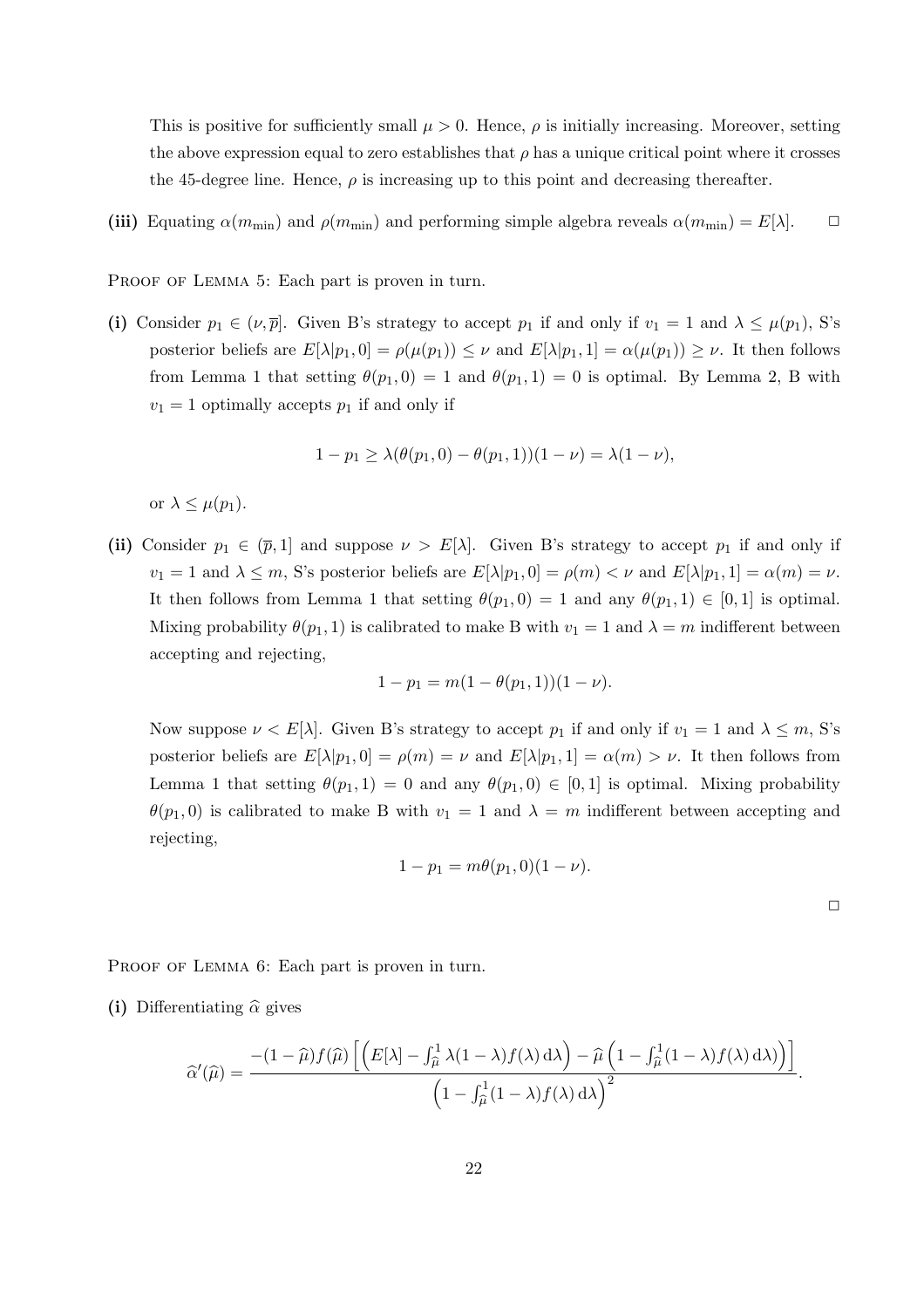This is negative for small  $\hat{\mu} > 0$ . Hence,  $\hat{\alpha}$  is initially decreasing. Moreover, setting the above expression equal to zero establishes that  $\hat{\alpha}$  has a unique critical point where it crosses the 45-degree line. Hence,  $\hat{\alpha}$  is decreasing up to this point and increasing thereafter.

(ii) Differentiating  $\hat{\rho}$  gives

$$
\widehat{\rho}'(\widehat{\mu}) = \frac{(1-\widehat{\mu})f(\widehat{\mu})\int_{\widehat{\mu}}^1(\lambda-\widehat{\mu})(1-\lambda)f(\lambda)\,\mathrm{d}\lambda}{\left(\int_{\widehat{\mu}}^1(1-\lambda)f(\lambda)\,\mathrm{d}\lambda\right)^2}.
$$

This is strictly positive for  $\hat{\mu} < 1$ .

(iii) Equating  $\hat{\alpha}$  and  $\hat{\rho}$  and performing simple algebra reveals  $\hat{\alpha}(\hat{m}_{\text{max}}) = E[\lambda].$ 

PROOF OF LEMMA 7: First, consider the Good PBE. Given B's strategy to accept  $p_1 \leq \nu$ , S's beliefs remain unchanged,  $E[\lambda|p_1, 1] = E[\lambda]$  and  $E[\lambda|p_1, 0] = E[\lambda]$  (immaterial). It then follows from Lemma 1 that setting  $\theta(p_1, 1) = \theta(p_1, 0) = 0$  if  $E[\lambda] > \nu$  and  $\theta(p_1, 1) = \theta(p_1, 0) = 1$  if  $E[\lambda] < \nu$ is optimal. By Lemma 2, B with  $v_1 = \nu$  has no incentives to reject  $p_1$  as

$$
\nu - p_1 \ge \lambda(\theta(p_1, 0) - \theta(p_1, 1))(1 - \nu) = 0
$$

holds for all  $\lambda \in [0, 1]$ .

Second, consider the Bad PBE.

(i) Suppose  $p_1 \in (p, \nu]$ . Given B's strategy to reject  $p_1$  if and only if  $v_1 = \nu$  and  $\lambda > \hat{\mu}(p_1)$ , S's beliefs are  $E[\lambda|p_1,1] = \hat{\alpha}(\hat{\mu}(p_1)) > \nu$  and  $E[\lambda|p_1,0] = \hat{\rho}(\hat{\mu}(p_1)) < \nu$ . It then follows from Lemma 1 that setting  $\theta(p_1, 1) = 0$  and  $\theta(p_1, 0) = 1$  is optimal. By Lemma 2, B with  $v_1 = \nu$ optimally accepts  $p_1$  if and only if

$$
\nu - p_1 \ge \lambda(\theta(p_1, 0) - \theta(p_1, 1))(1 - \nu) = \lambda(1 - \nu),
$$

or  $\lambda \leq \widehat{\mu}(p_1)$ .

(ii) Suppose  $p_1 \leq p$ . Signaling is not possible in this case, all types of B must accept  $p_1$ . S's beliefs remain unchanged, she optimally sets  $\theta(p_1, 1) = \theta(p_1, 0) = 0$  if  $E[\lambda] > \nu$  and  $\theta(p_1, 1) =$  $\theta(p_1, 0) = 1$  if  $E[\lambda] < \nu$ . Obviously, B with  $v_1 = \nu$  has no incentives to reject  $p_1$ .

PROOF OF PROPOSITION 3: Offering  $p_1 = \nu$  dominates  $p_1 = 1$  if and only if

$$
2\nu > I(m) + \nu.
$$

But, this follows from  $\nu \ge E[\lambda] > I(m)$ .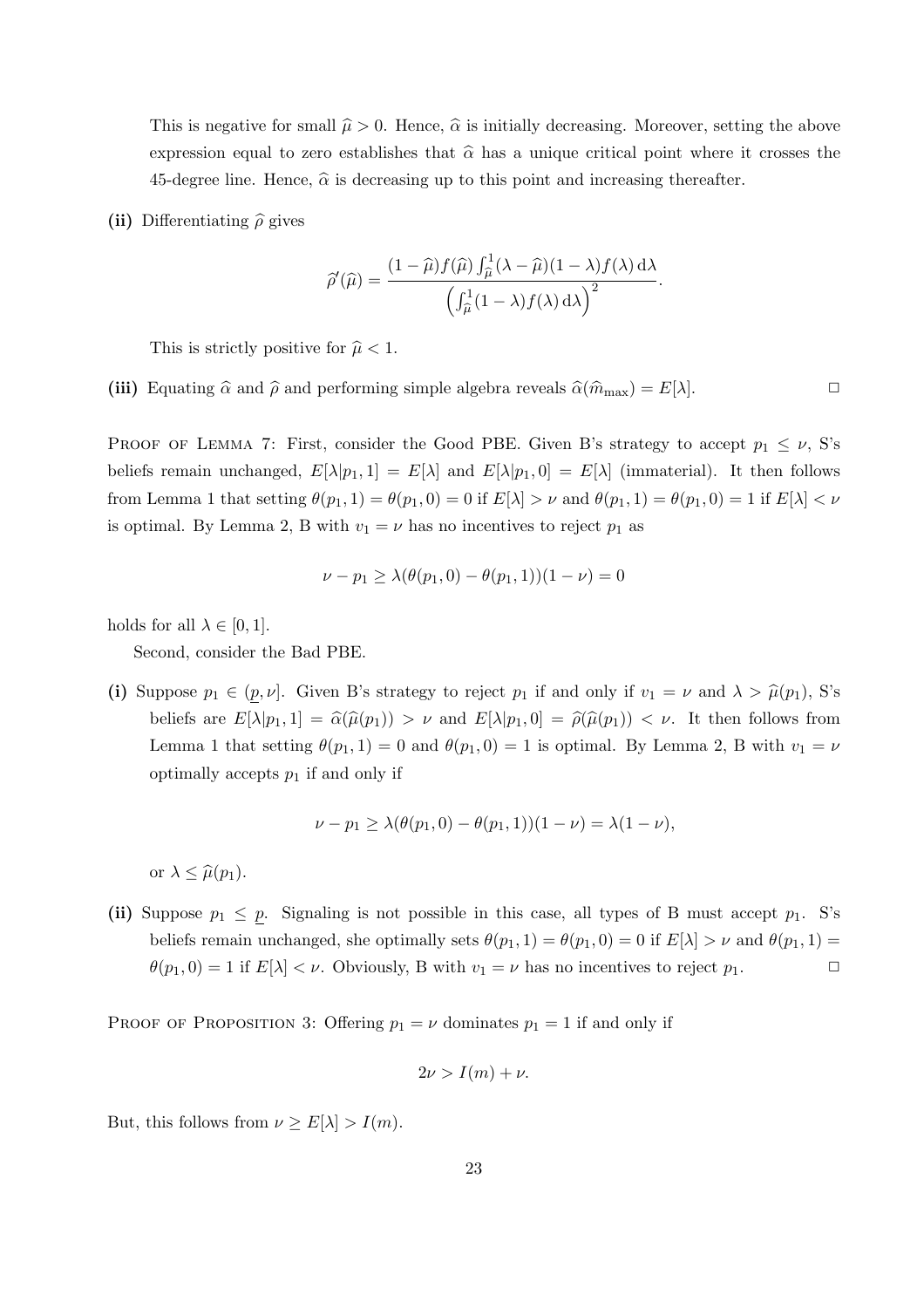Thus, it is left to show that  $p_1 = \nu$  dominates all  $p_1 \in (\nu, \overline{p}]$ , or

$$
2\nu > I(\mu)(1 - \mu(1 - \nu) + \alpha(\mu)) + (1 - I(\mu))\nu
$$

for all  $\mu \in [m, 1)$ . The condition may be recast as

$$
(\nu - I(\mu)(1 - \nu(1 - \mu))) + (I(\mu)\mu - I(\mu)\alpha(\mu)) > 0.
$$

The first term of this expression is positive. The second term is also positive since

$$
I(\mu)\mu - I(\mu)\alpha(\mu) = \int_0^{\mu} (\mu - \lambda)\lambda f(\lambda) d\lambda > 0
$$

for all  $\mu \in [m, 1)$ .

PROOF OF PROPOSITION 4: Offering  $p_1 = \nu$  dominates all  $p_1 \in (\nu, \overline{p}]$  if and only if

$$
\nu + E[\lambda] > I(\mu)(1 - \mu(1 - \nu) + \alpha(\mu)) + (1 - I(\mu))\nu
$$

for all  $\mu \in [m, 1)$ . The condition may be recast as

$$
(E[\lambda] - I(\mu)) + I(\mu)\nu(1 - \mu) + (I(\mu)\mu - I(\mu)\alpha(\mu)) > 0.
$$

The first two terms are non-negative, the third term is positive.

Thus, it is left to compare S's continuation payoffs from charging  $p_1 = 1$  and  $\nu$ . Offering  $p_1 = 1$ dominates  $p_1 = \nu$  if

$$
I(m) + E[\lambda] > \nu + E[\lambda],
$$

or

$$
I\left(\rho^{-1}(\nu)\right) > \nu.
$$

Taking the limit as  $\nu$  goes to  $\underline{E}$  yields  $E[\lambda] > \underline{E}$ . Thus, when  $\nu$  is close to  $\underline{E}$ , S optimally offers  $p_1 = 1.$ 

On the other hand, offering  $p_1 = \nu$  is optimal if

$$
\nu > I\left(\rho^{-1}(\nu)\right).
$$

Taking the limit as  $\nu$  goes to  $E[\lambda]$  yields  $E[\lambda] > I(m_{\min})$ . Thus, when  $\nu$  is close to  $E[\lambda]$ , S optimally offers  $p_1 = \nu$ .

Finally, observe that

$$
\Delta(\nu) \equiv I\left(\rho^{-1}(\nu)\right) - \nu
$$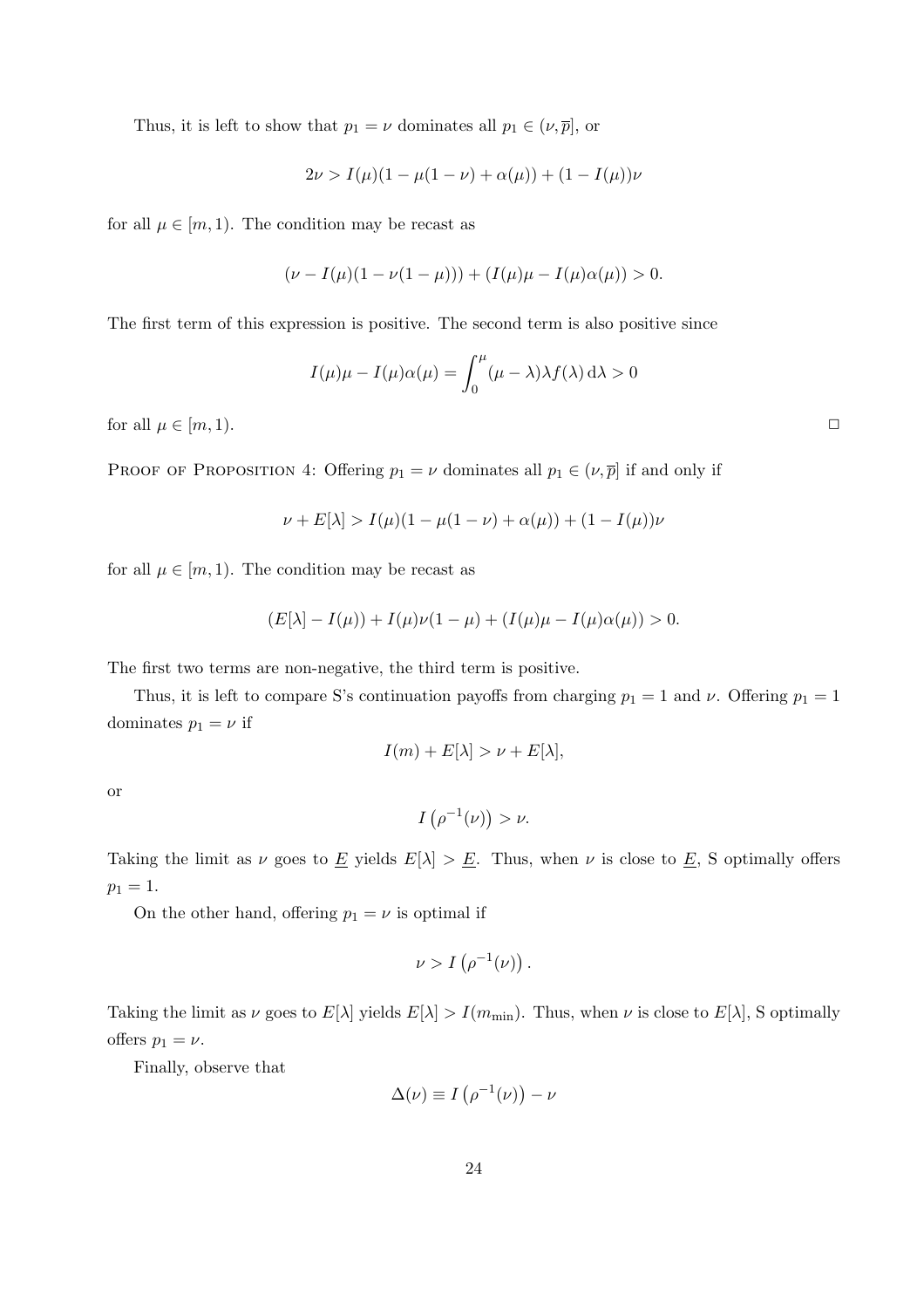is decreasing in  $\nu$ . Thus, there is a cut-off value  $\nu''$  such that S's continuation payoff is higher under  $p_1 = 1$  if  $\nu < \nu''$ , and it is higher under  $p_1 = \nu$  if  $\nu \in (\nu'', E[\lambda]).$ 

PROOF OF PROPOSITION 5: Suppose that in the Bad PBE, S offers  $p_1 > \nu$ , then she can get the same payoff in the Good PBE by adopting the same strategy. Hence, suppose  $p_1 \in \{p\} \cup (p, \nu]$ . There are two cases to consider.

**Case 1:**  $\nu \geq E[\lambda]$ . S's expected payoff in the Good PBE is  $2\nu$ . First, suppose S offers  $p_1 = p$  in the Bad PBE, then her expected payoff is  $p + \nu < 2\nu$ .

Second, suppose S offers  $p_1 \in (p, \nu]$ . It can be shown that

$$
\widehat{I}(\widehat{\mu})(\nu-\widehat{\mu}(1-\nu)+\widehat{\alpha}(\widehat{\mu}))+\left(1-\widehat{I}(\widehat{\mu})\right)\nu<2\nu,
$$

for all  $\hat{\mu} \in [0, \hat{m})$ . The condition may be recast as

$$
\widehat{I}(\widehat{\mu})\widehat{\mu}(1-\nu)+(\nu-E[\lambda])+\int_{\widehat{\mu}}^1\lambda(1-\lambda)f(\lambda)\,\mathrm{d}\lambda>0.
$$

The first two terms are non-negative, the third term is positive.

**Case 2:**  $\nu < E[\lambda]$ . S's expected payoff in the Good PBE is at least  $\nu + E[\lambda]$ . First, suppose S offers  $p_1 = p$  in the Bad PBE, then her expected payoff is  $p + E[\lambda] < \nu + E[\lambda]$ .

Second, suppose S offers  $p_1 \in (p, \nu]$ . It can be shown that

$$
\widehat{I}(\widehat{\mu})(\nu-\widehat{\mu}(1-\nu)+\widehat{\alpha}(\widehat{\mu}))+\left(1-\widehat{I}(\widehat{\mu})\right)\nu<\nu+E[\lambda],
$$

for all  $\hat{\mu} \in [0, \hat{m})$ . The condition may be recast as

$$
\widehat{I}(\widehat{\mu})\widehat{\mu}(1-\nu)+\int_{\widehat{\mu}}^1\lambda(1-\lambda)f(\lambda)\,\mathrm{d}\lambda>0.
$$

The first terms is positive, the second term is non-negative.  $\Box$ 

PROOF OF PROPOSITION 6: Each part is proven in turn.

- (i) Combined with Proposition 4, Proposition 5 implies that if  $\nu \leq \nu''$ , then offering  $p_1 = 1$  strictly dominates  $p_1 = p$  and all  $p_1 \in (p, \overline{p})$ . Thus, there exists  $\epsilon > 0$  such that when  $\nu < \nu'' + \epsilon$ , offering  $p_1 = 1$  is optimal in the Bad PBE.
- (ii) Suppose  $\nu > E[\lambda]$ . Offering  $p_1 = p$  dominates all  $p_1 \in (p, \nu]$  if

$$
2\nu > \widehat{I}(\widehat{\mu})(\nu - \widehat{\mu}(1-\nu) + \widehat{\alpha}(\widehat{\mu})) + \left(1 - \widehat{I}(\widehat{\mu})\right)\nu
$$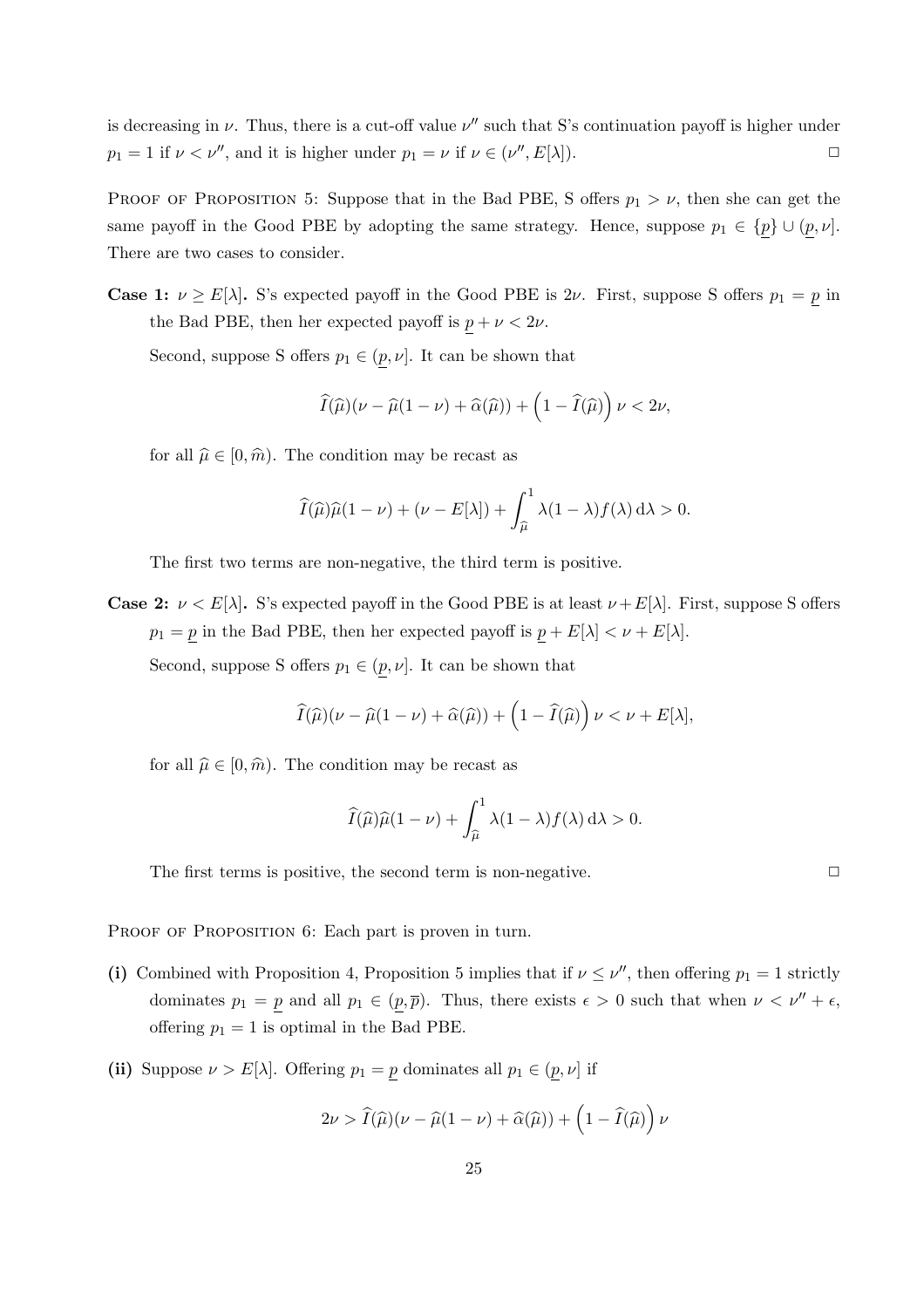for all  $\hat{\mu} \in [0, \hat{m})$ . Taking the limit as  $\nu$  goes to  $\overline{E}$  yields  $\overline{E} > E[\lambda]\overline{E}$ . Second, offering  $p_1 = \underline{p}$  dominates all  $p_1 \in (\nu, \overline{p}]$  if

$$
2\nu > I(\mu)(1 - \mu(1 - \nu) + \alpha(\mu)) + (1 - I(\mu))\nu
$$

for all  $\mu \in [m, 1)$ . Taking the limit as  $\nu$  goes to  $\overline{E}$  yields  $\overline{E} > E[\lambda]\overline{E}$ . Third, offering  $p_1 = p$  dominates  $p_1 = 1$  if

 $2\nu > I(\mu) + \nu$ .

Taking the limit as  $\nu$  goes to  $\overline{E}$  yields  $\overline{E} > E[\lambda]$ .

Thus, there exists  $\xi > 0$  such that if  $\nu > \overline{E} - \xi$ , then offering  $p_1 = \underline{p}$  is optimal in the Bad  $PBE.$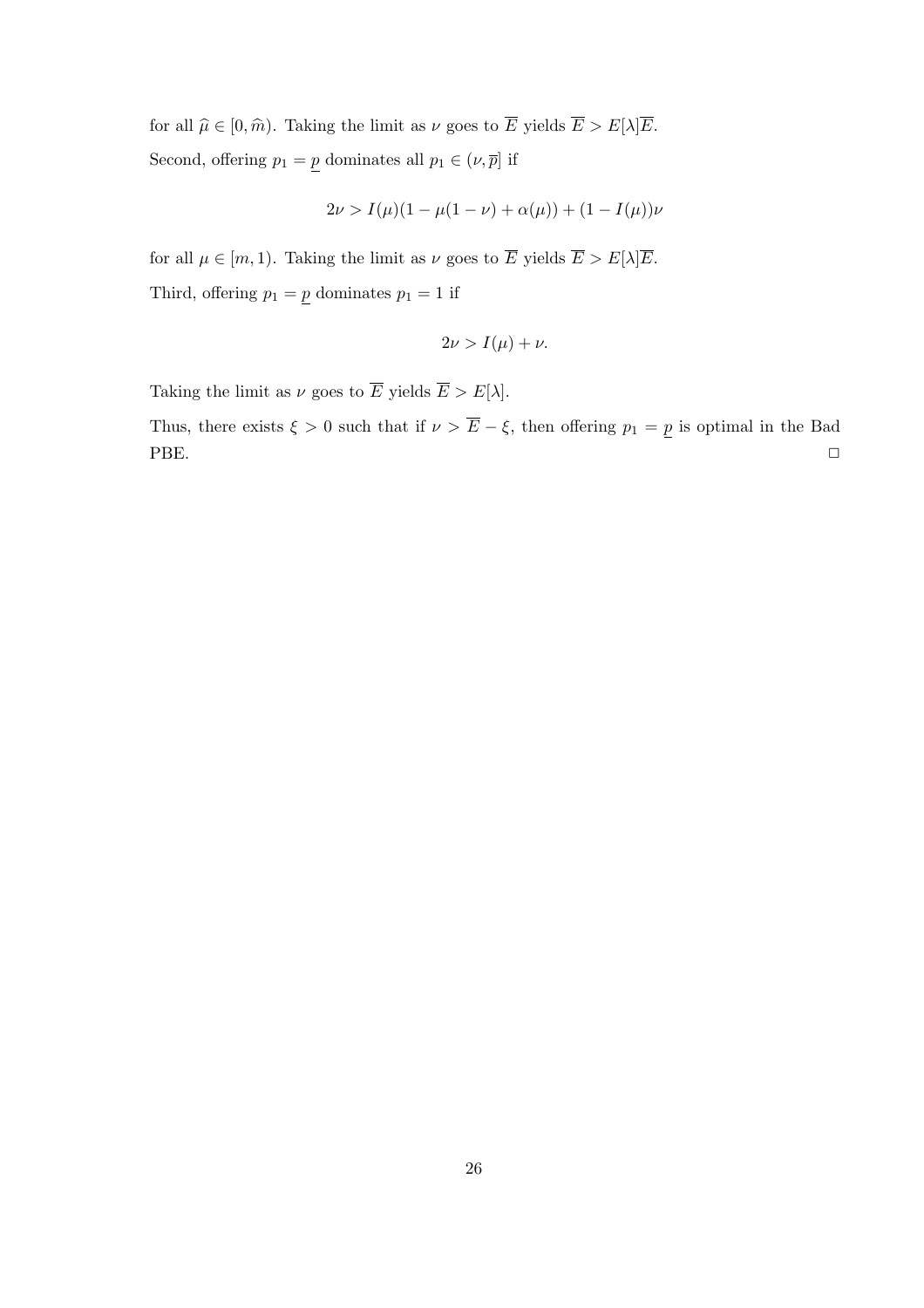# Appendix B

PROOF OF EXAMPLE 1: For any  $x \in [0,1]$  it is notationally convenient to define

$$
J_1(x) \equiv \int_0^x \lambda f(\lambda) d\lambda,
$$
  
\n
$$
J_2(x) \equiv \int_0^x \lambda^2 f(\lambda) d\lambda,
$$
  
\n
$$
\widehat{J}_1(x) \equiv \int_x^1 (1 - \lambda) f(\lambda) d\lambda,
$$
  
\n
$$
\widehat{J}_2(x) \equiv \int_x^1 \lambda (1 - \lambda) f(\lambda) d\lambda.
$$

Note that  $I(x) = J_1(x)$  and  $\widehat{I}(x) = 1 - \widehat{J}_1(x)$ . Employing the change of variables  $w = \sqrt{2\pi}$  $\overline{1-\lambda}$  yields

$$
J_1(x) = \int_0^x \frac{\lambda}{2\sqrt{1-\lambda}} d\lambda = \int_{\sqrt{1-x}}^1 \frac{(1-w^2) 2w}{2w} dw
$$
  
= 
$$
\int_{\sqrt{1-x}}^1 (1-w^2) dw = \left(w - \frac{1}{3}w^3\right)\Big|_{\sqrt{1-x}}^1 = \frac{1}{3} \left(2 - (2+x)\sqrt{1-x}\right),
$$

$$
J_2(x) = \int_0^x \frac{\lambda^2}{2\sqrt{1-\lambda}} d\lambda = \int_{\sqrt{1-x}}^1 \frac{(1-w^2)^2 2w}{2w} dw = \int_{\sqrt{1-x}}^1 (1-2w^2+w^4) dw
$$
  
=  $\left(w - \frac{2}{3}w^3 + \frac{1}{5}w^5\right)\Big|_{\sqrt{1-x}}^1 = \frac{1}{15}\left(8 - \left(8 + 4x + 3x^2\right)\sqrt{1-x}\right),$ 

$$
\widehat{J}_1(x) = \int_x^1 \frac{(1-\lambda)}{2\sqrt{1-\lambda}} d\lambda = \int_x^1 \frac{1}{2} \sqrt{1-\lambda} d\lambda
$$

$$
= -\frac{1}{3} \left( \sqrt{1-\lambda} \right)^{\frac{3}{2}} \bigg|_x^1 = \frac{1}{3} (1-x) \sqrt{1-x},
$$

$$
\hat{J}_2(x) = \int_x^1 \frac{\lambda(1-\lambda)}{2\sqrt{1-\lambda}} d\lambda = \int_x^1 \frac{1}{2} \lambda \sqrt{1-\lambda} d\lambda = \int_0^{\sqrt{1-x}} \frac{1}{2} (1-w^2) w 2w dw
$$

$$
= \left(\frac{1}{3}w^3 - \frac{1}{5}w^5\right)\Big|_0^{\sqrt{1-x}} = \frac{1}{15}(2+3x)(1-x)\sqrt{1-x}.
$$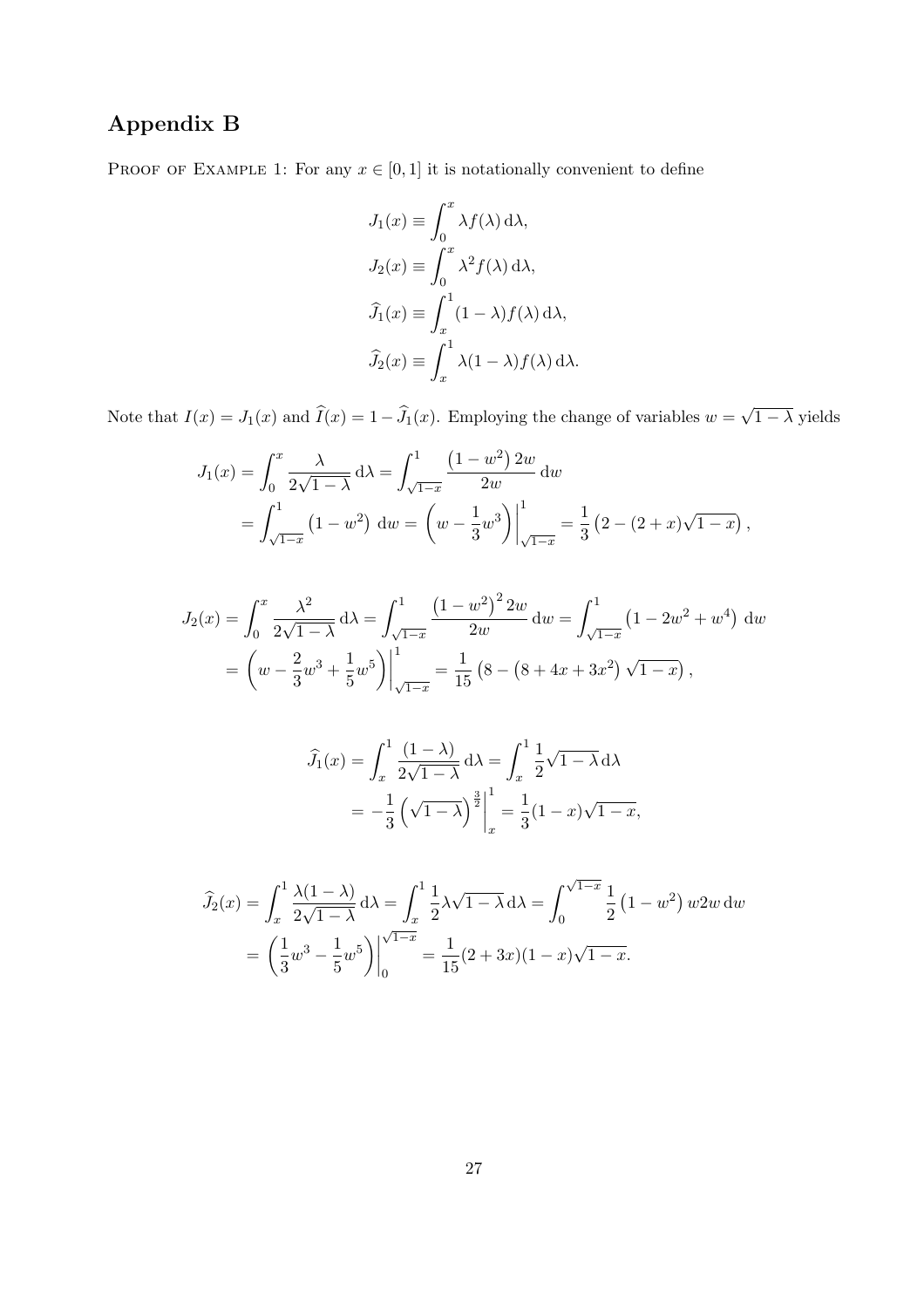Therefore,

$$
E[\lambda] = J_1(1) = \frac{2}{3},
$$
  
\n
$$
E = \frac{E[\lambda] - J_2(1)}{1 - E[\lambda]} = \frac{2/3 - 8/15}{1 - 2/3} = \frac{2}{5},
$$
  
\n
$$
\overline{E} = \frac{J_2(1)}{E[\lambda]} = \frac{8/15}{2/3} = \frac{4}{5},
$$
  
\n
$$
\alpha(\mu) = \frac{J_2(\mu)}{J_1(\mu)} = \frac{8 - (8 + 4\mu + 3\mu^2) \sqrt{1 - \mu}}{5(2 - (2 + \mu)\sqrt{1 - \mu})},
$$
  
\n
$$
\rho(\mu) = \frac{E[\lambda] - J_2(\mu)}{1 - J_1(\mu)} = \frac{2 + (8 + 4\mu + 3\mu^2) \sqrt{1 - \mu}}{5(1 + (2 + \mu)\sqrt{1 - \mu})},
$$
  
\n
$$
\hat{\alpha}(\hat{\mu}) = \frac{E[\lambda] - \hat{J}_2(\hat{\mu})}{1 - \hat{J}_1(\hat{\mu})} = \frac{10 - (2 + 3\hat{\mu})(1 - \hat{\mu})\sqrt{1 - \hat{\mu}}}{5(3 - (1 - \hat{\mu})\sqrt{1 - \hat{\mu}})},
$$
  
\n
$$
\hat{\rho}(\hat{\mu}) = \frac{\hat{J}_2(\hat{\mu})}{\hat{J}_1(\hat{\mu})} = \frac{2 + 3\hat{\mu}}{5},
$$
  
\n
$$
\hat{m} = \hat{\rho}^{-1}(\frac{2}{3}) = \frac{1}{3}(5 \times \frac{2}{3} - 2) = \frac{4}{9}.
$$

The value of m cannot be calculated explicitly. Observe that

$$
\alpha(m) = \frac{2}{3} < \alpha(0.91) = \frac{8 - (8 + 4 \times 0.91 + 3 \times (0.91)^2) \times 0.3}{5 \times (2 - (2 + 0.91) \times 0.3)} = \frac{7679}{11500}.
$$

Since  $\alpha$  is an increasing function, the above inequality implies  $m < 0.91$ .

S's continuation payoff over  $p_1 \in (p, \bar{p}]$  is maximized at  $p_1 = \nu$ . To see this, first consider prices  $p_1 \in [\nu, \overline{p})$ . In terms of  $\mu \in (m, 1]$ , S's continuation payoff can be written as

$$
\pi_S(\mu) = I(\mu)(1 - \mu(1 - \nu) + \alpha(\mu)) + (1 - I(\mu))\nu
$$
  
=  $I(\mu)(1 - \mu)(1 - \nu) + I(\mu)\alpha(\mu) + \nu$ .

Differentiating with respect to  $\mu$  yields

$$
\pi'_{S}(\mu) = (\mu f(\mu)(1 - \mu) - I(\mu))(1 - \nu) + \mu^2 f(\mu)
$$
  
= 
$$
(\mu f(\mu) - I(\mu))(1 - \nu) + \mu^2 f(\mu)\nu.
$$

The first term is positive since  $f$  is an increasing function and, therefore,

$$
\mu f(\mu) > \int_0^{\mu} f(\lambda) d\lambda > \int_0^{\mu} \lambda f(\lambda) d\lambda = I(\mu).
$$

The second term is also positive. Thus, S's continuation payoff is maximized at  $\mu = 1$ , which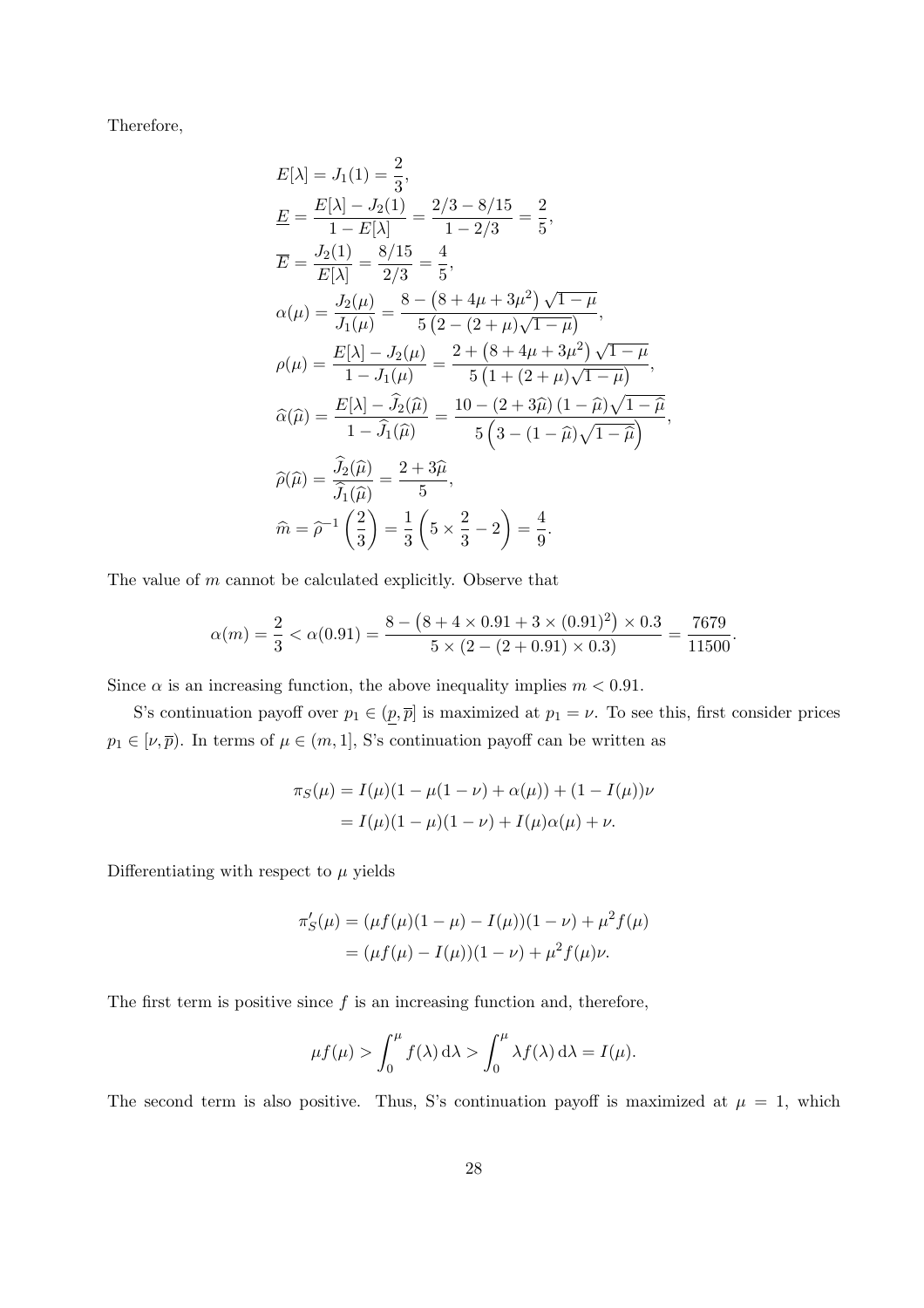corresponds to  $p_1 = \nu$ .

Next, consider prices  $p_1 \in (p, \nu]$ . In terms of  $\hat{\mu} \in [0, \hat{m}),$  S's continuation payoff can be written as

$$
\hat{\pi}_S(\hat{\mu}) = \hat{I}(\hat{\mu})(\nu - \hat{\mu}(1 - \nu) + \hat{\alpha}(\hat{\mu})) + (1 - \hat{I}(\hat{\mu})) \nu
$$

$$
= -\hat{I}(\hat{\mu})\hat{\mu}(1 - \nu) + \hat{I}(\hat{\mu})\hat{\alpha}(\hat{\mu})) + \nu.
$$

Differentiating with respect to  $\hat{\mu}$  yields

$$
\begin{split} \widehat{\pi}'_{S}(\widehat{\mu}) &= -\left( (1-\widehat{\mu})f(\widehat{\mu})\widehat{\mu} + \widehat{I}(\widehat{\mu}) \right) (1-\nu) + \widehat{\mu}(1-\widehat{\mu})f(\widehat{\mu}) \\ &= (1-\widehat{\mu})f(\widehat{\mu})\widehat{\mu}\nu - \widehat{I}(\widehat{\mu})(1-\nu) \\ &= \frac{(1-\widehat{\mu})\widehat{\mu}}{2\sqrt{1-\widehat{\mu}}} \times \frac{2}{3} - \left( 1 - \frac{1}{3}(1-\widehat{\mu})\sqrt{1-\widehat{\mu}} \right) \times \frac{1}{3} \\ &= -\frac{1}{9} \left( 3 - (2\widehat{\mu} + 1)\sqrt{1-\widehat{\mu}} \right) < 0. \end{split}
$$

Thus, S's continuation payoff is maximized at  $\hat{\mu} = 0$ , which corresponds to  $p_1 = \nu$ .

As it was shown above, S's continuation payoff over  $p_1 \in (p, \overline{p}]$  is maximized at  $p_1 = \nu$ . B accepts  $p_1 = \nu$  if and only if  $v_1 = 1$ ; maximum information is conveyed,  $E[\lambda|\nu, 0] = \underline{E}$  and  $E[\lambda|\nu, 1] = \overline{E}$ . S offers  $p_2 = q_1 + (1 - q_1)\nu$  in the second period; her expected payoff is

$$
\Pi_S(\nu) = E[\lambda] \left( \nu + \overline{E} \right) + (1 - E[\lambda]) \nu = \frac{2}{3} \left( \frac{2}{3} + \frac{4}{5} \right) + \frac{1}{3} \times \frac{2}{3} = \frac{6}{5}.
$$

Another potentially optimal price is

$$
p_1 = \underline{p} = \nu - \widehat{m}(1 - \nu) = \frac{2}{3} - \frac{4}{9} \times \frac{1}{3} = \frac{14}{27}.
$$

B accepts the price; S offers  $p_2 = \nu$  in the second period. S's expected payoff is

$$
\Pi_S(\underline{p}) = \underline{p} + \nu = \frac{14}{27} + \frac{2}{3} = \frac{32}{27} < \frac{6}{5}.
$$

Finally, suppose S charges  $p_1 = 1$ . B accepts the price if and only if  $v_1 = 1$  and  $\lambda \leq m$ ; the information conveyed has no value to S. S offers  $p_2 = \nu$  in the second period; her expected payoff is

$$
\Pi_S(1) = I(m) + \nu < I(0.91) + \frac{2}{3} = \frac{1}{3} \left( 2 - (2 + 0.91) \times 0.3 \right) + \frac{2}{3} = \frac{3127}{3000} < \frac{6}{5}.
$$

 $\Box$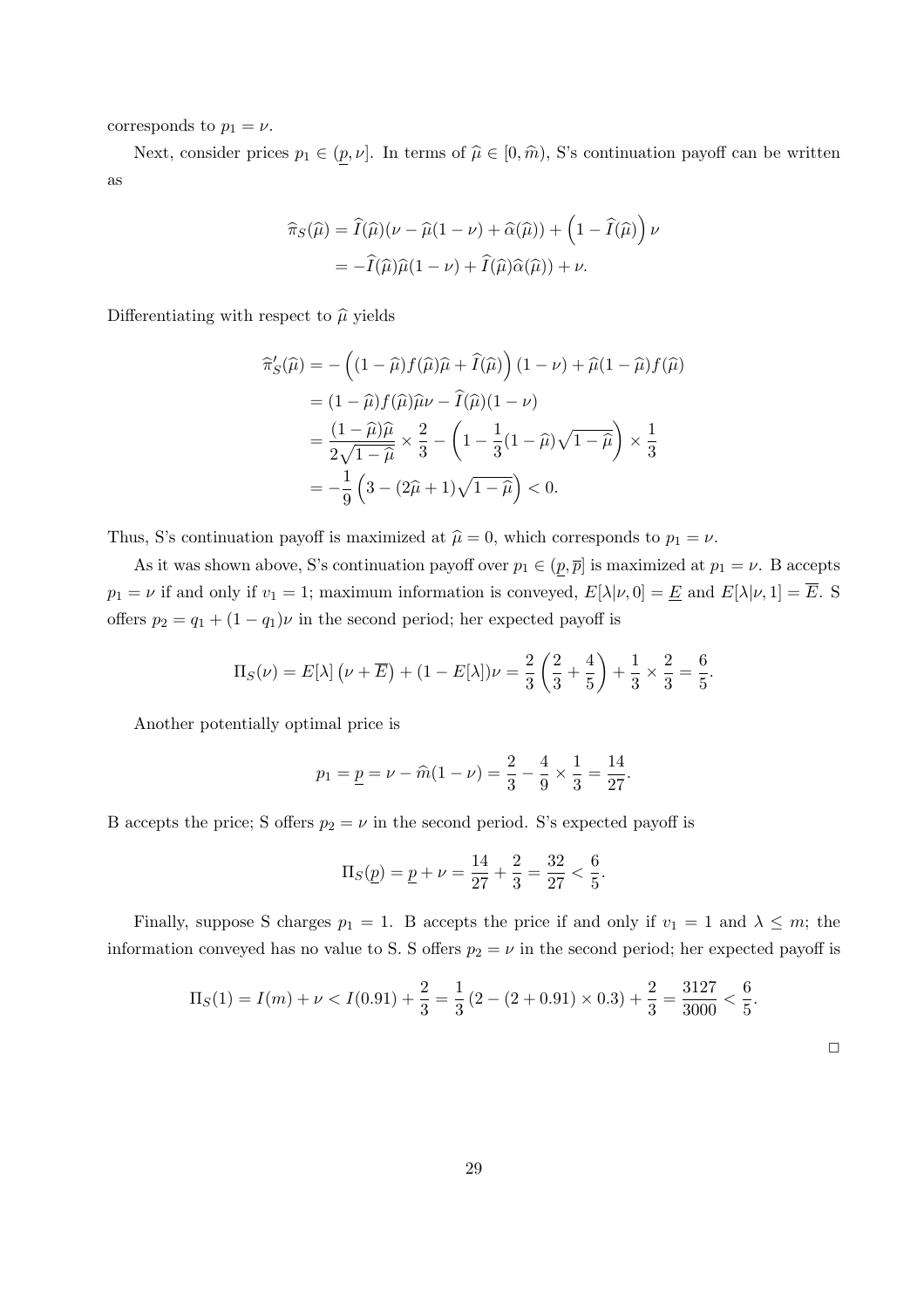PROOF OF EXAMPLE 2: For uniformly distributed prior beliefs:

$$
J_1(x) \equiv \int_0^x \lambda \, d\lambda = \frac{x^2}{2},
$$
  
\n
$$
J_2(x) \equiv \int_0^x \lambda^2 \, d\lambda = \frac{x^3}{3},
$$
  
\n
$$
\widehat{J}_1(x) \equiv \int_x^1 (1 - \lambda) \, d\lambda = \frac{1}{2} (1 - 2x + x^2),
$$
  
\n
$$
\widehat{J}_2(x) \equiv \int_x^1 \lambda (1 - \lambda) \, d\lambda = \frac{1}{6} (1 - 3x^2 + 2x^3).
$$

Therefore,

$$
E[\lambda] = J_1(1) = \frac{1}{2},
$$
  
\n
$$
E = \frac{E[\lambda] - J_2(1)}{1 - E[\lambda]} = \frac{1/2 - 1/3}{1 - 1/2} = \frac{1}{3},
$$
  
\n
$$
\overline{E} = \frac{J_2(1)}{E[\lambda]} = \frac{1/3}{1/2} = \frac{2}{3},
$$
  
\n
$$
\alpha(\mu) = \frac{J_2(\mu)}{J_1(\mu)} = \frac{2}{3}\mu,
$$
  
\n
$$
\rho(\mu) = \frac{E[\lambda] - J_2(\mu)}{1 - J_1(\mu)} = \frac{3 - 2\mu^3}{3(2 - \mu^2)},
$$
  
\n
$$
\widehat{\alpha}(\widehat{\mu}) = \frac{E[\lambda] - \widehat{J}_2(\widehat{\mu})}{1 - \widehat{J}_1(\widehat{\mu})} = \frac{2 + 3\widehat{\mu}^2 - 2\widehat{\mu}^3}{3(1 + 2\widehat{\mu} - \widehat{\mu}^2)},
$$
  
\n
$$
\widehat{\rho}(\widehat{\mu}) = \frac{\widehat{J}_2(\widehat{\mu})}{\widehat{J}_1(\widehat{\mu})} = \frac{1 - 3\mu^2 + 2\mu^3}{3(1 - 2\mu + \mu^2)} = \frac{2\widehat{\mu} + 1}{3},
$$
  
\n
$$
m_{\min} = \alpha^{-1}(E[\lambda]) = \frac{3}{2} \times \frac{1}{2} = \frac{3}{4},
$$
  
\n
$$
\widehat{m}_{\max} = \widehat{\rho}^{-1}(E[\lambda]) = \frac{3}{2} \times \frac{1}{2} - \frac{1}{2} = \frac{1}{4}.
$$

Also,

$$
m = \begin{cases} \n\rho^{-1}(\nu), & \text{if } \nu \in \left(\frac{1}{3}, \frac{1}{2}\right) \\ \n\frac{3}{2}\nu, & \text{if } \nu \in \left[\frac{1}{2}, \frac{2}{3}\right), \\ \n\widehat{m} = \begin{cases} \n\frac{3\nu - 1}{2}, & \text{if } \nu \in \left(\frac{1}{3}, \frac{1}{2}\right) \\ \n\widehat{\alpha}^{-1}(\nu), & \text{if } \nu \in \left[\frac{1}{2}, \frac{2}{3}\right). \n\end{cases}
$$

For any  $\nu \in (1/3, 2/3)$ , S's continuation payoff over  $p_1 \in (p, \bar{p}]$  is maximized at  $p_1 = \nu$ . To see this, first consider prices  $p_1 \in [\nu, \overline{p})$ . In terms of  $\mu \in (m, 1]$ , S's continuation payoff can be written as

$$
\pi_S(\mu) = I(\mu)(1 - \mu)(1 - \nu) + I(\mu)\alpha(\mu) + \nu.
$$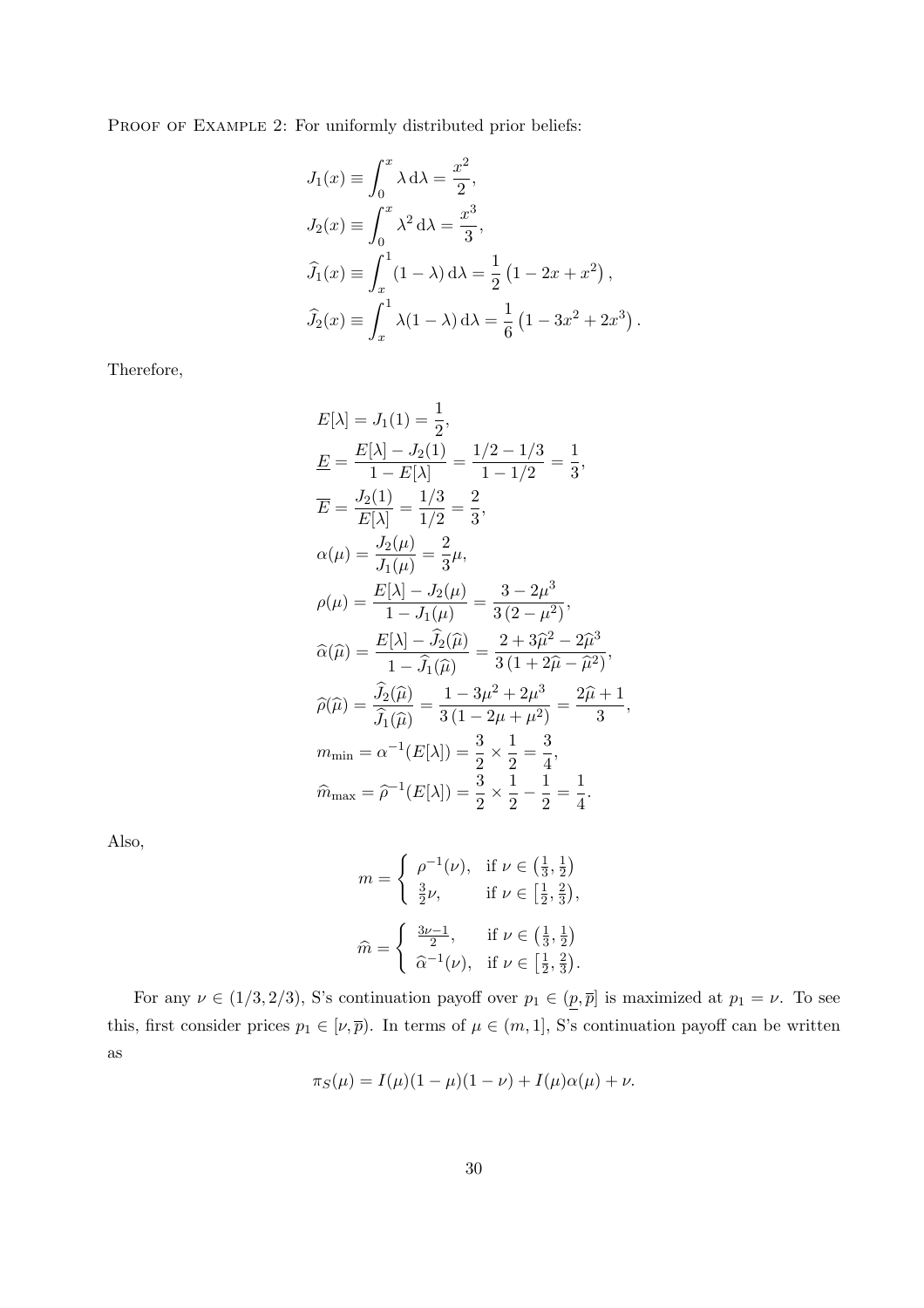Differentiating with respect to  $\mu$  yields

$$
\pi'_{S}(\mu) = (\mu f(\mu) - I(\mu))(1 - \nu) + \mu^2 f(\mu)\nu
$$

$$
= \left(\mu - \frac{\mu^2}{2}\right)(1 - \nu) + \mu^2 \nu > 0.
$$

Thus, S's continuation payoff is maximized at  $\mu = 1$ , which corresponds to  $p_1 = \nu$ .

Next, consider prices  $p_1 \in (p, \nu]$ . In terms of  $\hat{\mu} \in [0, \hat{m}),$  S's continuation payoff can be written as

$$
\widehat{\pi}_S(\widehat{\mu}) = -\widehat{I}(\widehat{\mu})\widehat{\mu}(1-\nu) + \widehat{I}(\widehat{\mu})\widehat{\alpha}(\widehat{\mu})) + \nu.
$$

Differentiating with respect to  $\hat{\mu}$  yields

$$
\begin{split}\n\widehat{\pi}'_{S}(\widehat{\mu}) &= (1 - \widehat{\mu}) f(\widehat{\mu}) \widehat{\mu} \nu - \widehat{I}(\widehat{\mu}) (1 - \nu) \\
&= (1 - \widehat{\mu}) \widehat{\mu} \nu - \left( 1 - \frac{1}{2} \left( 1 - 2\widehat{\mu} + \widehat{\mu}^{2} \right) \right) (1 - \nu) \\
&= \frac{1}{2} \left( 1 + 4\widehat{\mu} - 3\widehat{\mu}^{2} \right) \nu - \frac{1}{2} \left( 1 + 2\widehat{\mu} - \widehat{\mu}^{2} \right) \\
&< \frac{1}{2} \left( 1 + 4\widehat{\mu} - 3\widehat{\mu}^{2} \right) \times \frac{2}{3} - \frac{1}{2} \left( 1 + 2\widehat{\mu} - \widehat{\mu}^{2} \right) \\
&= -\frac{1}{6} \left( 1 - 2\widehat{\mu} + 3\widehat{\mu}^{2} \right) = -\frac{1}{6} \left( (1 - \widehat{\mu})^{2} + 2\widehat{\mu}^{2} \right) < 0.\n\end{split}
$$

Thus, S's continuation payoff is maximized at  $\hat{\mu} = 0$ , which corresponds to  $p_1 = \nu$ .

Hence, for any  $\nu \in (1/3, 2/3)$  S's continuation payoff over  $p_1 \in (p, \overline{p}]$  is maximized at  $p_1 = \nu$ . B accepts  $p_1 = \nu$  if and only if  $v_1 = 1$ ; maximum information is conveyed,  $E[\lambda | \nu, 0] = \underline{E}$  and  $E[\lambda|\nu,1] = \overline{E}$ . S offers  $p_2 = q_1 + (1 - q_1)\nu$  in the second period; her expected payoff is

$$
\Pi_S(\nu) = E[\lambda] \left( \nu + \overline{E} \right) + (1 - E[\lambda]) \nu = \frac{1}{2} \left( \nu + \frac{2}{3} \right) + \frac{1}{2} \nu = \frac{1}{3} + \nu.
$$

Another potentially optimal price is

$$
p_1 = \underline{p} = \nu - \widehat{m}(1 - \nu) = \begin{cases} \nu - \frac{3\nu - 1}{2}(1 - \nu), & \text{if } \nu \in \left(\frac{1}{3}, \frac{1}{2}\right) \\ \nu - \widehat{\alpha}^{-1}(\nu)(1 - \nu), & \text{if } \nu \in \left[\frac{1}{2}, \frac{2}{3}\right). \end{cases}
$$

B accepts the price; S charges  $p_2 = 1$  if  $\nu < E[\lambda]$  and  $p_2 = \nu$  if  $\nu \ge E[\lambda]$ . S's expected payoff is

$$
\Pi_S(\underline{p}) = \underline{p} + \max\{E[\lambda], \nu\} = \begin{cases} \nu - \frac{3\nu - 1}{2}(1 - \nu) + \frac{1}{2}, & \text{if } \nu \in (\frac{1}{3}, \frac{1}{2}) \\ \nu - \widehat{\alpha}^{-1}(\nu)(1 - \nu) + \nu, & \text{if } \nu \in [\frac{1}{2}, \frac{2}{3}) \end{cases}
$$

$$
= \begin{cases} 1 - \nu + \frac{3\nu^2}{2}, & \text{if } \nu \in (\frac{1}{3}, \frac{1}{2}) \\ 2\nu - \widehat{\alpha}^{-1}(\nu)(1 - \nu), & \text{if } \nu \in [\frac{1}{2}, \frac{2}{3}). \end{cases}
$$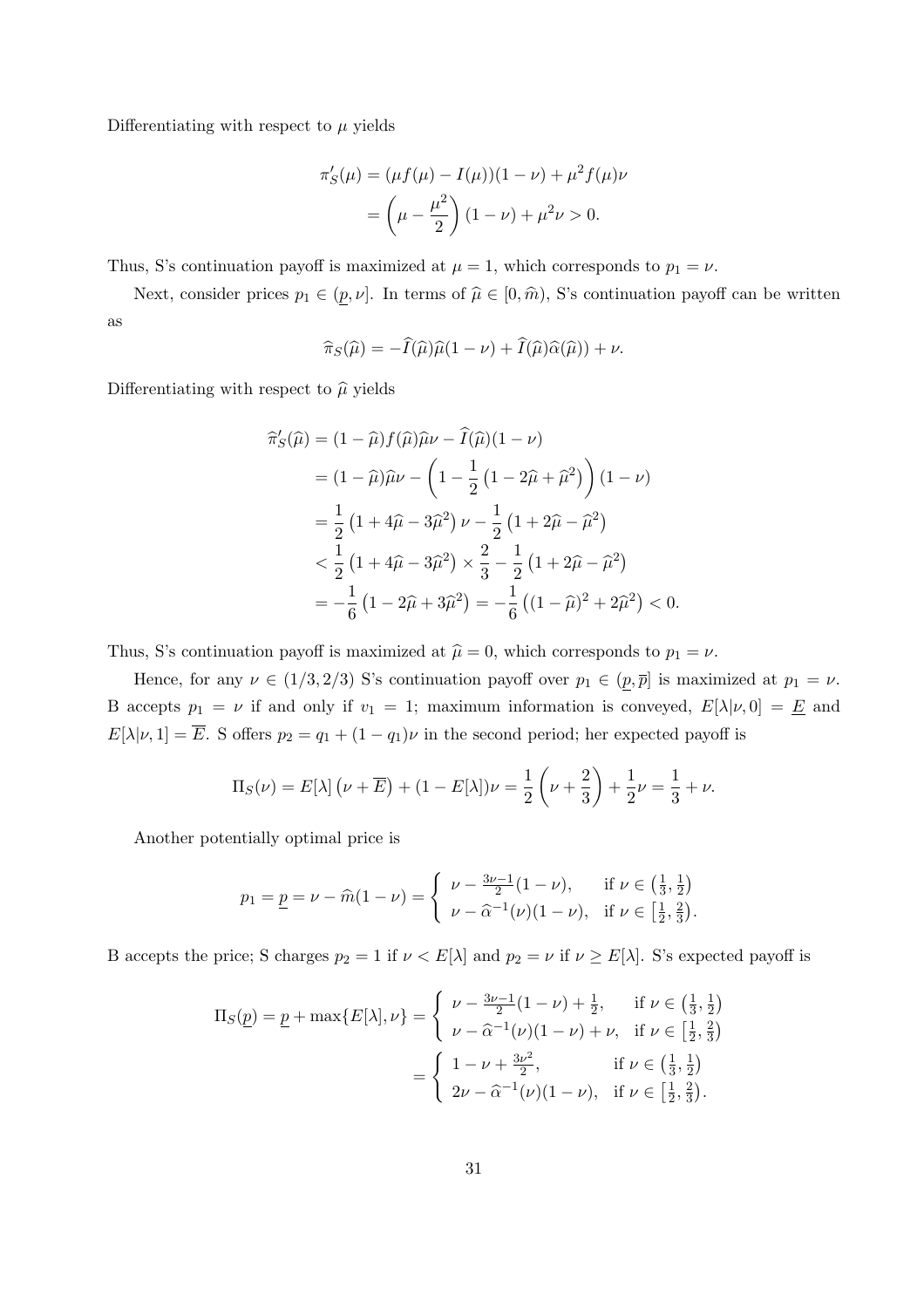Finally, suppose S charges  $p_1 = 1$ . B accepts the price if and only if  $v_1 = 1$  and  $\lambda \leq m$ ; the information conveyed has no value to S. S offers  $p_2 = 1$  if  $\nu \langle E[\lambda] \rangle$  and  $p_2 = \nu$  if  $\nu \geq E[\lambda]$ ; her expected payoff is

$$
\Pi_S(1) = I(m) + \max\{E[\lambda], \nu\} = \begin{cases} \frac{1}{2} + \frac{(\rho^{-1}(\nu))^2}{2}, & \text{if } \nu \in \left(\frac{1}{3}, \frac{1}{2}\right) \\ \nu + \frac{9}{8}\nu^2, & \text{if } \nu \in \left[\frac{1}{2}, \frac{2}{3}\right). \end{cases}
$$

Consider pessimistic beliefs,  $\nu \in [1/2, 2/3)$ . Charging  $p_1 = p$  yields higher continuation payoff to S than  $p_1 = \nu$  if and only if

$$
2\nu - \widehat{\alpha}^{-1}(\nu)(1-\nu) > \frac{1}{3} + \nu,
$$

or

$$
\nu - \widehat{\alpha}^{-1}(\nu)(1-\nu) > \frac{1}{3}.
$$

Observe that the left hand side is increasing in  $\nu$ . Therefore,

$$
\nu - \widehat{\alpha}^{-1}(\nu)(1 - \nu) \ge \frac{1}{2} - \frac{1}{4} \times \frac{1}{2} = \frac{3}{8} > \frac{1}{3};
$$

i.e.,  $p_1 = p$  dominates  $p_1 = \nu$ .

Charging  $p_1 = p$  yields higher continuation payoff to S than  $p_1 = 1$  if and only if

$$
2\nu - \widehat{\alpha}^{-1}(\nu)(1-\nu) > \nu + \frac{9}{8}\nu^2,
$$

or

$$
\widehat{\alpha}^{-1}(\nu) < \frac{\nu - 9\nu^2/8}{1 - \nu}.
$$

Differentiating the right hand side with respect to  $\nu$  yields

$$
\frac{d}{d\nu}\left(\frac{\nu - 9\nu^2/8}{1 - \nu}\right) = \frac{9}{8} - \frac{1}{8(1 - \nu)^2} > \frac{9}{8} - \frac{1}{8(1 - 2/3)^2} = 0.
$$

Therefore,

$$
\widehat{\alpha}^{-1}(\nu) \le \frac{1}{4} < \frac{7}{16} = \frac{1/2 - 9(1/2)^2/8}{1 - 1/2} \le \frac{\nu - 9\nu^2/8}{1 - \nu};
$$

i.e.,  $p_1 = p$  dominates  $p_1 = 1$ .

As it was shown above, S optimally offers  $p_1 = p$  when beliefs are pessimistic. Now consider optimistic beliefs,  $\nu \in (1/3, 1/2)$ . Charging  $p_1 = p$  yields higher continuation payoff to S than  $p_1 = \nu$ if and only if

$$
1 - \nu + \frac{3\nu^2}{2} > \frac{1}{3} + \nu,
$$

or

 $(3\nu - 2)^2 > 0;$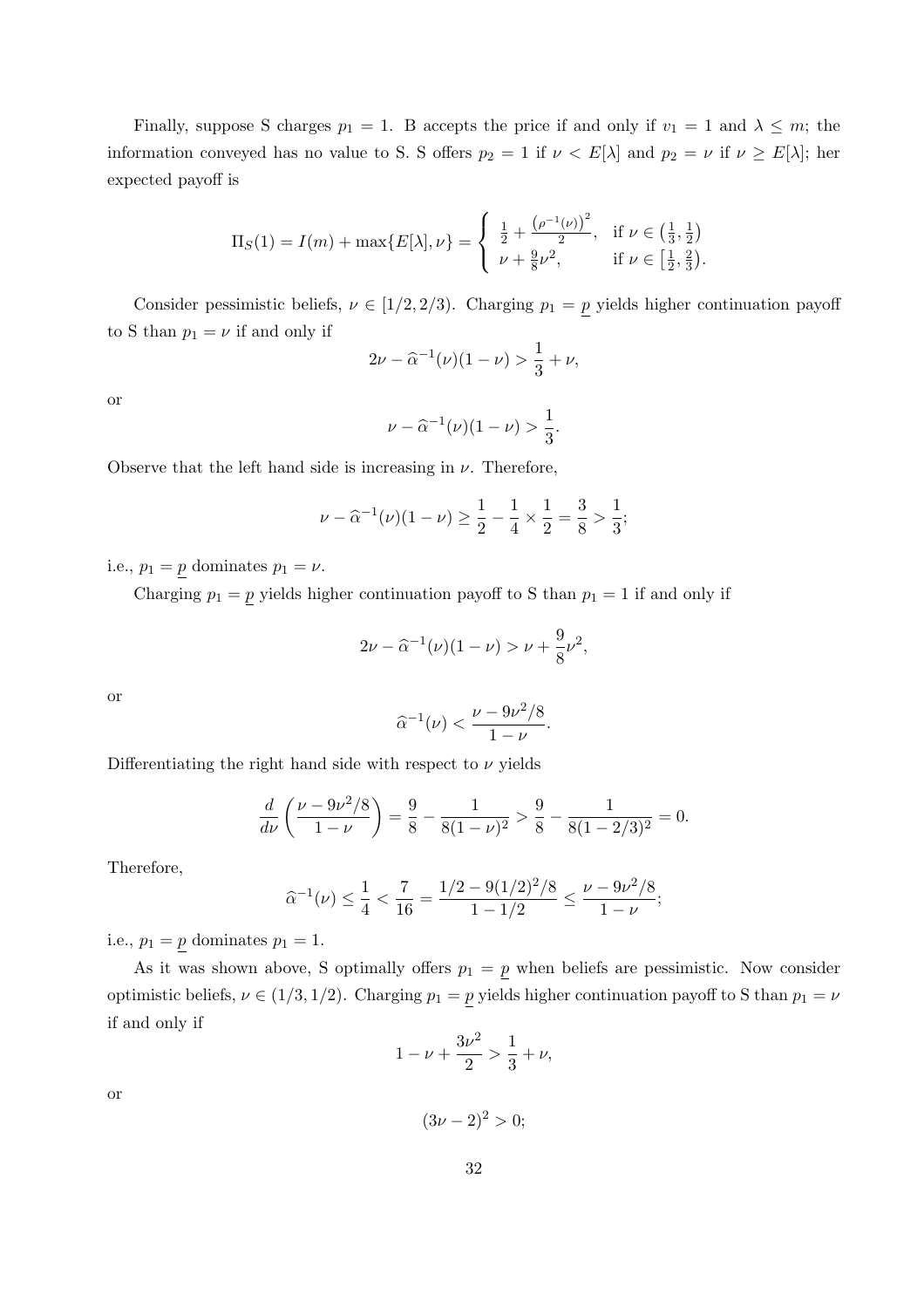i.e.,  $p_1 = p$  dominates  $p_1 = \nu$ .

Charging  $p_1 = p$  yields higher continuation payoff to S than  $p_1 = 1$  if and only if

$$
1 - \nu + \frac{3\nu^2}{2} > \frac{1}{2} + \frac{(\rho^{-1}(\nu))^2}{2}.
$$

Define the function

$$
\Lambda(\nu) \equiv \left(1 - \nu + \frac{3\nu^2}{2}\right) - \left(\frac{1}{2} + \frac{(\rho^{-1}(\nu))^2}{2}\right) = \frac{1}{2}\left(1 + 3\nu^2 - 2\nu - (\rho^{-1}(\nu))^2\right).
$$

Differentiating with respect to  $\nu$  yields

$$
\Lambda'(\nu) = 3\left(\nu - \frac{1}{3}\right) + \frac{\rho^{-1}(\nu)}{(-1) \times \rho'(\rho^{-1}(\nu))} > 0.
$$

Also, observe that

$$
\Lambda\left(\frac{1}{3}\right) = \frac{1}{2}\left(1 + 3 \times \frac{1}{3^2} - 2 \times \frac{1}{3} - 1^2\right) = -\frac{1}{3},
$$
  

$$
\Lambda\left(\frac{1}{2}\right) = \frac{1}{2}\left(1 + 3 \times \frac{1}{2^2} - 2 \times \frac{1}{2} - \left(\frac{3}{4}\right)^2\right) = \frac{3}{32}.
$$

Therefore, there exists  $\nu^{\prime\prime\prime}$  such that S offers  $p_1 = 1$  in equilibrium if  $\nu \in (1/3, \nu^{\prime\prime\prime})$ , and she offers  $p_1 = p$  if  $\nu \in [\nu''']$  $, 1/2$ ).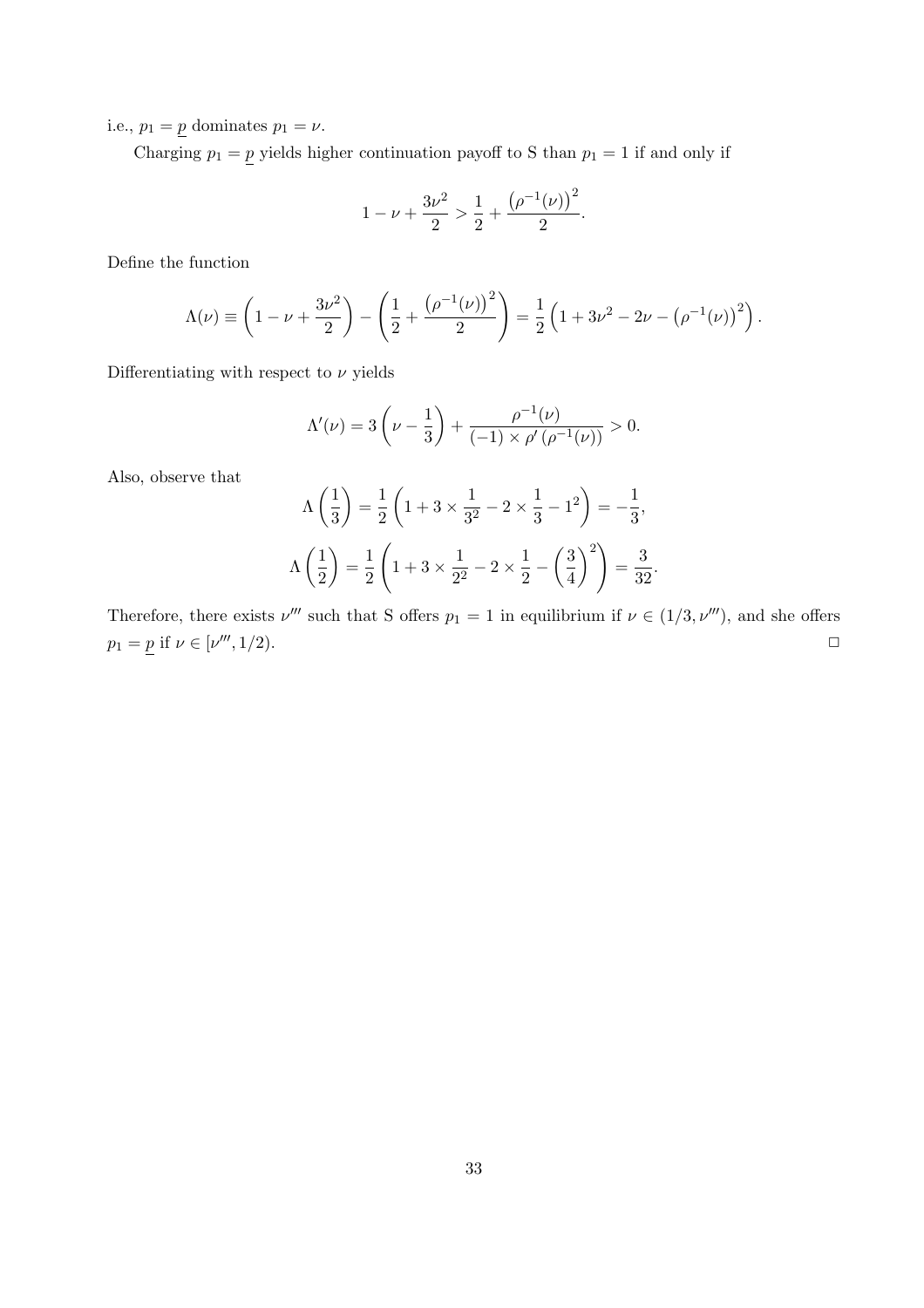## References

- Acquisti, Alessandro, and Hal R. Varian: 2002, "Conditioning Prices on Purchase History," Mimeo, SIMS UC Berkeley.
- Aghion, Philippe, Patrick Bolton, Christopher Harris, and Bruno Jullien: 1991, "Optimal Learning by Experimentation," Review of Economic Studies, 58, 621–54.
- Armstrong, Mark: 1996, "Multiproduct Nonlinear Pricing," Econometrica, 64, 51–75.
- Fudenberg, Drew, and Jean Tirole: 2000, "Customer Poaching and Brand Switching," RAND, 31, 634–57.
- BATTAGLINI, MARCO: 2004, "Long-Term Contracting with Markovian Consumers," Mimeo, Princeton University.
- HART, OLIVER D., AND JEAN TIROLE: 1988, "Contract Renegotiation and Coasian Dynamics," Review of Economic Studies, 55, 509–40.
- KELLER, GODFREY, AND SVEN RADY: 1999, "Optimal Experimentation in a Changing Environment," Review of Economic Studies, 66, 475-507.
- KENNAN, JOHN: 2001, "Repeated Bargaining with Persistent Private Information," Review of Economic Studies, 68, 719–55.
- Krugman, Paul: 2000, "Reckonings: What Price Fairness?" The New York Times, Oct. 4, A35.
- LAFFONT, JEAN-JACQUES, AND JEAN TIROLE: 1988, "The Dynamics of Incentive Contracts," Econometrica, 56, 1153–75.
- LAZEAR, EDWARD P.: 1986, "Retail Pricing and Clearance Sales," American Economic Review, 76, 14–32.
- Mirman, Leonard J., Samuelson, Larry, and Amparo Urbano: 1993, "Monopoly Experimentation," International Economic Review, 34, 549–63.
- ROCHET, JEAN-CHARLES, AND PHILIPPE CHONE: 1998, "Ironing, Sweeping, and Multidimensional Screening," Econometrica, 66, 783–826.
- ROTHSCHILD, MICHAEL: 1974, "A Two-Armed Bandit Theory of Market Pricing," Journal of Economic Theory, 9, 185–202.
- Rustichini, Aldo, and Asher Wolinsky: 1995, "Learning about Variable Demand in the Long Run," Journal of Economic Dynamics and Control, 19, 1283–92.